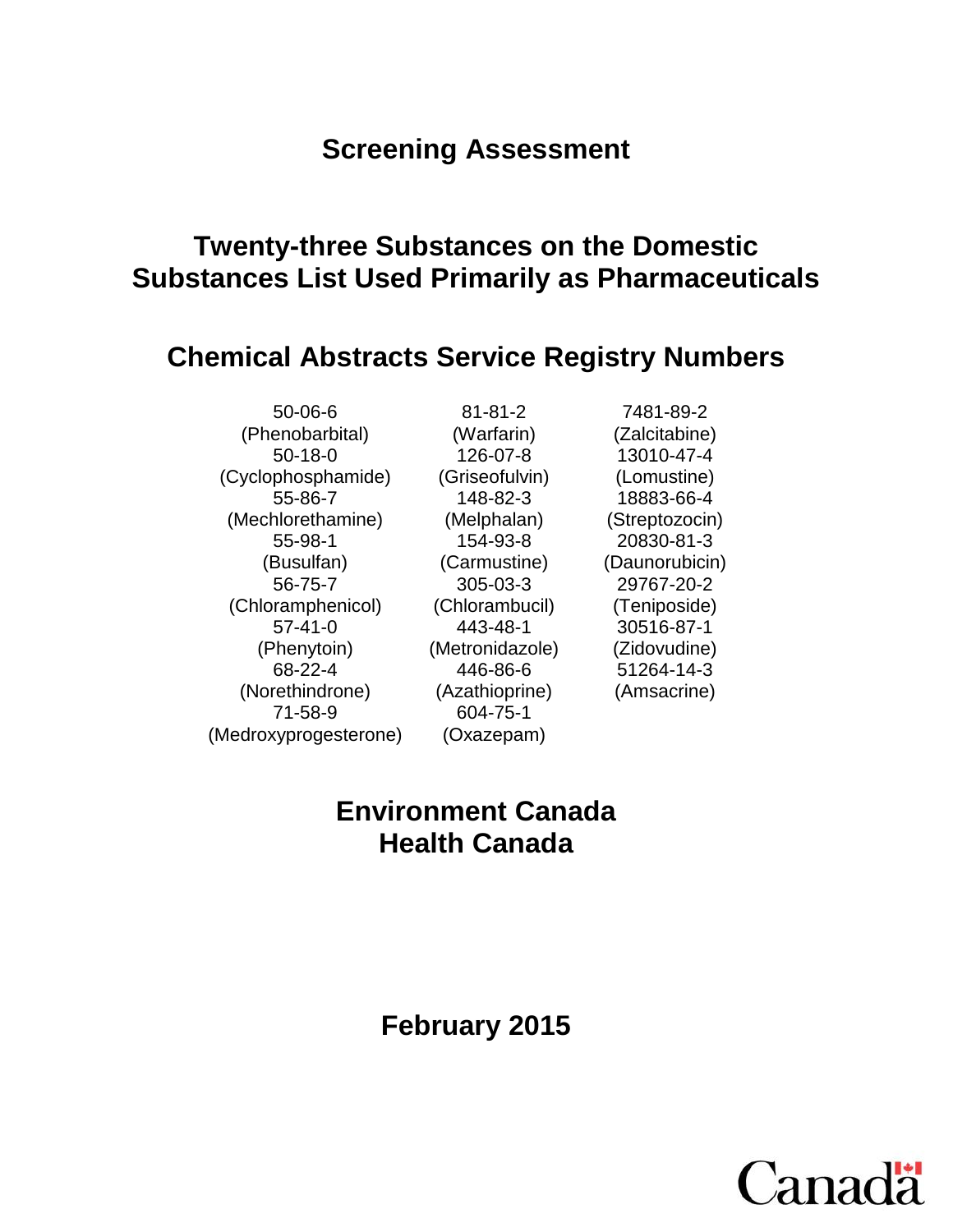Cat. No.: En14-210/2015E-PDF ISBN 978-1-100-25657-3

Information contained in this publication or product may be reproduced, in part or in whole, and by any means, for personal or public non-commercial purposes, without charge or further permission, unless otherwise specified.

You are asked to:

- Exercise due diligence in ensuring the accuracy of the materials reproduced;
- Indicate both the complete title of the materials reproduced, as well as the author organization; and
- Indicate that the reproduction is a copy of an official work that is published by the Government of Canada and that the reproduction has not been produced in affiliation with or with the endorsement of the Government of Canada.

Commercial reproduction and distribution is prohibited except with written permission from the author. For more information, please contact Environment Canada's Inquiry Centre at 1-800-668-6767 (in Canada only) or 819-997-2800 or email to [enviroinfo@ec.gc.ca.](mailto:enviroinfo@ec.gc.ca)

© Her Majesty the Queen in Right of Canada, represented by the Minister of the Environment, 2015.

Aussi disponible en français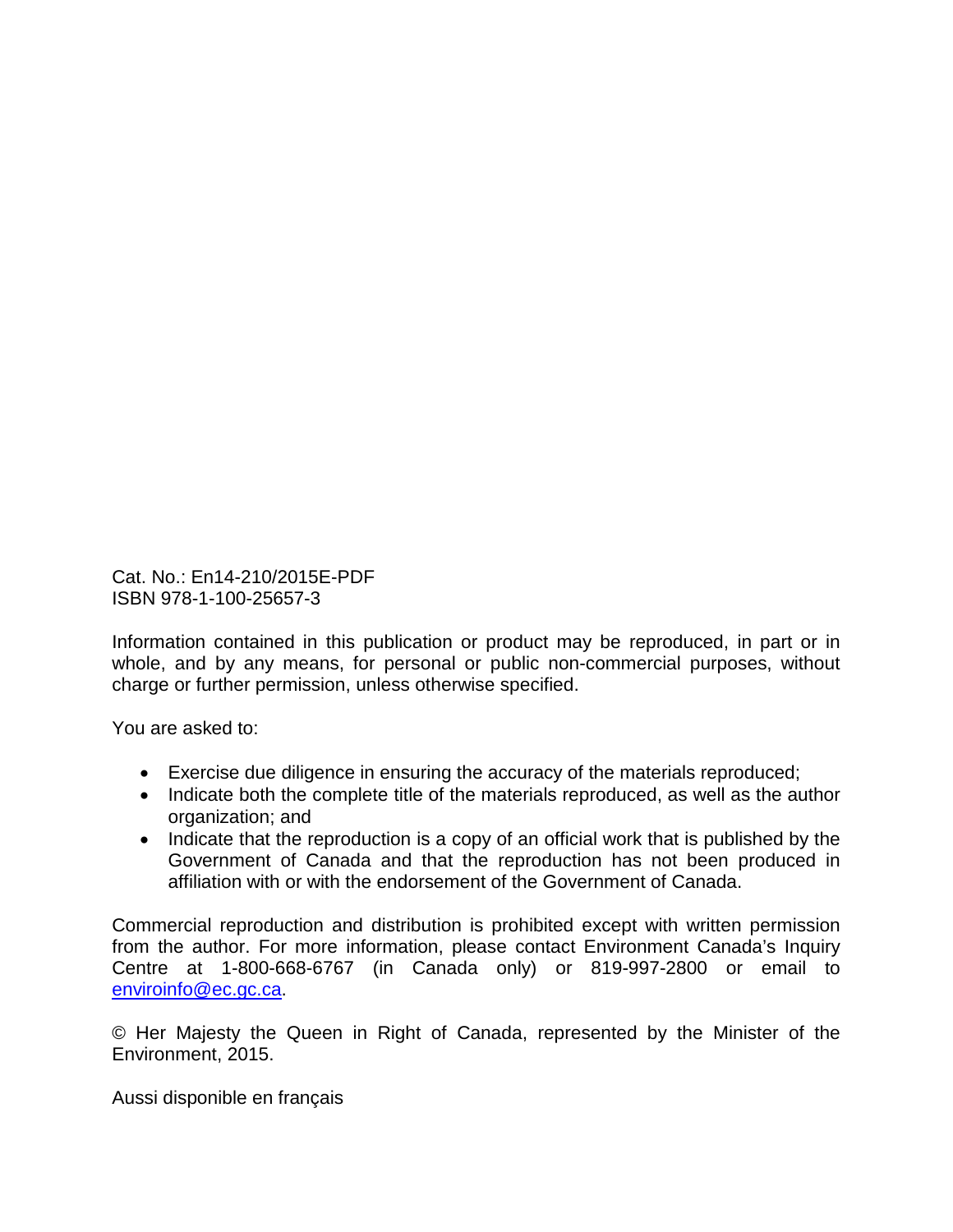# **Synopsis**

Pursuant to section 68 of the *Canadian Environmental Protection Act, 1999* (CEPA 1999), the Ministers of the Environment and of Health have conducted a screening assessment of 23 substances on the *Domestic Substances List* (DSL) that are primarily used as pharmaceuticals. These substances, listed by their Chemical Abstracts Service Registry Number<sup>[1](#page-2-0)</sup> (CAS RN) in the following table, were grouped together in one screening assessment as they were all identified as priorities for assessment based on classifications by other national or international agencies for carcinogenicity or developmental toxicity. A similar screening assessment approach was therefore applied to all of them.

#### **Chemical Abstracts Service Registry Numbers for 23 substances on the DSL used primarily as pharmaceuticals**

| <b>CAS RN</b> | <b>DSL name</b>                                                                                                   | Common<br>pharmaceutical name |  |
|---------------|-------------------------------------------------------------------------------------------------------------------|-------------------------------|--|
| $50 - 06 - 6$ | 2,4,6(1H,3H,5H)-Pyrimidinetrione, 5-ethyl-5-phenyl-                                                               | Phenobarbital                 |  |
| $50-18-0$     | 2H-1,3,2-Oxazaphosphorin-2-amine, N,N-bis(2-<br>chloroethyl)tetrahydro-, 2-oxide                                  | Cyclophosphamide              |  |
| 55-86-7       | Ethanamine, 2-chloro-N-(2-chloroethyl)-N-methyl-,<br>hydrochloride                                                | Mechlorethamine               |  |
| 55-98-1       | 1,4-Butanediol, dimethanesulfonate                                                                                | <b>Busulfan</b>               |  |
| 56-75-7       | Acetamide, 2,2-dichloro-N-[2-hydroxy-1-<br>(hydroxymethyl)-2-(4-nitrophenyl)ethyl]-, $[R-(R,R)]$ -                | Chloramphenicol               |  |
| $57 - 41 - 0$ | 2,4-Imidazolidinedione, 5,5-diphenyl-                                                                             | Phenytoin                     |  |
| 68-22-4       | 19-Norpregn-4-en-20-yn-3-one, 17-hydroxy-, $(17\alpha)$ -                                                         | Norethindrone                 |  |
| $71 - 58 - 9$ | Pregn-4-ene-3,20-dione, 17-(acetyloxy)-6-methyl-,<br>$-(6\alpha)$ -                                               | Medroxyprogesterone           |  |
| $81 - 81 - 2$ | 2H-1-Benzopyran-2-one, 4-hydroxy-3-(3-oxo-1-<br>phenylbutyl)-                                                     | Warfarin                      |  |
| 126-07-8      | Spiro[benzofuran-2(3H),1'-[2]cyclohexene]-3,4'-<br>dione, 7-chloro-2',4,6-trimethoxy-6'-methyl-, (1'S-<br>trans)- | Griseofulvin                  |  |
| 148-82-3      | L-Phenylalanine, 4-[bis(2-chloroethyl)amino]-                                                                     | Melphalan                     |  |
| 154-93-8      | Urea, N, N'-bis(2-chloroethyl)-N-nitroso-                                                                         | Carmustine                    |  |
| 305-03-3      | Benzenebutanoic acid, 4-[bis(2-chloroethyl)amino]-                                                                | Chlorambucil                  |  |

<span id="page-2-0"></span> $1$  The Chemical Abstracts Service Registry Number (CAS RN) is the property of the American Chemical Society; any use or redistribution, except as required in supporting regulatory requirements and/or for reports to the government when the information and the reports are required by law or administrative policy, is not permitted without the prior written permission of the American Chemical Society.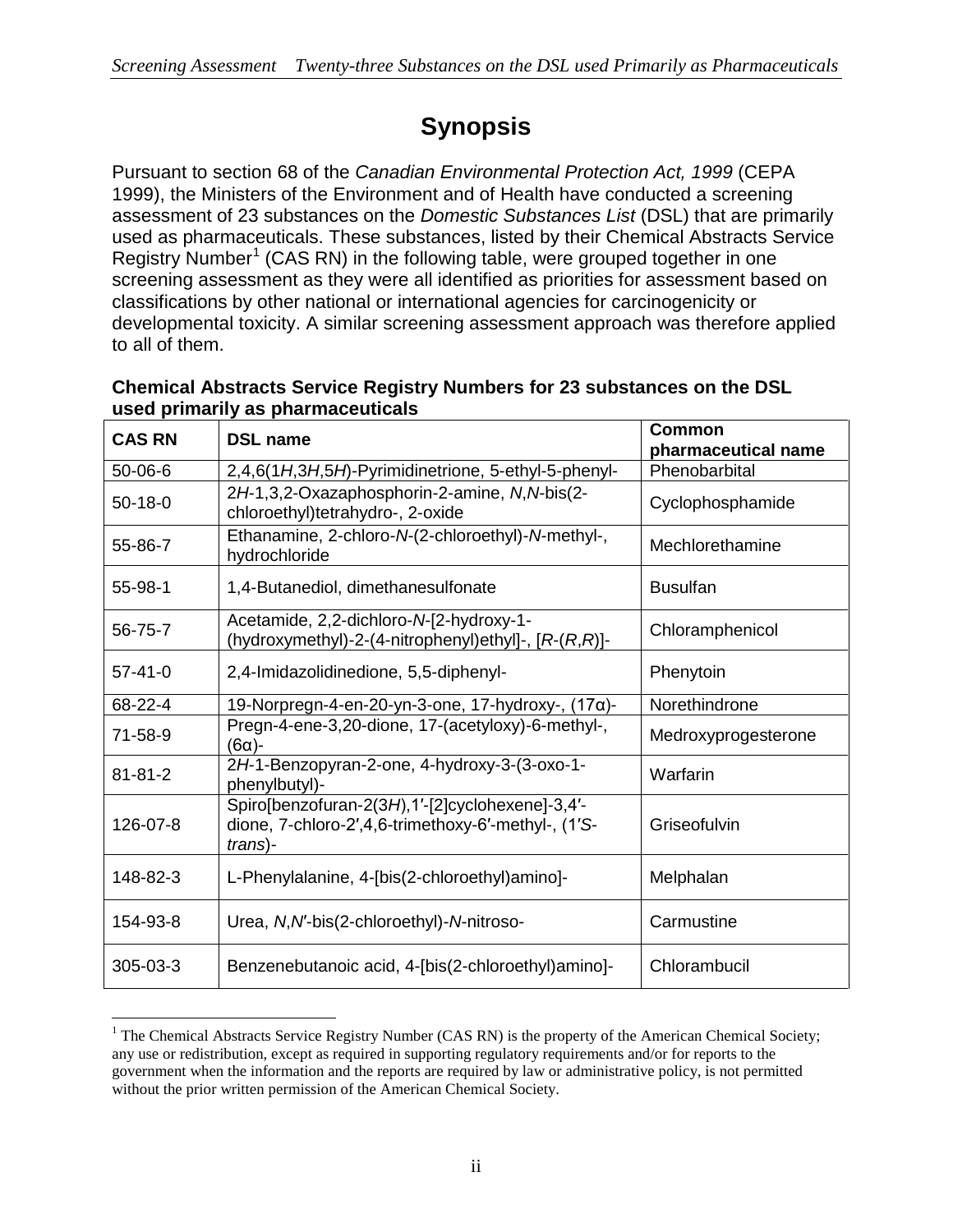| <b>CAS RN</b> | <b>DSL name</b>                                                                                                                                                                                                     | <b>Common</b><br>pharmaceutical name |
|---------------|---------------------------------------------------------------------------------------------------------------------------------------------------------------------------------------------------------------------|--------------------------------------|
| 443-48-1      | 1H-Imidazole-1-ethanol, 2-methyl-5-nitro-                                                                                                                                                                           | Metronidazole                        |
| 446-86-6      | 1H-Purine, 6-[(1-methyl-4-nitro-1H-imidazol-5-yl)thio]-                                                                                                                                                             | Azathioprine                         |
| 604-75-1      | 2H-1,4-Benzodiazepin-2-one, 7-chloro-1,3-dihydro-3-<br>hydroxy-5-phenyl-                                                                                                                                            | Oxazepam                             |
| 7481-89-2     | Cytidine, 2', 3'-dideoxy-                                                                                                                                                                                           | Zalcitabine                          |
| 13010-47-4    | Urea, N-(2-chloroethyl)-N'-cyclohexyl-N-nitroso-                                                                                                                                                                    | Lomustine                            |
| 18883-66-4    | D-Glucose, 2-deoxy-2-<br>[[(methylnitrosoamino)carbonyl]amino]-                                                                                                                                                     | Streptozocin                         |
| 20830-81-3    | 5,12-Naphthacenedione, 8-acetyl-10-[(3-amino-2,3,6-<br>trideoxy-α-L-lyxo-hexopyranosyl) oxyl-7,8,9,10-<br>tetrahydro-6,8,11-trihydroxy-1-methoxy-, (8S,10S)-                                                        | Daunorubicin                         |
| 29767-20-2    | $Func[3',4':6,7]$ naphtho[2,3-d]-1,3-dioxol-6(5aH)-one,<br>5,8,8a,9-tetrahydro-5-(4-hydroxy-3,5-<br>dimethoxyphenyl)-9- $[14, 6 - O-[R]-2$ -thienylmethylene]-<br>$\beta$ -D-glucopyranosyl]oxy]-, (5R,5aR,8aR,9S)- | Teniposide                           |
| 30516-87-1    | Thymidine, 3'-azido-3'-deoxy-                                                                                                                                                                                       | Zidovudine                           |
| 51264-14-3    | Methanesulfonamide, N-[4-(9-acridinylamino)-3-<br>methoxyphenyl]-                                                                                                                                                   | Amsacrine                            |

Drugs containing these substances as ingredients were previously assessed under the *Food and Drugs Act* (F&DA) with respect to their safety, effectiveness and quality. This assessment focused on uses and exposures that were not covered as part of the F&DA assessment, specifically the risks posed by the residues resulting from manufacture, formulation and disposal after use.

Entry characterization (how the substances are entering the Canadian environment) was conducted by identifying the potential use of these substances outside of their intended pharmaceutical use. With the exception of warfarin, which is also used as a rodenticide, the only other identified use for these substances was as positive controls in research. Quantities in commerce for the consumption of pharmaceutical products that contain these substances have been estimated using information on amounts purchased by hospitals and pharmacies for 2007, 2011 and 2012.

Given that the main releases of these substances to the environment are through either industrial or down-the-drain consumer releases, the principal potential source of exposure is surface water containing these pharmaceuticals.

In order to estimate exposure in the environment, sales volumes were used as an input into modelling for predicted environmental concentrations (PECs). PECs were generated for water as a result of industrial releases and down-the-drain releases from consumer uses. The PECs from both of these scenarios were then compared with the predicted no-effect concentrations (PNECs), which were based on critical toxicity values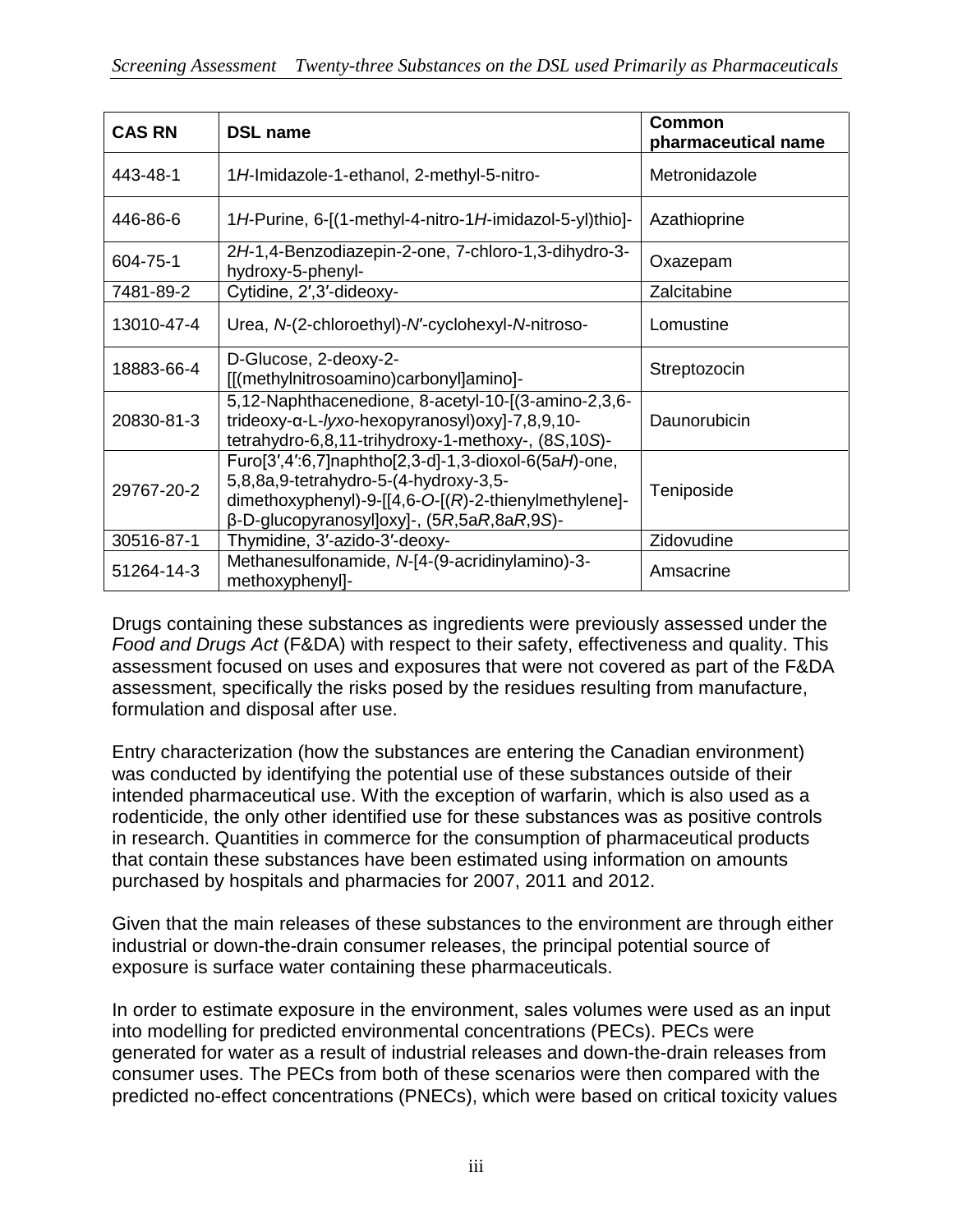identified during the DSL categorization process. For all substances, the predicted environmental concentration (PEC) in water was below the PNEC calculated for aquatic species.

Measured concentrations in different media, including drinking water, surface water, groundwater and wastewater treatment plant effluent, were identified in the literature for a subset of these substances, either internationally or in Canada. Where available, the measured concentrations were also compared with the PNEC for each substance; the resulting risk quotients were all less than 1, which supports and generates confidence in the modelling results.

Considering all available lines of evidence presented in this screening assessment, there is low risk of harm to organisms or the broader integrity of the environment from these substances. It is therefore concluded that the 23 substances do not meet the criteria under paragraph 64(*a*) or 64(*b*) of CEPA 1999, as they are not entering the environment in a quantity or concentration or under conditions that have or may have an immediate or long-term harmful effect on the environment or its biological diversity or that constitute or may constitute a danger to the environment on which life depends.

With regard to potential exposure of the general population, upper-bounding estimated intakes from ingestion of drinking water were very low (< 2.7 ng/kg body weight per day) for all substances. Based on low exposure, risks from exposure to these substances are not expected. To further support this risk characterization, the upper-bounding estimated intakes of the general population were compared with the lowest therapeutic dose identified for each substance. The margins of exposure for these substances were large, ranging from 10 900 to  $8 \times 10^{13}$ .

Based on the adequacy of the margins of exposure, it is concluded that the 23 substances do not meet the criteria under paragraph 64(*c*) of CEPA 1999, as they are not entering the environment in a quantity or concentration or under conditions that constitute or may constitute a danger in Canada to human life or health.

#### **Conclusion**

It is concluded that these 23 substances do not meet any of the criteria set out in section 64 of CEPA 1999.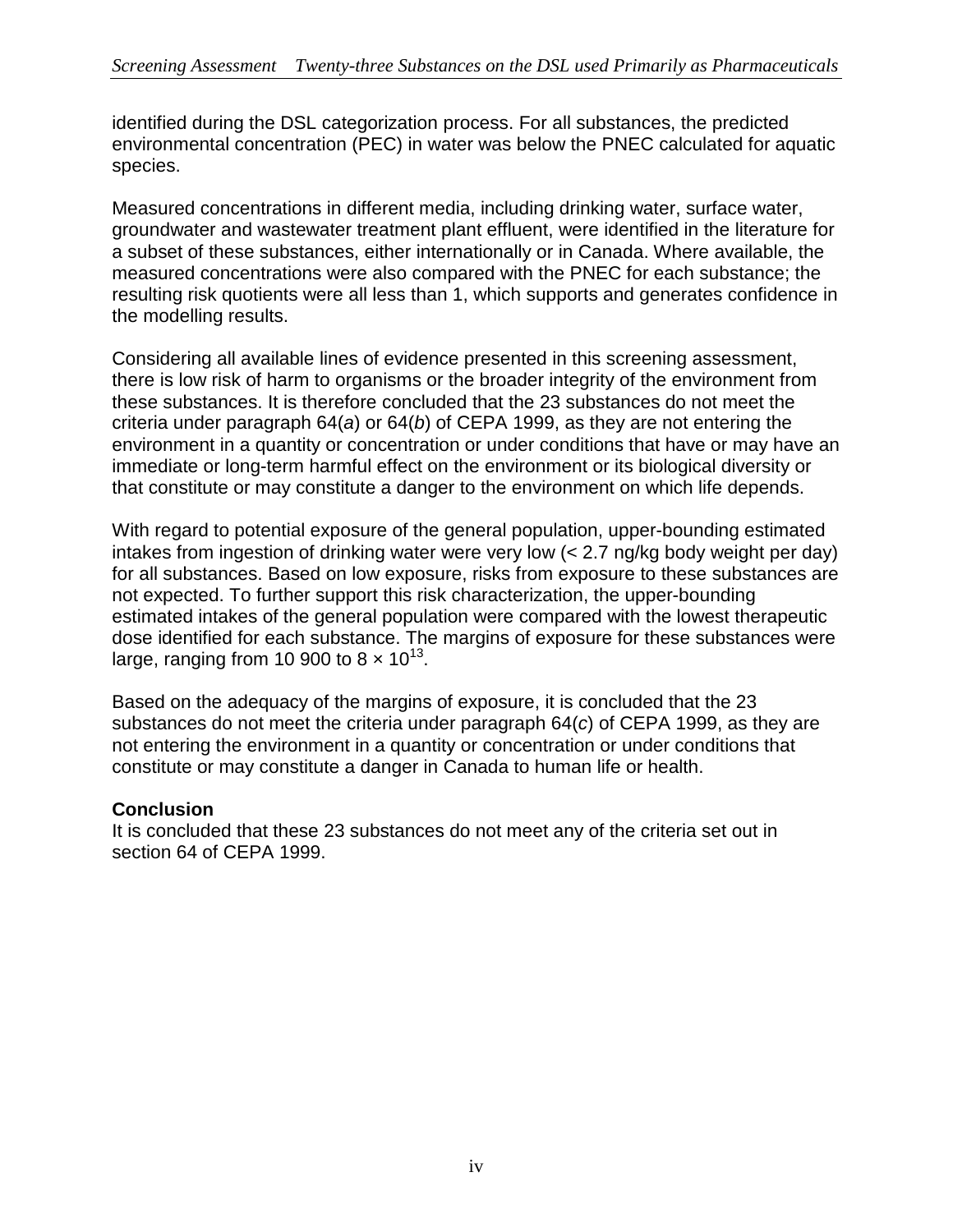# **Table of Contents**

| 1.             |                                                                                                                                                                    |
|----------------|--------------------------------------------------------------------------------------------------------------------------------------------------------------------|
| 2.             | Summary of Use Information Used as Basis for this Screening Assessment  4                                                                                          |
| 3.             | Ecological Exposure and Risk Characterization from Industrial Releases and                                                                                         |
| 4.             | Human Health Exposure and Risk Characterization from Indirect Exposure  8                                                                                          |
| 5.             |                                                                                                                                                                    |
| 6.             |                                                                                                                                                                    |
| 7 <sub>1</sub> |                                                                                                                                                                    |
|                | Appendix A: Substance Identity and Human Health and Ecological Classifications for 23                                                                              |
|                | Appendix B: Estimated Quantities of 23 Pharmaceuticals Used in Canada for the Years                                                                                |
|                | Appendix C: Results from Environmental Exposure Modelling for 20 Pharmaceuticals                                                                                   |
|                | Appendix D: Measured Concentrations of 18 Pharmaceuticals in Wastewater Treatment<br>Plant Influent and Effluent, Surface Water, Groundwater and Drinking Water 29 |
|                | Appendix E: Intake Estimates, Lowest Therapeutic Doses and Calculated Margins of<br>Exposure for 18 Pharmaceuticals with Measured Concentrations  45               |
|                | Appendix F: Intake Estimates, Lowest Therapeutic Doses and Calculated Margins of                                                                                   |

Exposure for Two Substances Based on Modelled Concentrations in Surface Water .. 48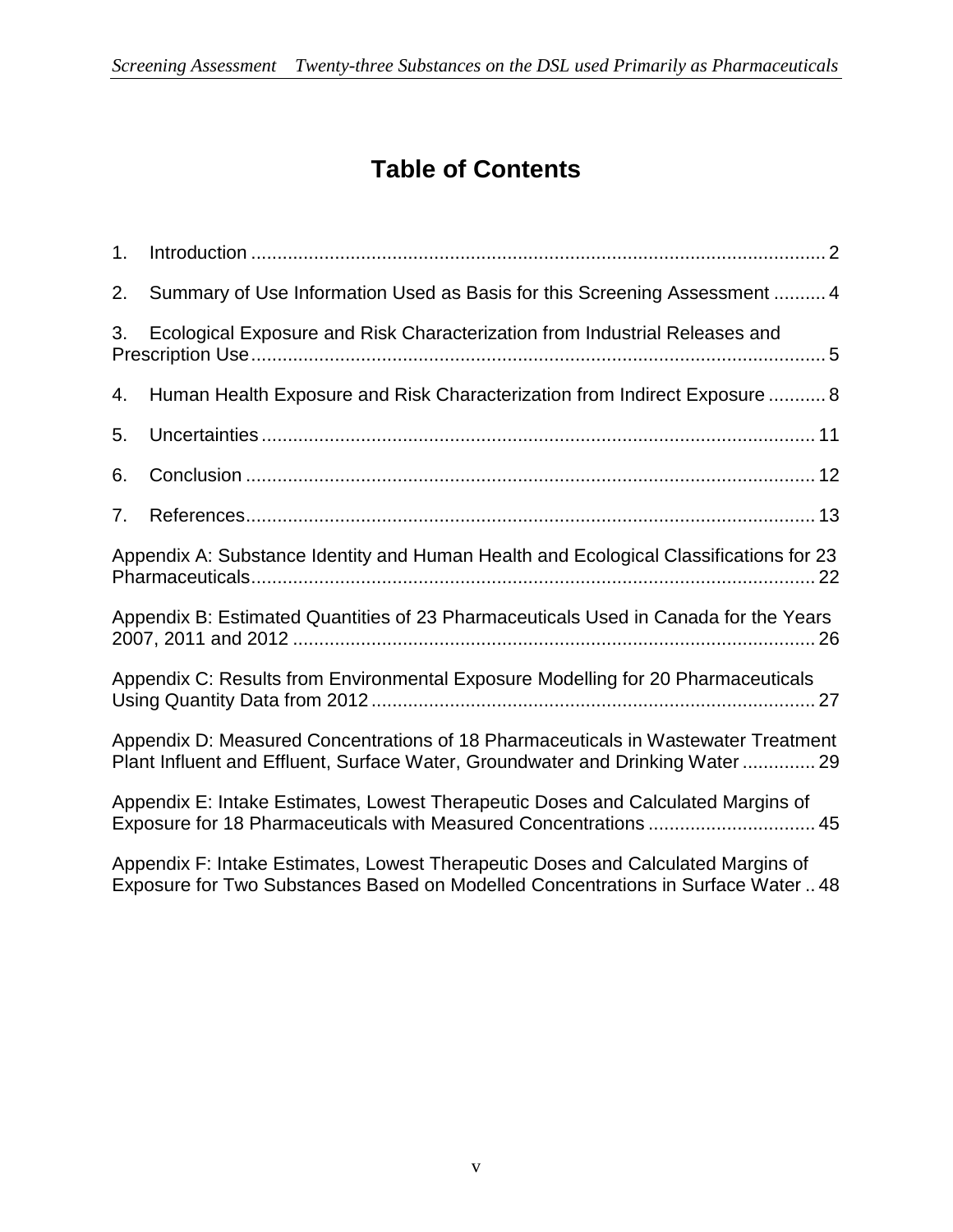## **1. Introduction**

A screening assessment was undertaken on 23 substances on the Domestic Substances List (DSL) that were known or suspected to be used primarily as ingredients in pharmaceuticals and identified during the categorization of substances on the DSL as posing a potential high hazard to human health based on classifications by other national or international agencies for either carcinogenicity or developmental toxicity.

Screening assessments focus on information critical to determining whether a substance meets the criteria as set out in section 64 of the *Canadian Environmental Protection Act, 1999* (CEPA 1999) (Canada 1999). Screening assessments examine scientific information and develop conclusions by incorporating a weight of evidence approach and precaution.<sup>[2](#page-6-0)</sup>

This screening assessment includes consideration of information on chemical properties, hazards, uses and exposure. Relevant data were identified up to March 2013. Key studies were critically evaluated, along with modelled results, to reach conclusions. When available and relevant, information presented in risk and hazard assessments from other jurisdictions was considered. The screening assessment does not represent an exhaustive or critical review of all available data. Rather, it presents the critical studies and lines of evidence most pertinent to the conclusion.

Drugs containing these substances as ingredients are assessed under the *Food and Drugs Act* (F&DA) (Canada 1985) with respect to their safety, effectiveness and quality. This assessment focused on uses and exposures that were not covered as part of the F&DA assessment, specifically the risks posed by the residues resulting from manufacture, formulation and disposal after use.

The screening assessment was prepared by staff in the Existing Substances Programs at Health Canada and Environment Canada and incorporates input from other programs within these departments. Comments on the approach used to assess the substance with respect to human health were received from Warren Foster, McMaster University, Sam Kacew, McLaughlin Centre for Population Health Risk Assessment, and Beate Escher, University of Queensland. While external comments were taken into

<span id="page-6-0"></span> $2<sup>2</sup>$  A determination of whether one or more of the criteria of section 64 are met is based upon an assessment of potential risks to the environment and/or to human health associated with exposures in the general environment. For humans, this includes, but is not limited to, exposures from ambient and indoor air, drinking water, foodstuffs, and the use of consumer products. A conclusion under CEPA 1999 on the substances in the Chemicals Management Plan (CMP) is not relevant to, nor does it preclude, an assessment against the hazard criteria for the *Workplace Hazardous Materials Information System* (WHMIS) that are specified in the *Controlled Products Regulations* for products intended for workplace use. Similarly, a conclusion based on the criteria contained in section 64 of CEPA 1999 does not preclude actions being taken under other sections of CEPA 1999 or other Acts.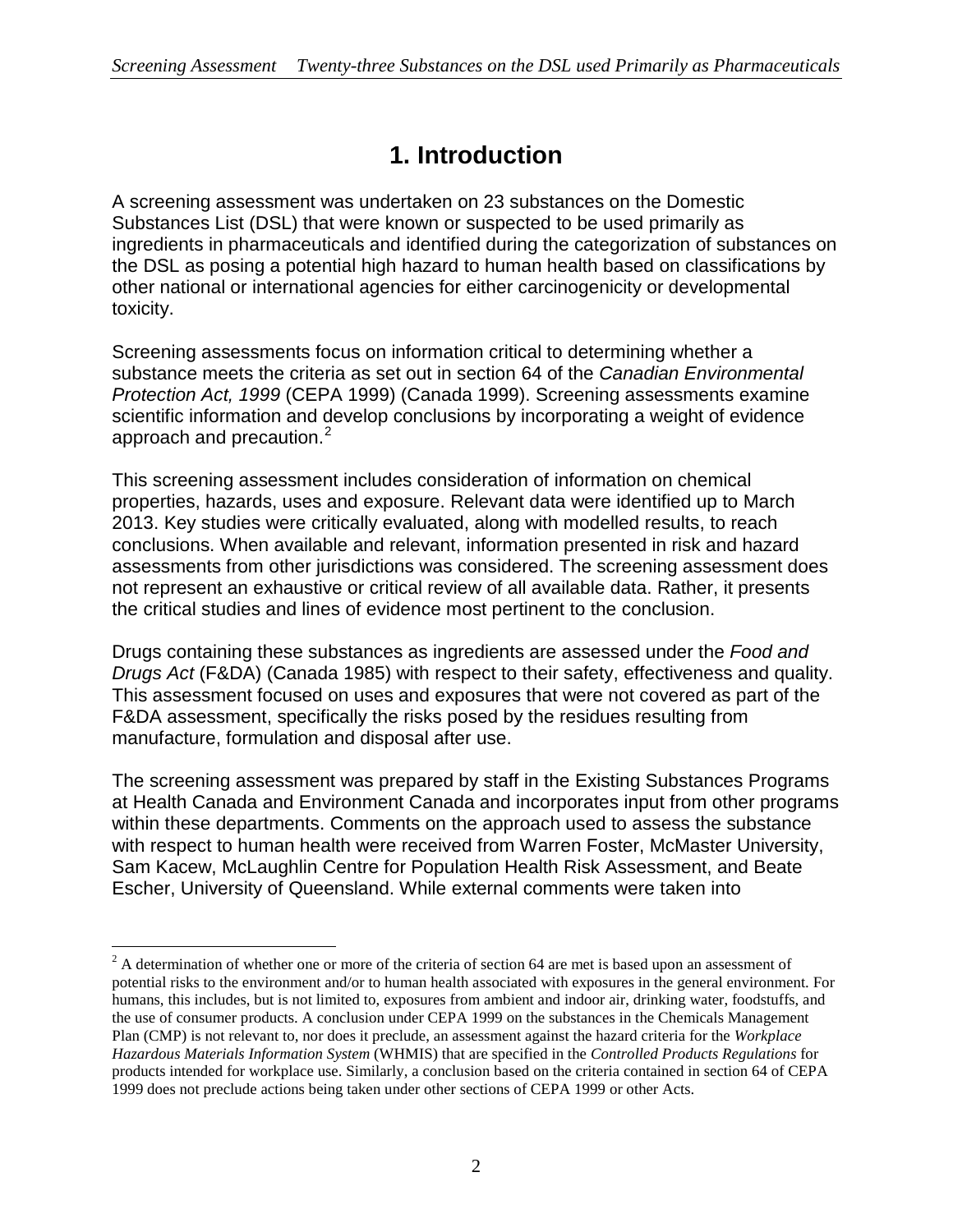consideration, the final content and outcome of the screening assessment remain the responsibility of Health Canada and Environment Canada.

The critical information and considerations upon which the draft assessment is based are summarized below.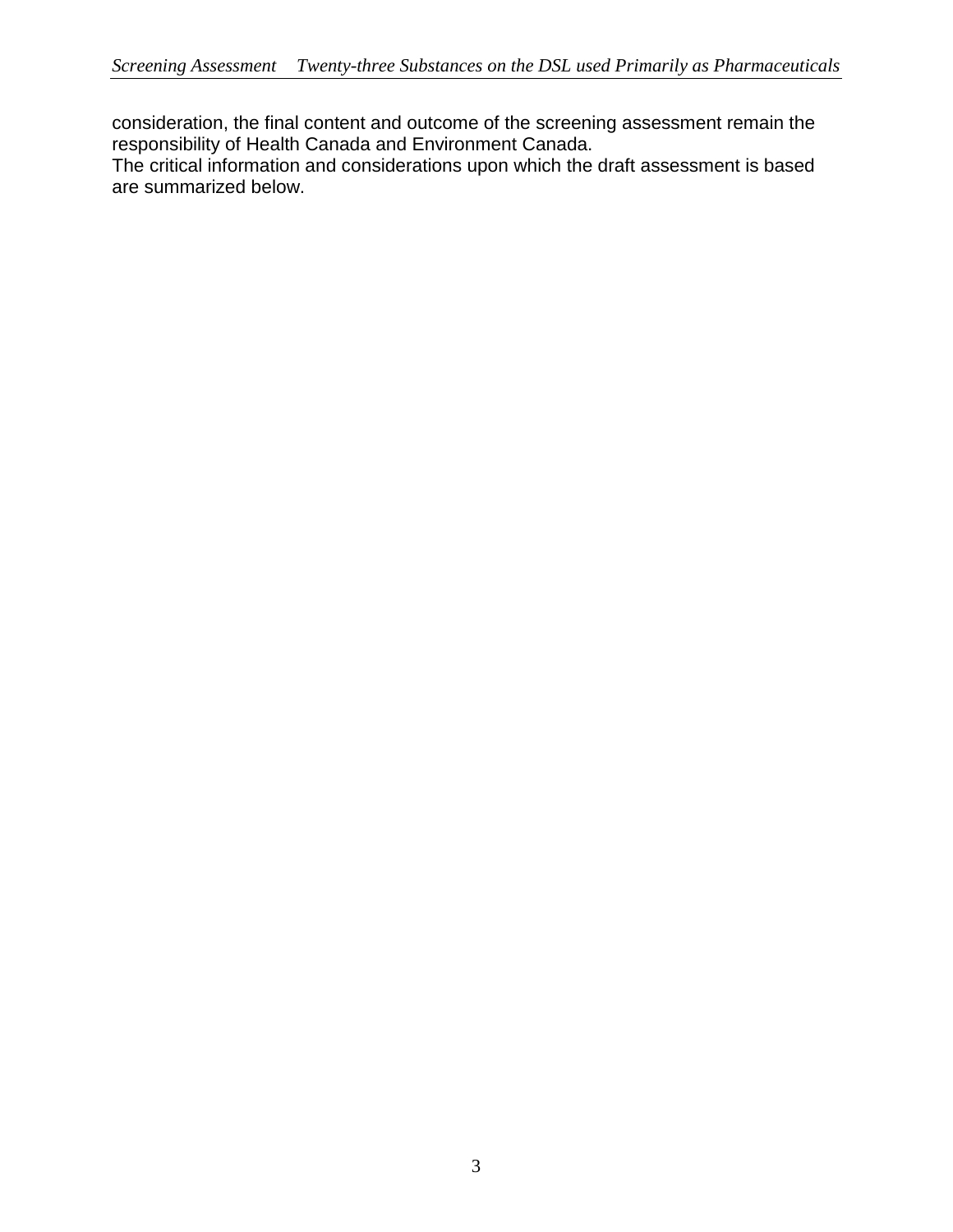## **2. Summary of Use Information Used as Basis for this Screening Assessment**

Based on the results from categorization of the DSL, the 23 substances listed in this report have all been identified as posing a potential high hazard to human health based on classifications by other national or international agencies for either carcinogenicity or developmental toxicity. The list of substances, along with their hazard classifications and categorization decisions, can be found in Tables A.1, A.2 and A.3 of Appendix A.

For two of these substances, a survey was conducted by issuing a *Notice with respect to selected substances identified as priority for action* pursuant to paragraphs 71(1)(*a*) and 71(1)(*b*) of CEPA 1999. The Notice was published in Part I of the *Canada Gazette*  on March 4, 2006 (Canada 2006). The substances surveyed were medroxyprogesterone and oxazepam.

For five substances, a survey was conducted by issuing a *Notice with respect to inanimate substances (chemicals) on the Domestic Substances List* pursuant to paragraphs 71(1)(*a*) and 71(1)(*b*) of CEPA 1999. The Notice was published in Part I of the *Canada Gazette* on October 3, 2009 (Canada 2009).The five substances surveyed were zalcitabine, warfarin, chloramphenicol, zidovudine and phenobarbital.

In response to both of these notices, there were no reports of activity (import or manufacture) with respect to these seven substances in Canada above the reporting threshold of 100 kg for the specified reporting years. Additional sources of information were also considered to verify the commercial status of these substances in Canada.

For all 23 substances, entry characterization was conducted by searching for information on sources and releases of the substances in relevant databases, particularly to identify potential for exposure of the general population from sources other than pharmaceutical use (Canada [1978]; HSDB 1983– ; Household Products Database 1993– ; LNHPD 2008; DPD 2010; EAFUS 2011; NHPID 2011). Based on notifications submitted under the Cosmetic Regulations to Health Canada, these substances are not used in cosmetic products in Canada (2012 email from the Consumer Product Safety Directorate, Health Canada, to the Existing Substance Risk Assessment Bureau, Health Canada; unreferenced). Information available for all of these substances indicates that their uses are limited to human or veterinary pharmaceuticals and positive controls in research, with the exception of warfarin, which is also used as a rodenticide. This use of warfarin as a rodenticide is regulated by Health Canada under the *Pest Control Products Act* (Canada 2002).

Two of these substances, phenobarbital and oxazepam, are considered to be controlled drugs and are listed under Schedule IV of the *Controlled Drugs and Substances Act.* As controlled substances, these two drugs are subject to the requirements of the *Controlled Drugs and Substances Act* and the *Food and Drug Regulations* (Canada [1978])*.* The remaining 21 substances are regulated as prescription drugs through the Prescription Drugs List and are subject to the requirements of those regulations (Health Canada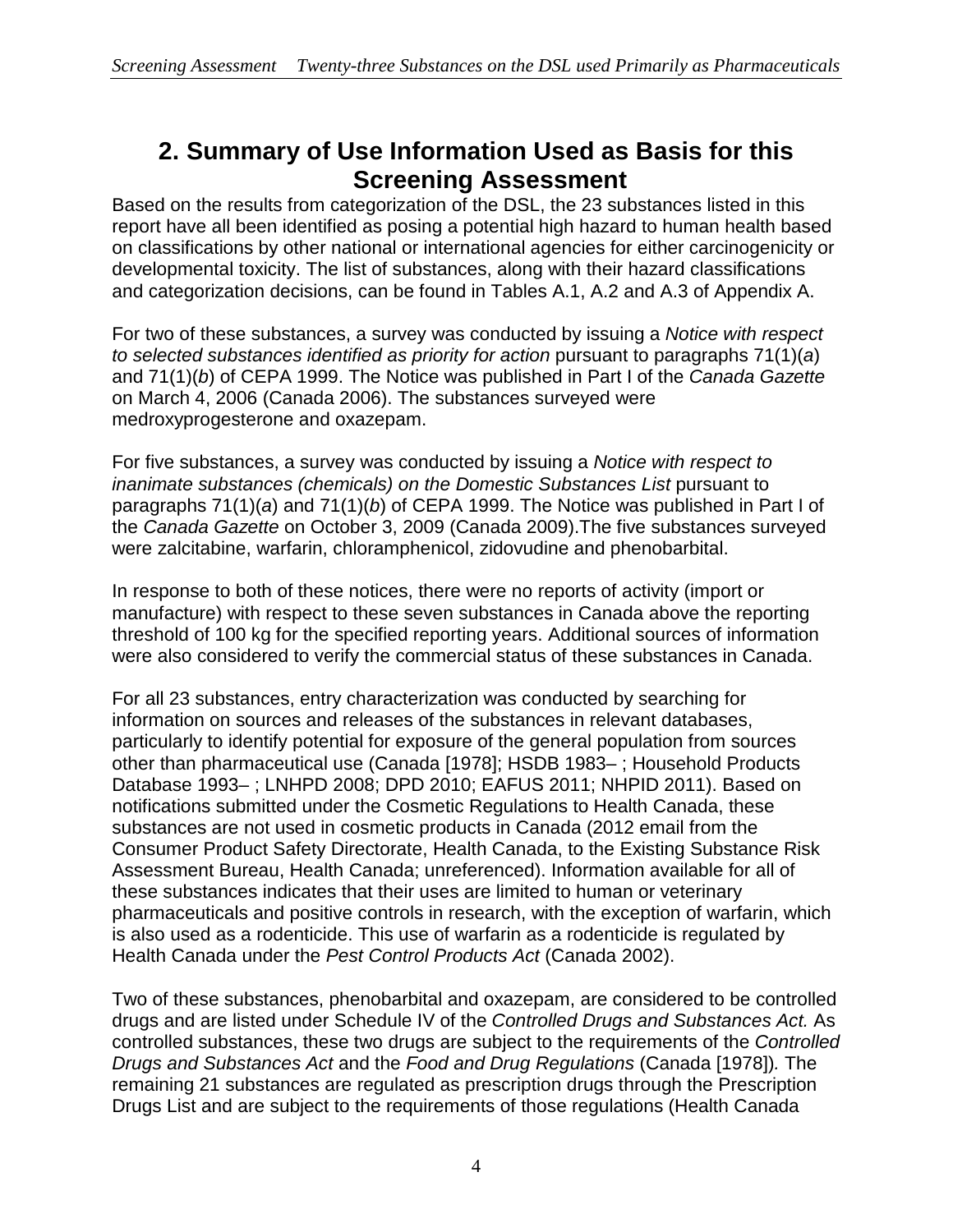2014; Canada [1978]). Twenty of these substances are listed in the Drug Product Database as active ingredients in products available in Canada for the treatment of a variety of medical conditions (DPD 2014). The other three substances, mechlorethamine, griseofulvin and zalcitabine, were at one time used as active ingredients in prescription pharmaceuticals in Canada. Currently, however, no pharmaceutical products containing these substances as active ingredients are being sold in Canada, as they have been discontinued by the company (DPD 2014). As they are no longer being sold, the use and potential for exposure of or risk to humans or the environment are not further considered in certain aspects of the exposure and risk characterization below.

No information was found regarding additional uses or releases of these substances in Canada based on searches conducted up to March 2013.

When a pharmaceutical is prescribed for use, some of the drug may not be absorbed or metabolized, and even drugs that are metabolized may have active metabolites or may revert to the parent form in environmental media. This may lead to excretion of active drug residues into the wastewater system and release of the wastewater effluent containing these residues into surface water (i.e., lakes, rivers), and this surface water has the potential to be used as drinking water. Therefore, the potential for indirect exposure of the general population to these pharmaceuticals was assessed. Given their potential releases, the main source of indirect exposure to these substances is through water. These pharmaceuticals may be present in water as a result of release from manufacturing or formulation sites and/or release of the substances in feces or urine from consumers directly using these substances. An additional source of the pharmaceuticals in water is from the incorrect disposal of unused drugs into household wastewater. No information was available regarding actual releases of these substances from manufacturing or formulation of the pharmaceuticals. Data, however, were available to estimate the amount of each substance sold to hospitals and pharmacies for prescription across Canada for the years 2007 (McLaughlin and Belknap 2008), 2011 and 2012 (MIDAS 2013) (Appendix B).

### **3. Ecological Exposure and Risk Characterization from Industrial Releases and Prescription Use**

A conservative industrial release scenario was used to determine whether there is a potential ecological risk associated with these 20 substances when released to water via industrial releases (as mentioned above, the three substances no longer registered for use as pharmaceuticals in Canada are not being examined further). This is conducted by comparing the conservative predicted environmental concentration (PEC) in the aquatic environment with a predicted no-effect concentration (PNEC). The result is a risk quotient (RQ) based on an industrial non-site-specific scenario. This simple model represents a point source discharge from an industry, its dilution in a small watercourse and calculation of a risk quotient for that scenario.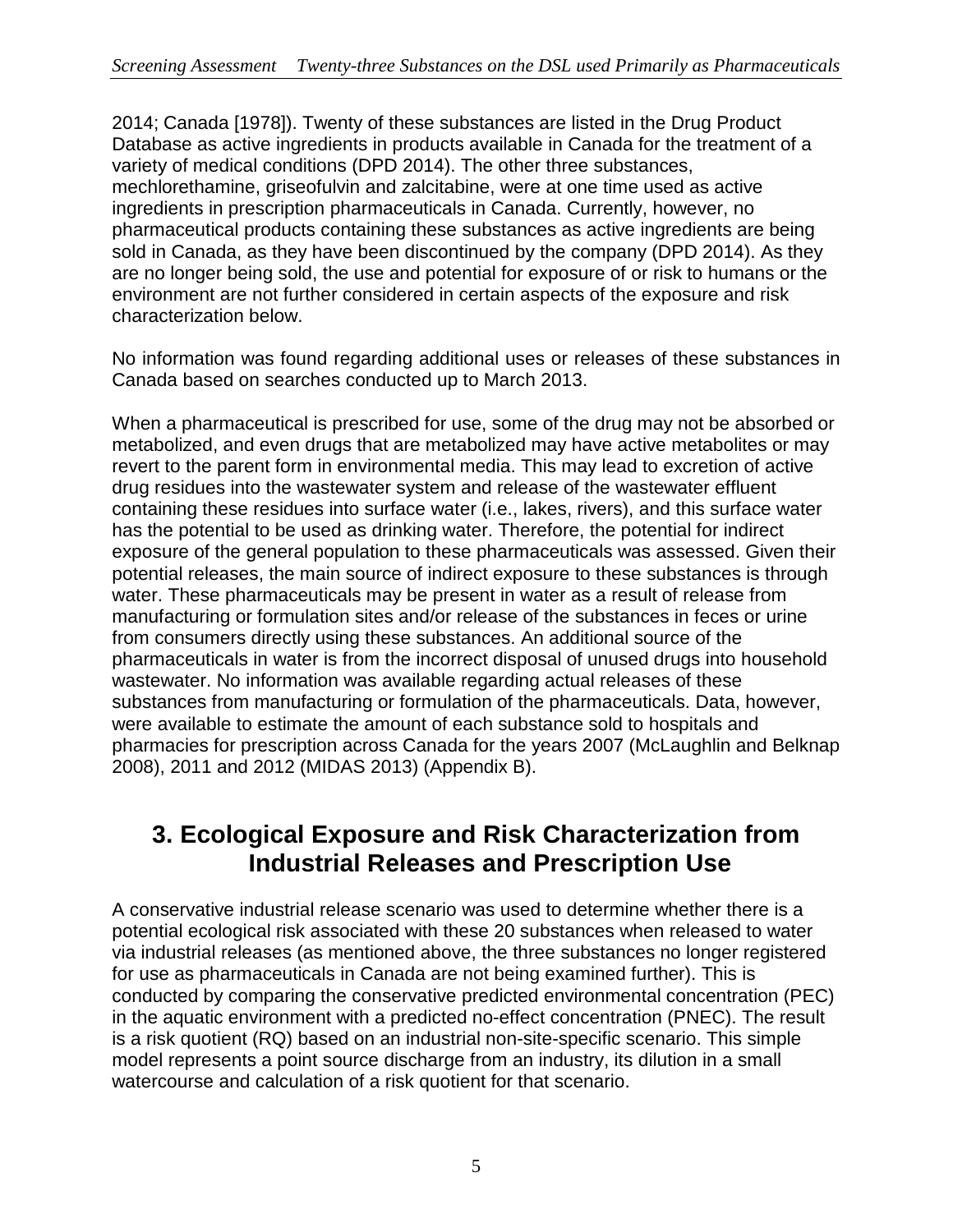A conservative PEC was calculated using the following equation:

### $PEC_{aq} = (1000 \times Q \times L) \times (1 - R) / (N \times F \times D)$

where:

PEC<sub>ag</sub>: Aquatic concentration resulting from industrial releases (mg/L) 1000: Conversion factor (g/kg)

- Q: Total substance quantity produced annually at an industrial site (kg/year) (see values for each substance for the most current year, 2012, provided in Appendix B)
- L: Loss to wastewater (fraction) (assumed to be 0.5% of total use for pharmaceuticals)
- R: Wastewater treatment plant removal rate (fraction) (default =  $0\%$ )
- N: Number of annual release days (days/year) (assumed to be manufactured in small batches and therefore released 21 days/year)
- F: Wastewater treatment plant effluent flow  $(m^3/day)$  (default = 3456 m $^3/day$ )
- D: Receiving water dilution factor (dimensionless) (default = 10)

This  $PEC_{aa}$  value is then used to calculate a risk quotient, as shown in the following equation:

$$
RQ = PEC_{aq} / (PNEC)
$$

where:

| RQ: | Risk quotient (dimensionless) |
|-----|-------------------------------|
|-----|-------------------------------|

- PEC<sub>aq</sub>: Aquatic concentration resulting from industrial releases (mg/L)
- PNEC: Predicted no-effect concentration (mg/L). The PNECs selected for this assessment were the values identified during the categorization process and are provided in Appendix C; an assessment factor of 100 was used to account for uncertainties in deriving the PNEC.

For two of the substances, daunorubicin and oxazepam, the industrial scenario was further refined to simulate an industrial production site in a large urban area with a wastewater treatment plant flow rate of 285 120 m<sup>3</sup>/day and wastewater treatment plant removal rates ranging from 1.9% to 2.5%.

The calculated RQs for all substances were < 1 (see full results in Appendix C). Given that the industrial scenario provides a conservative estimate of exposure, these results indicate a low potential for ecological harm to the aquatic environment resulting from local exposure from a point source industrial release.

A down-the-drain release from pharmaceutical use scenario was employed to estimate the potential concentrations in multiple water bodies receiving wastewater treatment plant effluents to which pharmaceutical products containing the substances may have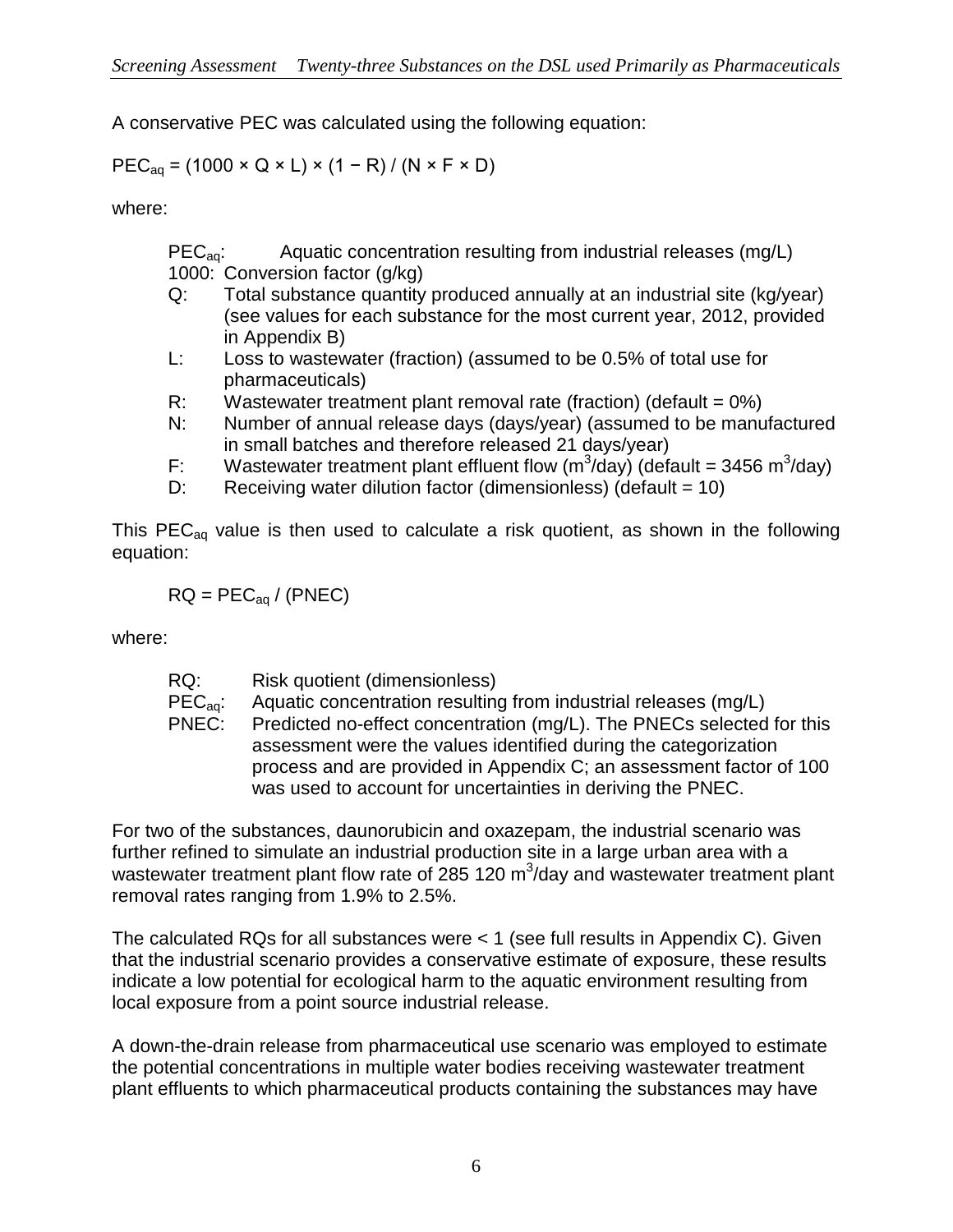been released based on conservative assumptions regarding the amount of chemical used and released by consumers (Environment Canada 2008b). By default, primary and secondary wastewater treatment plant removal rates are assumed to be 0% for these substances, the fraction released during use is assumed to be 100%, the consumer use of the substance is assumed to occur over 365 days/year and the flow rate used for receiving water bodies at all sites is assumed to be the 10th percentile value. These estimates are made for approximately 1000 release sites, which account for most of the major wastewater treatment plants across Canada. Although the default values are recognized to be highly conservative, if indication of risk is low based on these assumptions, further refinement of input values is not required at this time.

In light of uncertainty relating to the identity and environmental stability of the metabolites of these substances, a conservative environmental concentration value was obtained by not considering human metabolism in the derivation of the PECs. RQs were calculated using maximum PECs calculated from down-the-drain releases of these substances from pharmaceutical use and PNECs as identified during the categorization process, derived using an application factor of 100 to account for uncertainties associated with the values. The maximum RQ was < 1 for all of these substances (see full results in Appendix C), indicating a low potential for ecological harm to the aquatic environment resulting from down-the-drain releases from consumer uses.

Measured data for some of these substances were identified for Canada and/or elsewhere in the world and are shown in Appendix D. Concentrations measured in various media, wastewater effluent, surface water, groundwater and drinking water (including bottled water) were examined, and the information available is consistent with the predicted concentrations from the models. The majority of studies did not detect these substances in the media of interest; however, some were measured at concentrations up to 564 ng/L in wastewater effluent. A comparison of the measured values with the PNECs determined for these substances results in RQs that are all < 1, contributing to the weight of evidence indicating that there is no significant potential for ecological harm to the aquatic environment from these substances.

Given the lack of exposure to these substances, no further collection or analysis of information relevant to the persistence, bioaccumulation and inherent toxicity to nonhuman organisms of these substances has been conducted beyond what was done for categorization. Therefore, the decisions made on the hazard properties during categorization remain unchanged in this assessment. Accordingly, none of the substances are considered to meet the criteria for persistence or for bioaccumulation potential as set out in the *Persistence and Bioaccumulation Regulations* of CEPA 1999 (Canada 2000).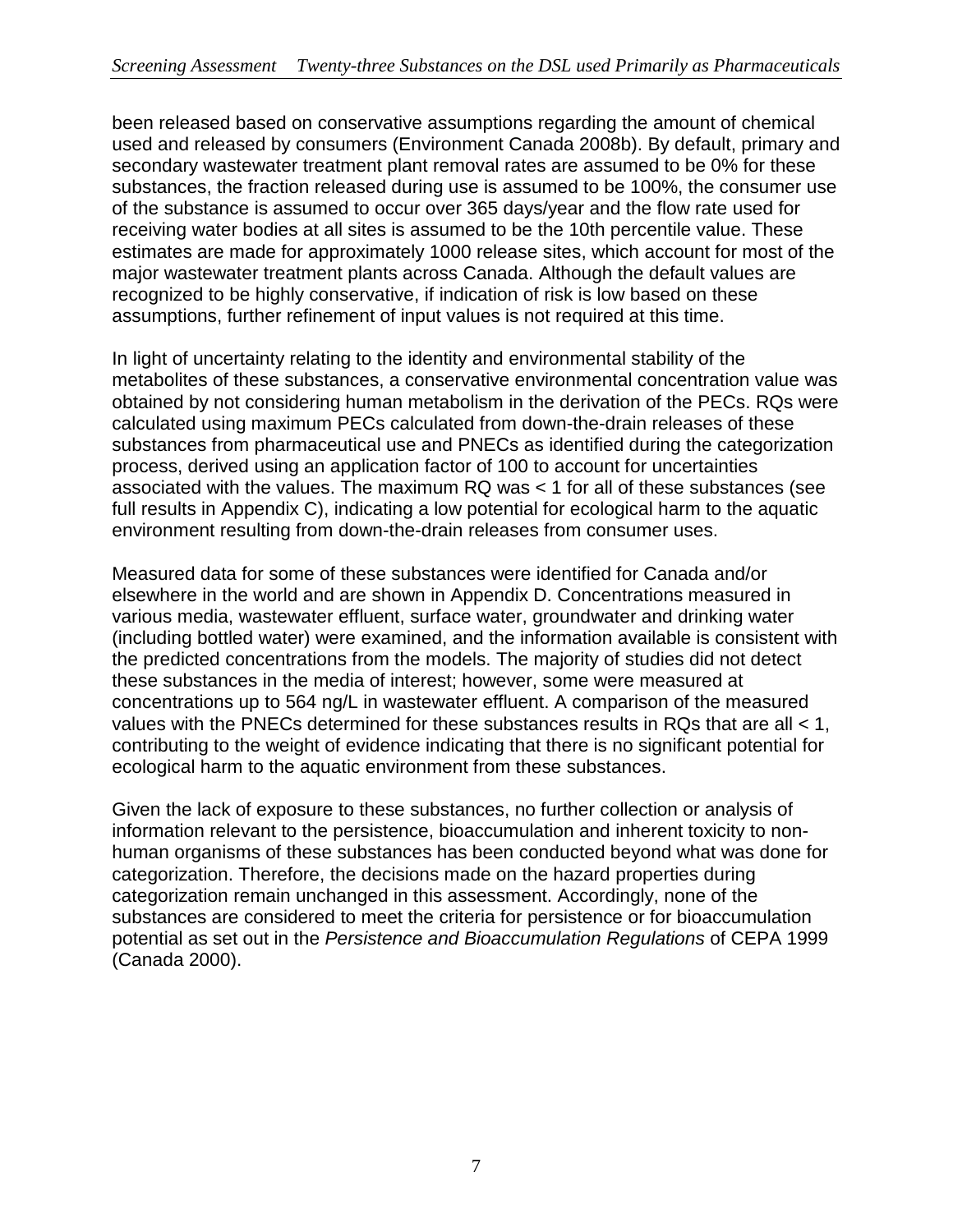## **4. Human Health Exposure and Risk Characterization from Indirect Exposure**

Drugs containing these substances as ingredients were previously assessed under the *Food and Drugs Act* (Canada 1985) with respect to their safety, effectiveness and quality. This assessment focused on uses and exposures that were not covered as part of the F&DA assessment, specifically the risks posed by the residues resulting from manufacture, formulation and disposal after use.

Only a portion of pharmaceuticals used would be released into the wastewater system. Drug residues released following prescribed use can be further reduced as a result of wastewater treatment, environmental biodegradation and/or drinking water treatment prior to consumption. The concentration in the water source is also significantly reduced via dilution, as the waste is released into waterways.

Measured data for 18 of these substances were identified for Canada and elsewhere and are shown in Appendix D. Concentrations measured in wastewater effluent, surface water, groundwater and drinking water (including bottled water) were examined. Overall, the studies indicated that the concentration of pharmaceutical measured decreases significantly as the substance moves from the wastewater treatment plant effluent into surface water and then the surface water is treated for drinking water purposes. As there is variability in the use of pharmaceuticals in different countries (due to different population levels, prescription preferences, drug registrations, etc.), the measured concentrations in other countries are not necessarily representative of concentrations in Canadian waters. They can, however, account for releases from all potential sources and for potential reductions in drug concentrations resulting from metabolism, environmental degradation, removal via wastewater treatment, removal via drinking water treatment, etc., depending on the source of the sample. For these reasons, in this case, the measured concentrations are preferable to modelled concentrations, even if measurements were made in other countries. Selection of the most relevant data was based on location of the sampling and the relevance of the media to human exposure. Canadian data were given preference over data from other countries, as they are considered to be most representative of potential exposures of Canadians. Drinking water was considered the most relevant medium, followed by surface water or groundwater, wastewater treatment plant effluent and hospital effluent. If multiple relevant concentrations were available for a particular source (e.g., two measurements in Canadian drinking water), as a conservative approach, the maximum concentration was selected from the measured values identified.

For the two substances for which no measured data were identified, conservative assumptions were used when estimating the potential indirect exposure of the general population. For the purposes of modelling, it was assumed for all substances that 100% of the pharmaceutical purchased by hospitals or pharmacies in the most recent year for which data were available (2012) was dispensed, used as prescribed and eventually released into the wastewater system. It was also assumed that none of the pharmaceutical was removed through wastewater treatment or drinking water treatment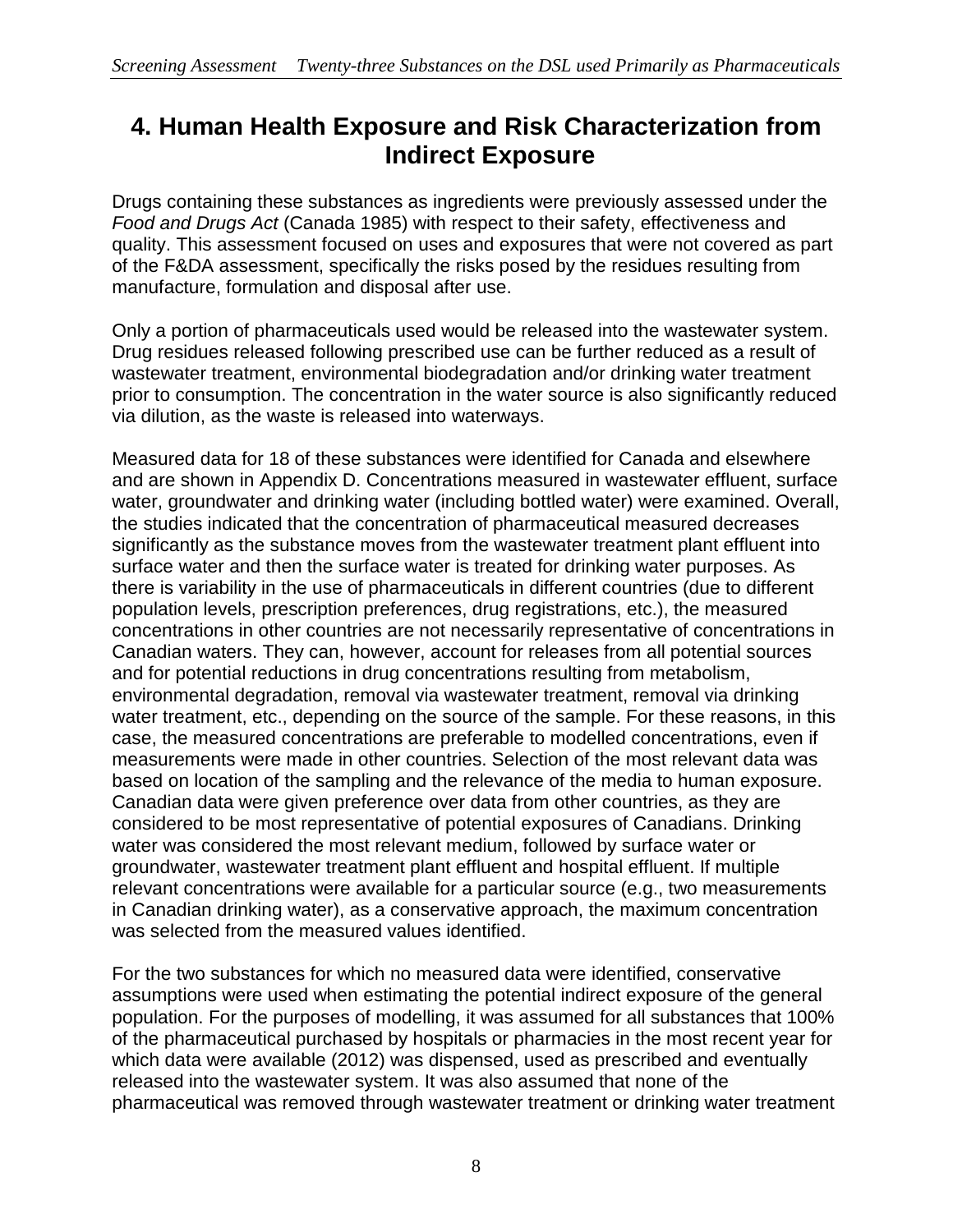processes and that there was no environmental degradation of the substance. It is recognized that these assumptions are highly conservative; however, if indication of risk is low based on these assumptions, further refinement would not be required.

Down-the-drain releases to surface water were modelled using the down-the-drain releases from pharmaceutical use scenario, as described in the ecological exposure section, and maximum PECs can be found in Appendix C. This scenario estimates concentrations in approximately 1000 waterways across Canada. The highest values estimated by this model are typically in small waterways with low dilution capacity, which are unlikely sources of drinking water. As a result, this scenario would be expected to overestimate actual concentrations in drinking water.

The estimated upper-bounding intakes of these pharmaceuticals by the general population were represented by formula-fed infants 0–6 months of age, which is estimated to be the most highly exposed age class, on a body weight basis, of those examined. The equation for deriving the estimated intake is given below:

Intake =  $(PEC_{aq} \times IR) / bw$ 

where:

Intake: Estimated intake of the substance from drinking water (mg/kg bw per day) PEC<sub>aq</sub>: Predicted environmental concentration in receiving water from

- modelled or measured data (mg/L)
- IR: Ingestion rate of drinking water for formula-fed infants: 0.8 L/day (Health Canada 1998)
- bw: Default body weight for infants 0–6 months of age: 7.5 kg (Health Canada 1998)

The estimated intakes for 18 substances with measured concentrations are presented in Appendix E, and intakes for 2 substances with only modelled concentrations are presented in Appendix F.

Estimated intakes for all substances were low and range from 1.6  $\times$  10<sup>-7</sup> to 2.7 ng/kg bw per day. Since the majority of the measurements were based on wastewater treatment plant effluent or surface water, it is expected that these estimates provide conservative upper-bounding estimates of possible exposure and that actual exposures would be significantly lower.

Based on low exposure, risks from exposure to these substances are not expected. This determination is further supported by consideration of two additional lines of evidence for evaluation of the potential for harm to human health.

A comparison was made between the range of estimated intake values for this group of 20 substances and the threshold of toxicological concern (TTC) value of 2.5 ng/kg bw per day originally proposed by Kroes et al. (2004). For all 20 substances, estimated intakes are in the range of or below the TTC. Although the TTC may not be applicable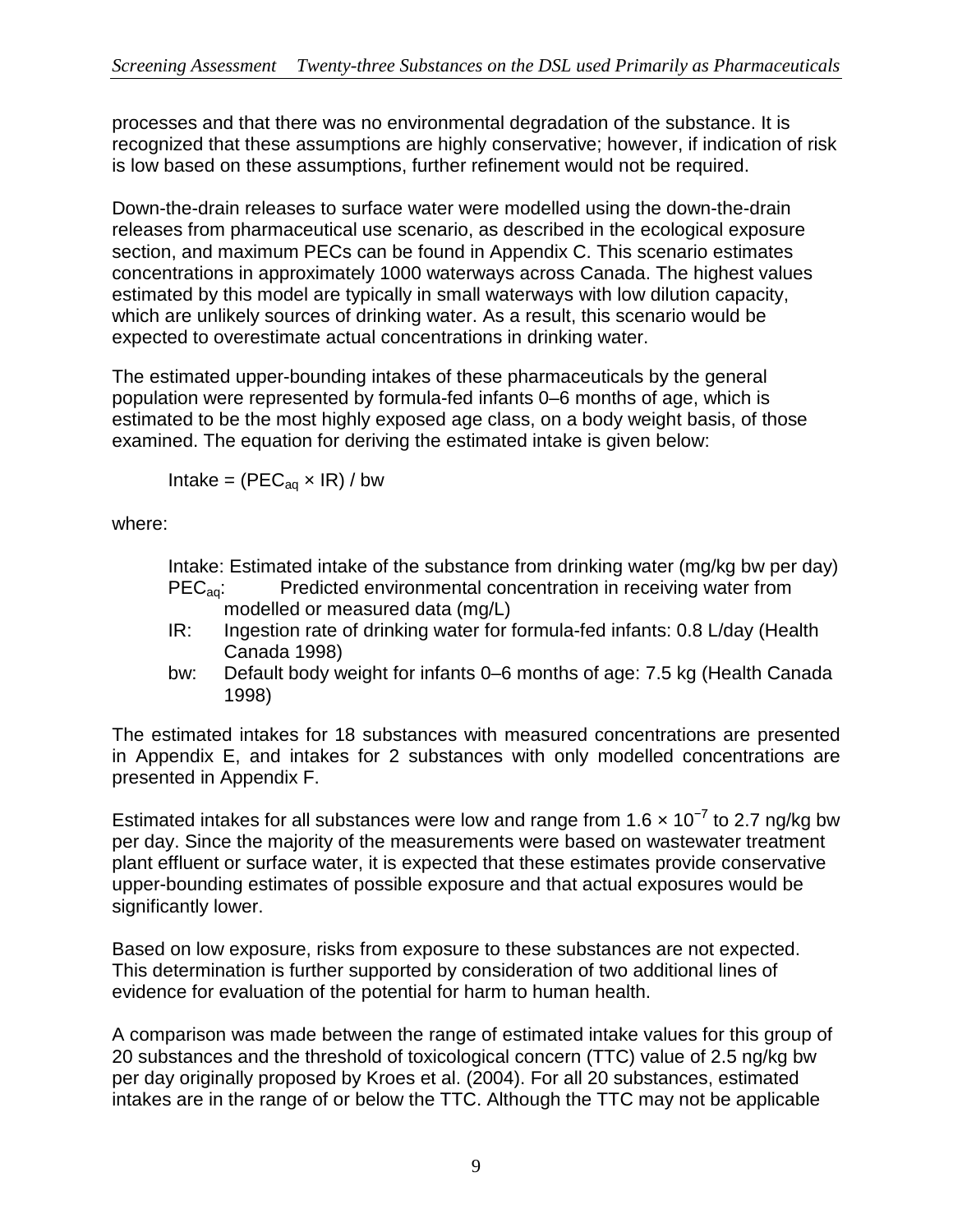to every member of this group, it does provide a reference point against which the range of estimated intakes can be compared. TTC values, which are derived using probabilistic approaches, establish generic human exposure threshold values below which it is expected that the probability of adverse effects is low. A TTC value of 0.15 µg/day (equivalent to 2.5 ng/kg bw per day) has been established for potentially carcinogenic substances with structural alerts for genotoxicity. Additional higher TTC values have been established for substances not containing similar structural alerts (Munro et al. 1996a, b; Kroes et al. 2004; EFSA 2012; Dewhurst and Renwick 2013).

A second comparison was also made to evaluate potential risk. The lowest therapeutic dose (LTD) for each substance was identified, and a margin of exposure (MOE) was calculated to determine the ratio between the upper-bounding estimate of intake by the general population and the dose that would be expected to produce a pharmacological effect. This approach is consistent with methodology described elsewhere (Webb et al. 2003; Schwab et al. 2005; Watts et al. 2007; Bull et al. 2011; WHO 2011). The LTD is the lowest concentration that evokes a desired therapeutic effect among target populations and is equivalent to the lowest dose prescribed or recommended, taking into account the number of doses per day (WHO 2011). These values are derived from an assessment of the balance between safety and efficacy. LTDs were identified for each pharmaceutical by examining the dosage and administration guidelines presented in the product monographs submitted to Health Canada as part of the pre-market drug authorization, which are available from the Health Canada Drug Product Database (DPD 2010).

MOEs were derived using the equation below and are presented in Appendix E or F:

MOE = LTD/Intake

where:

- MOE: Margin of exposure (dimensionless)
- LTD: Lowest therapeutic dose (mg/kg bw per day)
- Intake: Maximum estimated intake for drinking water derived from modelled or measured concentrations (mg/kg bw per day)

MOEs for these substances were large and ranged from 10 900 to 8.0  $\times$  10<sup>13</sup>. Given the very conservative nature of the exposure inputs and the use of human data to derive a point of departure for risk characterization, these MOEs support the determination that risks from indirect exposure to these substances are low.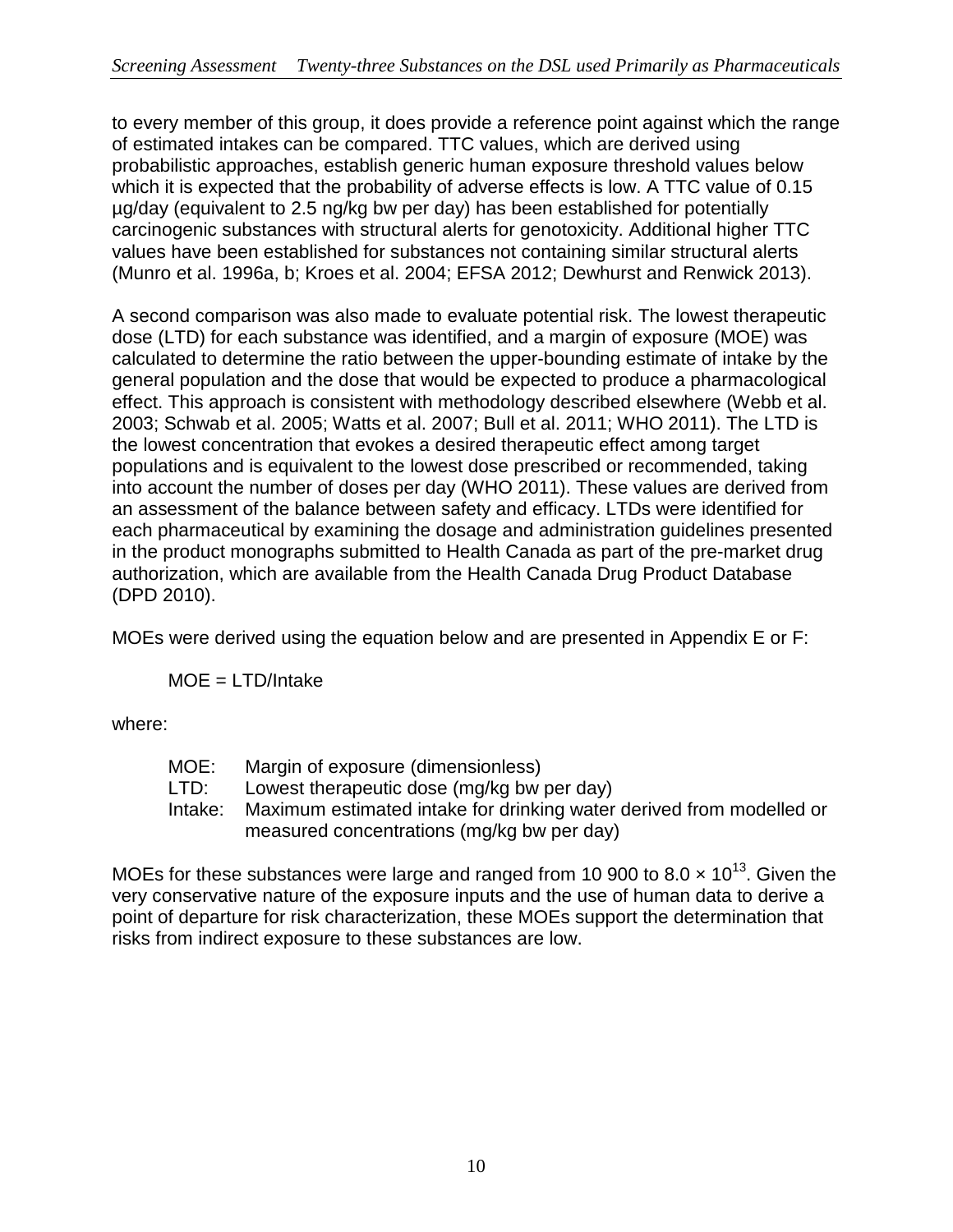## **5. Uncertainties**

There is uncertainty regarding the estimation of exposure due to the lack of data on concentrations in Canadian surface water or drinking water for many of these substances. However, confidence is high that actual exposures would be lower than the ones presented from the measured data and models used. The uncertainty in both the environmental and human health risk estimates could be reduced by using measured concentration data from Canadian surface water and/or drinking water for these substances. However, it is unlikely that potential exposures were underestimated.

Potential general population exposures to these substances could occur via other sources, such as ingestion of fish or swimming in waters where the pharmaceuticals are present, but these exposures are expected to be much less than the exposure through drinking water and so are not considered in this assessment.

Some of these substances may have additional off-label or veterinary uses that are not considered in this assessment. The quantities of the substances being used for these purposes are unknown, and so estimation of releases is not possible at this time. For the substances which have measured environmental concentrations these releases may be reflected in those measurements,

It is recognized that the LTD represents an exposure level at which a desired pharmacological response is achieved and further that at this exposure level, adverse effects, in addition to intended effects, may occur in some patients. For certain indications and certain classes of drugs, the nature of these unintended effects may be significant. However, the LTD is developed for patients who require treatment for a particular illness and therefore are likely to be more susceptible to potential effects than a healthy individual. Although the use of the LTD provides a tier 1 type of assessment that does not utilize all the toxicity data that may be available for each substance, the highly conservative exposure defaults that have been used lead to significant MOEs between the LTD and the estimated intakes.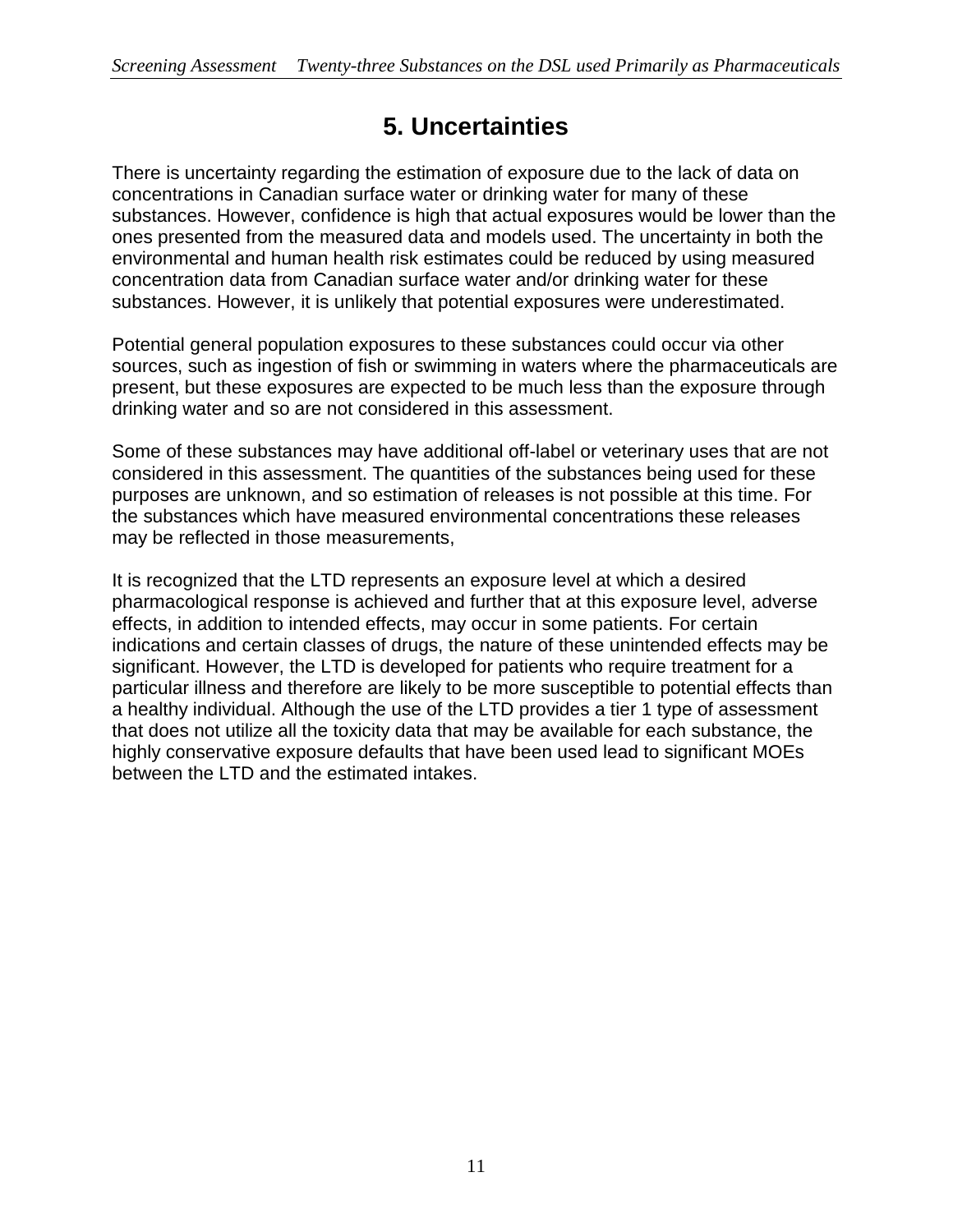## **6. Conclusion**

Considering all available lines of evidence presented in this screening assessment, there is low risk of harm to organisms and the broader integrity of the environment from these 23 substances. It is concluded that these 23 substances do not meet the criteria under paragraphs 64(*a*) or (*b*) of CEPA 1999 as they are not entering the environment in a quantity or concentration or under conditions that have or may have an immediate or long-term harmful effect on the environment or its biological diversity or that constitute or may constitute a danger to the environment on which life depends. Based on the information presented in this screening assessment, it is concluded that these 23 substances do not meet the criteria under paragraph 64(c) of CEPA 1999 as they are not entering the environment in a quantity or concentration or under conditions that constitute or may constitute a danger in Canada to human life or health.

It is concluded that these 23 substances do not meet any of the criteria set out in section 64 of CEPA 1999.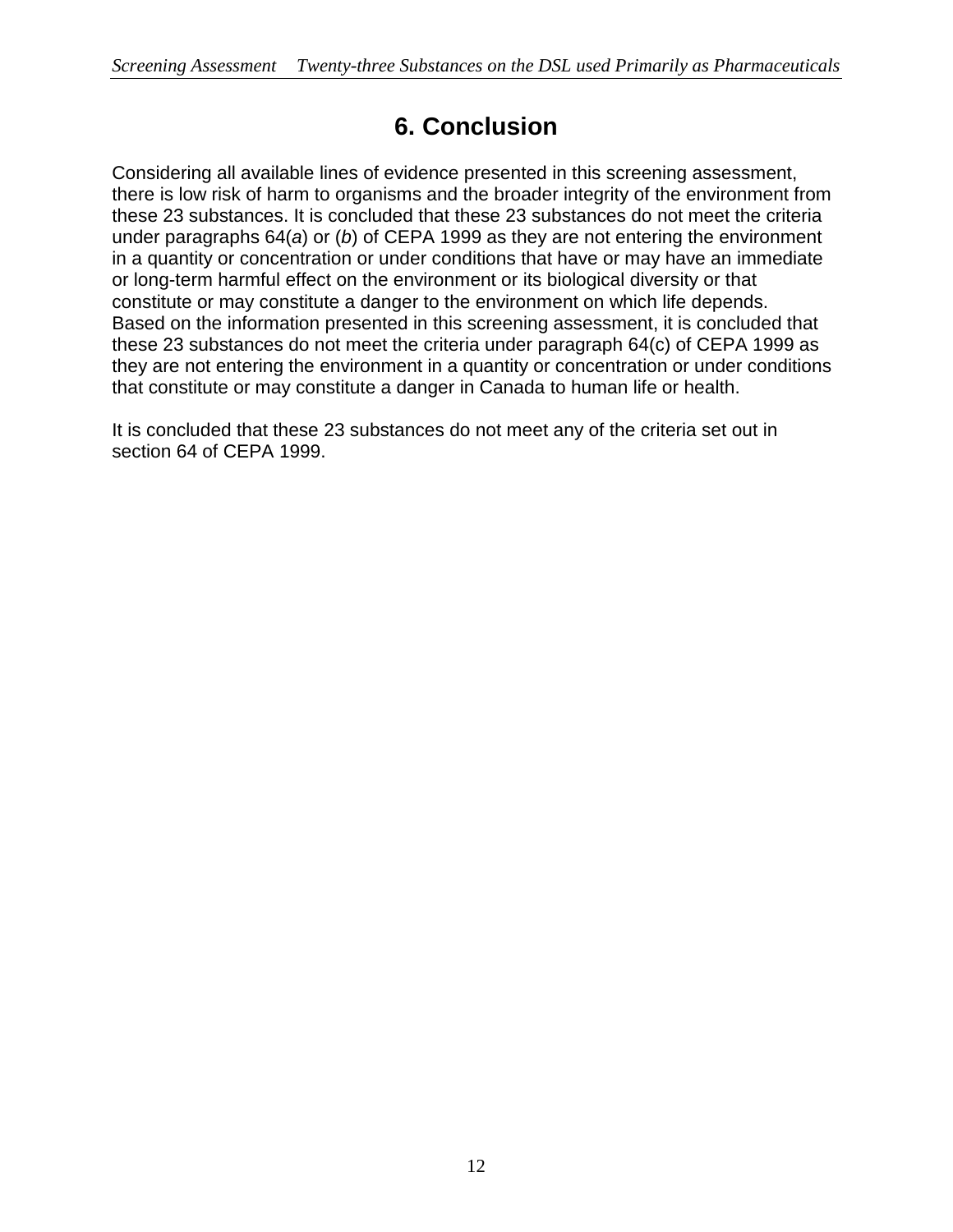## **7. References**

Apotex Inc. 2004. Product monograph for Apo-Zidovudine. [revised 2004 Jan 14]. [cited in DPD 2010].

Apotex Inc. 2009. Product monograph for Apo-Azathioprine. [revised 2009 Mar 9]. [cited in DPD 2010].

Baig S, Hansmann G, Paolini B. 2008. Ozone oxidation of oestrogenic active substances in wastewater and drinking water. Water Sci Technol 58(2):451–458.

Baxter Corporation. 2012. Product monograph for Procytox. [revised 2012 Sep 7]. [cited in DPD 2010].

Benotti MJ, Trenholm RA, Vanderford BJ, Holady JC, Stanford BD, Snyder SA. 2009. Pharmaceuticals and endrocrine disrupting compounds in U.S. drinking water. Environ Sci Technol 43:597–603.

Bijlsma L, Emke E, Hernandez F, de Voogt P. 2012. Investigation of drugs of abuse and relevant metabolites in Dutch sewage water by liquid chromatography coupled to high resolution mass spectrometry. Chemosphere 89:1399–1406.

Boleda MR, Galceran MT, Ventura F. 2011. Behavior of pharmaceuticals and drugs of abuse in a drinking water treatment plant (DWTP) using combined conventional and ultrafiltration and reverse osmosis (UF/RO) treatments. Environ Pollut 159(6):1584–1591.

Bristol-Myers Squibb. 2010. Product monograph for CeeNU. [revised 2010 Dec 20]. [cited in DPD 2010].

Bristol-Myers Squibb Canada. 2011a. Product monograph for Coumadin. [revised 2011 Mar 10]. [cited in DPD 2010].

Bristol-Myers Squibb Canada. 2011b. Product monograph for Vumon. [revised 2011 May 27]. [cited in DPD 2010].

Brun GL, Bernier M, Losier R, Doe K, Jackman P, Lee HB. 2006. Pharmaceutically active compounds in Atlantic Canadian sewage treatment plant effluents and receiving waters, and potential for environmental effects as measured by acute and chronic aquatic toxicity. Environ Toxicol Chem 25(8):2163–2176.

Buerge IJ, Buser HR, Poiger T, Müller MD. 2006. Occurrence and fate of the cytostatic drugs cyclophosphamide and ifosfamide in wastewater and surface waters. Environ Sci Technol 40(23):7242– 7250.

Bull RJ, Crook J, Whittaker M, Cotruvo JA. 2011. Therapeutic dose as the point of departure in assessing potential health hazards from drugs in drinking water and recycled municipal wastewater. Regul Toxicol Pharmacol 60:1–19.

Busetti F, Linge KL, Heitz A. 2009. Analysis of pharmaceuticals in indirect potable reuse systems using solid-phase extraction and liquid chromatography–tandem mass spectrometry. J Chromatogr A 1216(31):5807–5818.

Canada. [1978]. *Food and Drug Regulations*, C.R.C., c. 870. Available from: www.canlii.org/en/ca/laws/regu/crc-c-870/latest/crc-c-870.html

Canada. 1985. *Food and Drugs Act*, R.S.C. 1985, c. F-27. Available from: www.canlii.org/ca/sta/f-27/whole.html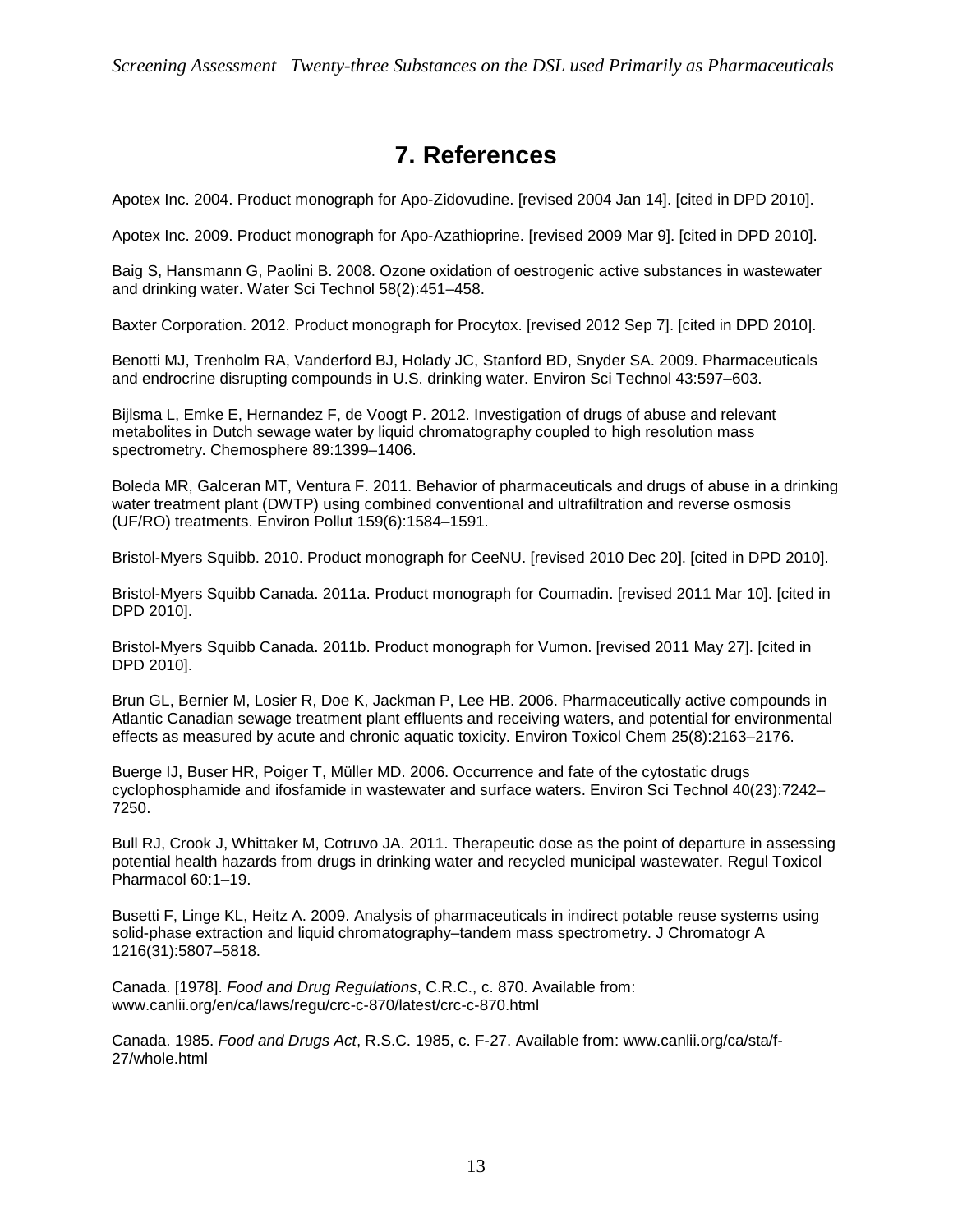Canada. 1999. *Canadian Environmental Protection Act, 1999*. S.C., 1999, c. 33. Canada Gazette, Part III, vol. 22, no. 3. Available from: publications.gc.ca/gazette/archives/p3/1999/g3-02203.pdf

Canada. 2000. *Canadian Environmental Protection Act, 1999: Persistence and Bioaccumulation Regulations*, P.C. 2000-348, 29 March 2000, SOR/2000-107. Available from: http://gazette.gc.ca/archives/p2/2000/index-eng.html

Canada. 2002. *Pest Control Products Act, 2002*. S.C., 2002, c. 28. Canada Gazette, Part III, vol. 25, no. 3. Available from: www.gazette.gc.ca/archives/p3/2002/index-eng.html

Canada, Dept. of the Environment. 2006. *Canadian Environmental Protection Act, 1999*: *Notice with respect to selected substances identified as priority for action*. Canada Gazette, Part I, vol. 140, no. 9, p. 435–459. Available from: [publications.gc.ca/site/archivee](http://publications.gc.ca/site/archivee-archived.html?url=http://publications.gc.ca/gazette/archives/p1/2006/2006-03-04/pdf/g1-14009.pdf)[archived.html?url=http://publications.gc.ca/gazette/archives/p1/2006/2006-03-04/pdf/g1-14009.pdf](http://publications.gc.ca/site/archivee-archived.html?url=http://publications.gc.ca/gazette/archives/p1/2006/2006-03-04/pdf/g1-14009.pdf)

Canada, Dept. of the Environment. 2009. *Canadian Environmental Protection Act, 1999*: *Notice with respect to inanimate substances (chemicals) on the Domestic Substances List*. Canada Gazette, Part I, vol. 143, no. 40, p. 2945–2969. Available from: www.gazette.gc.ca/rp-pr/p1/2009/2009-10-03/html/noticeavis-eng.html#d101

Castiglioni S, Bagnati R, Calamari D, Fanelli R, Zuccato E. 2005. A multiresidue analytical method using solid-phase extraction and high-pressure liquid chromatography tandem mass spectrometry to measure pharmaceuticals of different therapeutic classes in urban wastewaters. J Chromatogr A 1092(2):206–215.

Castiglioni S, Bagnati R, Fanelli R, Pomati F, Calamari D, Zuccato E. 2006. Removal of pharmaceuticals in sewage treatment plants in Italy. Environ Sci Technol 40(1):357–363.

Catastini C, Mullot JU, Sahidou B, Mazellier P, Levi Y, Cervantes P, Ormsby JN. 2008. Assessment of antineoplastic drugs in effluents of two hospitals. Eur J Water Qual 39:171–180.

Chan L, Receveur O, Sharp D, Schwartz H, Ing A, Tikhonov C. 2011. First Nations Food, Nutrition and Environment Study (FNFNES): results from British Columbia (2008/2009). Prince George (BC): University of Northern British Columbia.

Chan L, Receveur O, Batal M, David W, Schwartz H, Ing A, Fediuk K, Black A, Tikhonov C. 2014. First Nations Food, Nutrition and Environment Study (FNFNES): Results from Ontario (2011/2012). Ottawa: University of Ottawa, 2014. Print.

Chang H, Wu S, Hu J, Asami M, Kunikane S. 2008. Trace analysis of androgens and progestogens in environmental waters by ultra-performance liquid chromatography–electrospray tandem mass spectrometry. J Chromatogr A 1195(1–2):44–51.

Chang H, Wan Y, Hu J. 2009. Determination and source apportionment of five classes of steroid hormones in urban rivers. Environ Sci Technol 43(20):7691–7698.

Chang H, Wan Y, Wu S, Fan Z, Hu J. 2011. Occurrence of androgens and progestogens in wastewater treatment plants and receiving river waters: comparison to estrogens. Water Res 45(2):732–740.

Choi K, Kim Y, Jung J, Kim MH, Kim CS, Kim NH, Park J. 2008. Occurrences and ecological risks of roxithromycin, trimethoprim, and chloramphenicol in the Han River, Korea. Environ Toxicol Chem 27(3):711–719.

Dévier MH, Le Menach K, Viglino L, Di Gioia L, Lachassagne P, Budzinski H. 2013. Ultra-trace analysis of hormones, pharmaceutical substances, alkylphenols and phthalates in two French natural mineral waters. Sci Total Environ 443:621–632.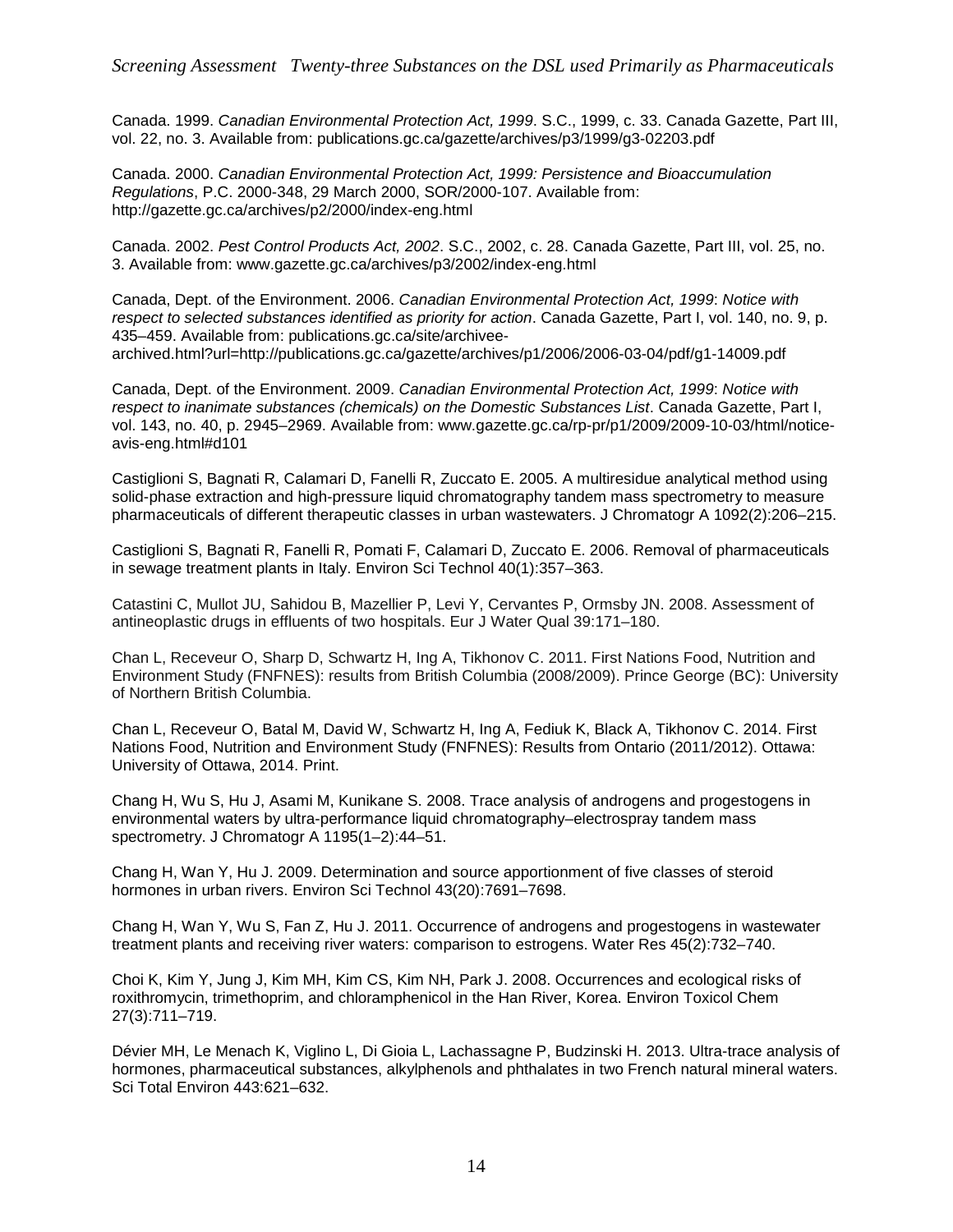Dewhurst I, Renwick AG. 2013. Evaluation of the threshold of toxicological concern (TTC)—Challenges and approaches. Regul Toxicol Pharmacol 65(1):168–177.

[DPD] Drug Product Database [database on the Internet]. 2010. Ottawa (ON): Health Canada. [cited 2013 Mar]. Available from: www.hc-sc.gc.ca/dhp-mps/prodpharma/databasdon/index-eng.php

[EAFUS] Everything Added to Food in the United States [database on the Internet]. 2011. Silver Spring (MD): US Food and Drug Administration. [cited 2013 Mar]. Available from: www.fda.gov/Food/IngredientsPackagingLabeling/FoodAdditivesIngredients/ucm115326.htm

[EFSA] European Food Safety Agency. 2012. Scientific opinion on exploring options for providing advice about possible human health risks based on the concept of threshold of toxicological concern (TTC) [Internet]. EFSA J 10(7):2750. Available from: www.efsa.europa.eu/en/search/doc/2750.pdf

Eisai Limited. 2012. Product monograph for Gliadel Wafer. [revised 2012 Aug 17]. [cited in DPD 2010].

Environment Canada. 2006. CEPA DSL categorization overview and results [CD-ROM]. Gatineau (QC): Environment Canada, Existing Substances Division. Available on request.

Environment Canada. 2008a. Guidance for conducting ecological assessments under CEPA, 1999— Science Resource Technical Series. Technical guidance module: the Industrial Generic Exposure Tool – Aquatic (IGETA). Working document. Gatineau (QC): Environment Canada, Existing Substances Division.

Environment Canada. 2008b. Guidance for conducting ecological assessments under CEPA, 1999— Science Resource Technical Series. Technical guidance module: Mega Flush consumer release scenario. Preliminary draft working document. Gatineau (QC): Environment Canada, Existing Substances Division.

Erfa Canada Inc. 2002. Product monograph for Cerubidine. [prepared 2002 Dec 6]. [cited in DPD 2010].

Erfa Canada Inc. 2005a. Prescribing information/product monograph for AMSA PD Inj 50mg/ml. [prepared 2005 Aug 16]. [cited in DPD 2010].

Erfa Canada Inc. 2005b. Prescribing information/product monograph for Chloromycetin Succinate Injection. [prepared 2005 Aug 16]. [cited in DPD 2010].

Erfa Canada Inc. 2011. Product monograph for Cerebyx. [revised 2011 Oct 28]. [cited in DPD 2010].

[ESIS] European Chemical Substances Information System [database on the Internet]. ©1995–2012. Joint Research Centre (JRC). [cited 2012 Jan]. Available from: esis.jrc.ec.europa.eu/

Fernandez MP, Ikonomou MG, Buchanan I. 2007. An assessment of estrogenic organic contaminants in Canadian wastewaters. Sci Total Environ 373(1):250–269.

Fernandez MP, Noguerol TN, Lacorte S, Buchanan I, Pina B. 2009. Toxicity identification fractionation of environmental estrogens in waste water and sludge using gas and liquid chromatography coupled to mass spectrometry and recombinant yeast assay. Anal Bioanal Chem 393:957–968.

Garcia-Ac A, Segura PA, Gagnon C, Sauve S. 2009a. Determination of bezafibrate, methotrexate, cyclophosphamide, orlistat and enalapril in waste and surface waters using on-line solid-phase extraction liquid chromatography coupled to polarity-switching electrospray tandem mass spectrometry. J Environ Monit 11(4):830–838.

Garcia-Ac A, Segura PA, Viglino L, Fürtös A, Gagnon C, Prévost M, Sauvé S. 2009b. On-line solid-phase extraction of large-volume injections coupled to liquid chromatography–tandem mass spectrometry for the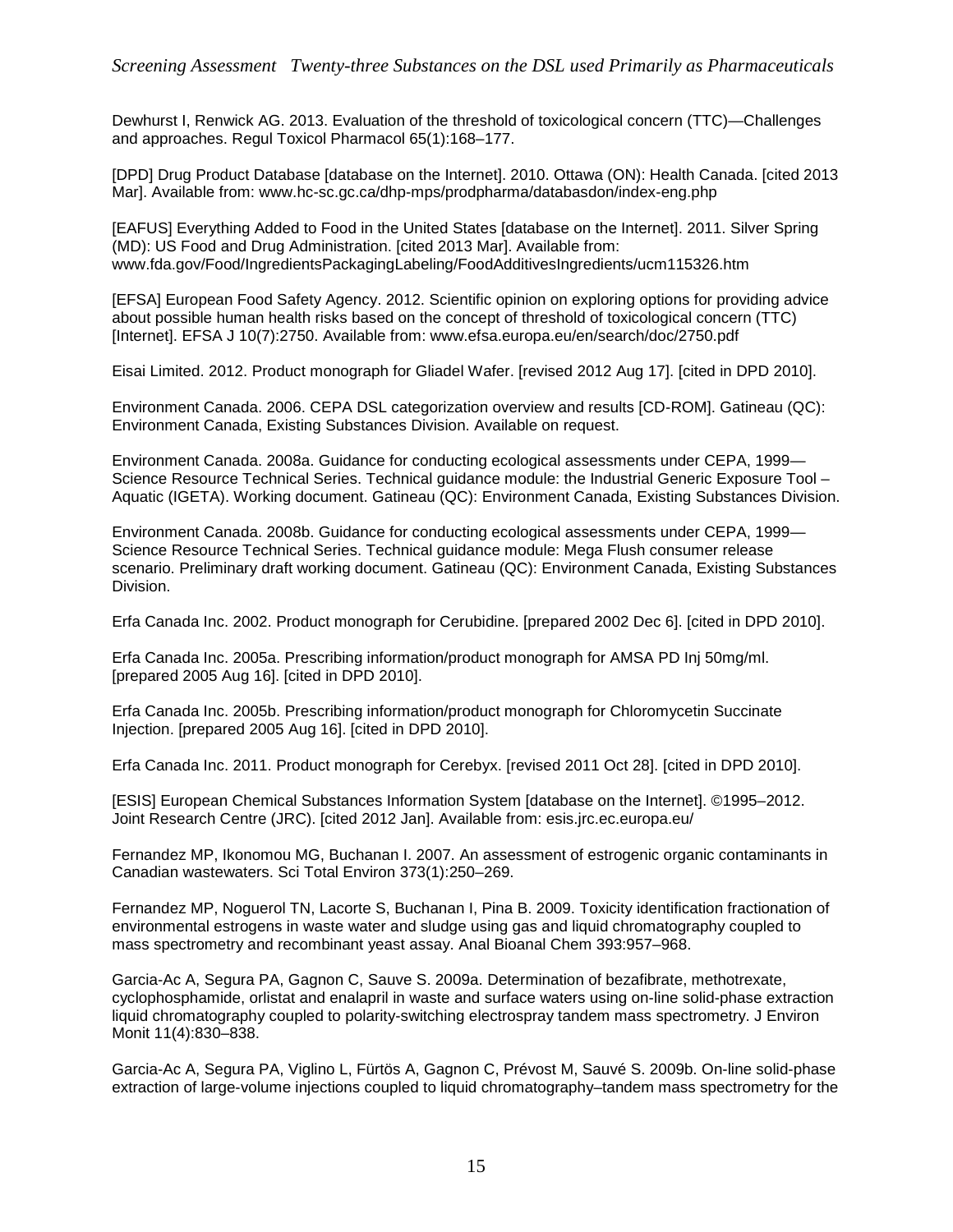quantitation and confirmation of 14 selected trace organic contaminants in drinking and surface water. J Chromatogr A 1216(48):8518–8527.

Godfrey E, Woessner WW, Benotti MJ. 2007. Pharmaceuticals in on-site sewage effluent and ground water, western Montana. Ground Water 45(3):263–271.

Gonzalez Alonso S, Catala M, Maroto RR, Gil JLR, de Miguel AG, Valcarcel Y. 2010. Pollution by psychoactive pharmaceuticals in the rivers of Madrid metropolitan area (Spain). Environ Int 36:195–201.

Gonzalez Alonso S, Valcarcel Y, Montero JC, Catala M. 2012. Nicotine occurrence in bottled water: analysis of 10 brands of water in Spain. Sci Total Environ 416:527–531.

Gros M, Petrović M, Barceló D. 2009. Tracing pharmaceutical residues of different therapeutic classes in environmental waters by using liquid chromatography/quadrupole-linear ion trap mass spectrometry and automated library searching. Anal Chem 81(3):898–912.

Health Canada. 1995. Investigating human exposure to contaminants in the environment: a handbook for exposure calculations. Ottawa (ON): Health Canada, Health Protection Branch, Great Lakes Health Effects Program.

Health Canada. 1998. Exposure factors for assessing total daily intake of priority substances by the general population of Canada. Unpublished report. Ottawa (ON): Health Canada, Environmental Health Directorate.

Health Canada. 2014. Health Canada Prescription Drug List. Available at: http://www.hc-sc.gc.ca/dhpmps/prodpharma/pdl-ord/index-eng.php

Herberer T. 2002. Tracking persistent pharmaceutical residues from municipal wastewater to drinking water. J Hydrol 266:175–189.

Household Products Database [database on the Internet]. 1993– . Bethesda (MD): National Library of Medicine (US). [updated 2013 Jan; cited 2013 Jan]. Available from: www.householdproducts.nlm.nih.gov/

[HSDB] Hazardous Substances Data Bank [database on the Internet]. 1983– . Bethesda (MD): National Library of Medicine (US). [revised 2006 Dec 30; cited 2013 Jan]. Available from: [www.toxnet.nlm.nih.gov/cgi-bin/sis/htmlgen?HSDB](http://toxnet.nlm.nih.gov/cgi-bin/sis/htmlgen?HSDB)

Hua WY, Bennett ER, Maio XS, Metcalfe CD, Letcher RJ. 2006. Seasonality effects on pharmaceuticals and s-triazine herbicides in wastewater effluent and surface water from the Canadian side of the upper Detroit River. Environ Toxicol Chem 25(9):2356–2365.

Huerta-Fontela M, Galceran MT, Ventura F. 2010. Fast liquid chromatography–quadrupole-linear ion trap mass spectrometry for the analysis of pharmaceuticals and hormones in water resources. J Chromatogr A 1217(25):4212–4222.

Huerta-Fontela M, Galceran MT, Ventura F. 2011. Occurrence and removal of pharmaceuticals and hormones through drinking water treatment. Water Res 45(3):1432–1442.

[IARC] IARC Working Group on the Evaluation of Carcinogenic Risks to Humans. 1976. Some naturally occurring substances. IARC Monogr Eval Carcinog Risks Hum 10. Available from: monographs.iarc.fr/ENG/Monographs/vol10/volume10.pdf

[IARC] IARC Working Group on the Evaluation of Carcinogenic Risks to Humans. 1977. Some miscellaneous pharmaceutical substances. IARC Monogr Eval Carcinog Risks Hum 13. Available from: monographs.iarc.fr/ENG/Monographs/vol13/volume13.pdf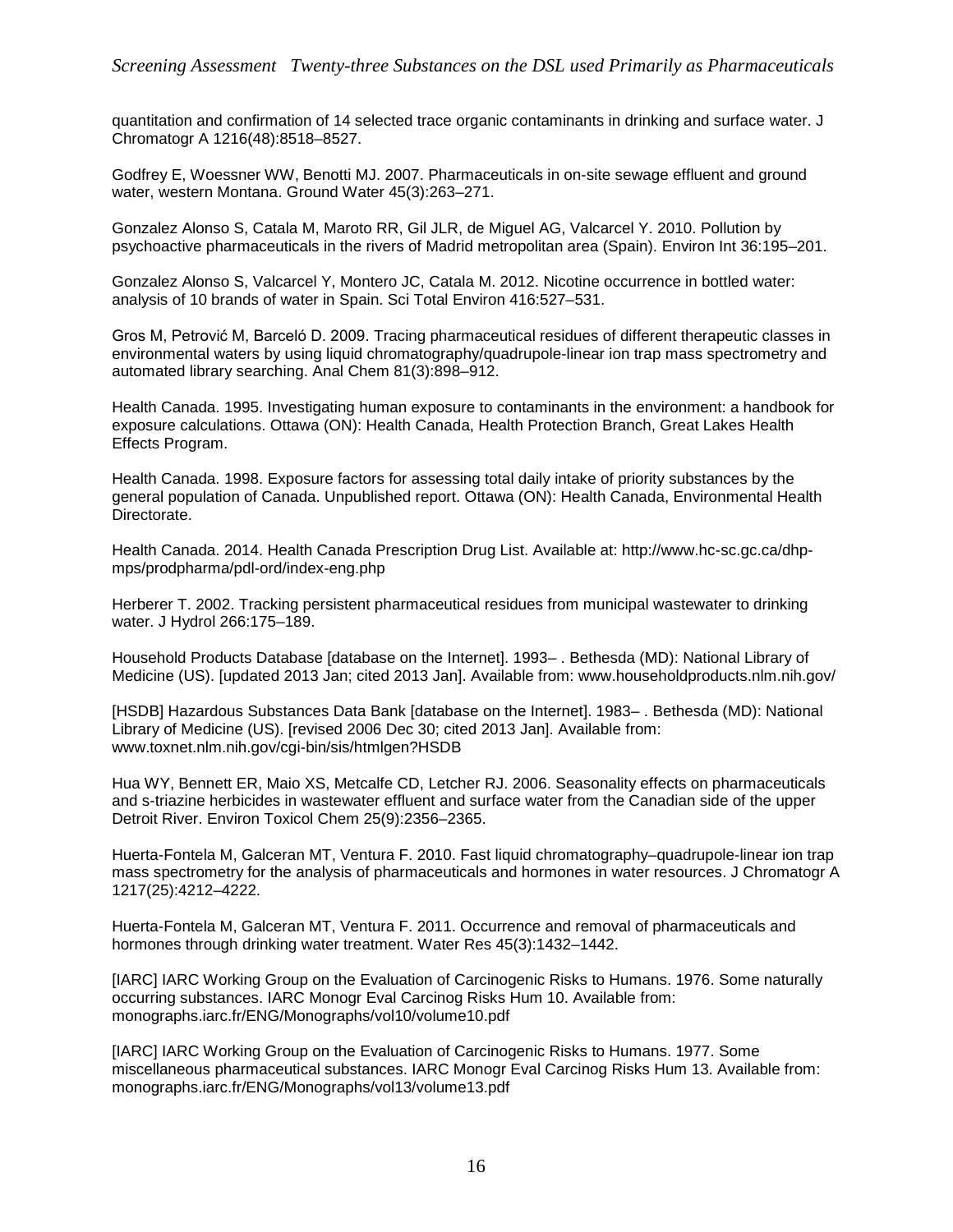[IARC] IARC Working Group on the Evaluation of Carcinogenic Risks to Humans. 1978. Some *N*-nitroso compounds. IARC Monogr Eval Carcinog Risks Hum 17. Available from: monographs.iarc.fr/ENG/Monographs/vol17/volume17.pdf

[IARC] IARC Working Group on the Evaluation of Carcinogenic Risks to Humans. 1987. Overall evaluations of carcinogenicity: an updating of IARC monographs volumes 1 to 42. IARC Monogr Eval Carcinog Risks Hum Suppl 7. Available from: monographs.iarc.fr/ENG/Monographs/suppl7/index.php

[IARC] IARC Working Group on the Evaluation of Carcinogenic Risks to Humans. 1990. Pharmaceutical drugs. IARC Monogr Eval Carcinog Risks Hum 50. Available from: monographs.iarc.fr/ENG/Monographs/vol50/index.php

[IARC] IARC Working Group on the Evaluation of Carcinogenic Risks to Humans. 1996. Some pharmaceutical drugs. IARC Monogr Eval Carcinog Risks Hum 66. Available from: monographs.iarc.fr/ENG/Monographs/vol66/index.php

[IARC] IARC Working Group on the Evaluation of Carcinogenic Risks to Humans. 2000. Some antiviral and antineoplastic drugs, and other pharmaceutical agents. IARC Monogr Eval Carcinog Risks Hum 76. Available from: monographs.iarc.fr/ENG/Monographs/vol76/index.php

[IARC] IARC Working Group on the Evaluation of Carcinogenic Risks to Humans. 2001. Some thyrotropic agents. IARC Monogr Eval Carcinog Risks Hum 79. Available from: monographs.iarc.fr/ENG/Monographs/vol79/index.php

[IARC] IARC Working Group on the Evaluation of Carcinogenic Risks to Humans. 2012. A review of human carcinogens: pharmaceuticals. IARC Monogr Eval Carcinog Risks Hum 100A. Available from: monographs.iarc.fr/ENG/Monographs/vol100A/index.php

[IMS] Intercontinental Marketing Services. 2013. Health Canada Sales Database 2011 & 2012 [MIDAS database on CD]. IMS Brogan,Toronto (ON), IMS Brogan

Janssen-Ortho Inc. 2012. Product monograph for Micronor. [revised 2012 Dec 19]. [cited in DPD 2010].

Kasprzyk-Hordern B, Dinsdale RM, Guwy AJ. 2007. Multi-residue method for the determination of basic/neutral pharmaceuticals and illicit drugs in surface water by solid-phase extraction and ultra performance liquid chromatography–positive electrospray ionisation tandem mass spectrometry. J Chromatogr A 1161(1–2):132–145.

Kleywegt S, Pileggi V, Yang P, Hao C, Zhao X, Rocks C, Thach S, Cheung P, Whitehead B. 2011. Pharmaceuticals, hormones and bisphenol A in untreated source and finished drinking water in Ontario, Canada—Occurrence and treatment efficacy. Sci Total Environ 409:1481–1488.

Kosjek T, Perko S, Zupanc M, Zanoški Hren M, Landreka Dragičević T, Žigon D, Kompare B, Heath E. 2012. Environmental occurrence, fate and transformation of benzodiazepines in water treatment. Water Res 46:355–368.

Kroes R, Renwick AG, Cheeseman M, Kleiner J, Mangelsdorf I, Piersma A, Schilter B, Schlatter J, van Schothorst F, Vos JG, Würtzen G. 2004. Structure-based thresholds of toxicological concern (TTC): guidance for application to substances present at low levels in the diet. Food Chem Toxicol 42:65–83.

Kümmerer K, Al-Ahmad A. 2010. Estimation of the cancer risk to humans resulting from the presence of cyclophosphamide and ifosfamide in surface water. Environ Sci Pollut Res 17(2):486–496.

Labadie P, Budzinski H. 2005a. Development of an analytical procedure for determination of selected estrogens and progestagens in water samples. Anal Bioanal Chem 381(6):1199–1205.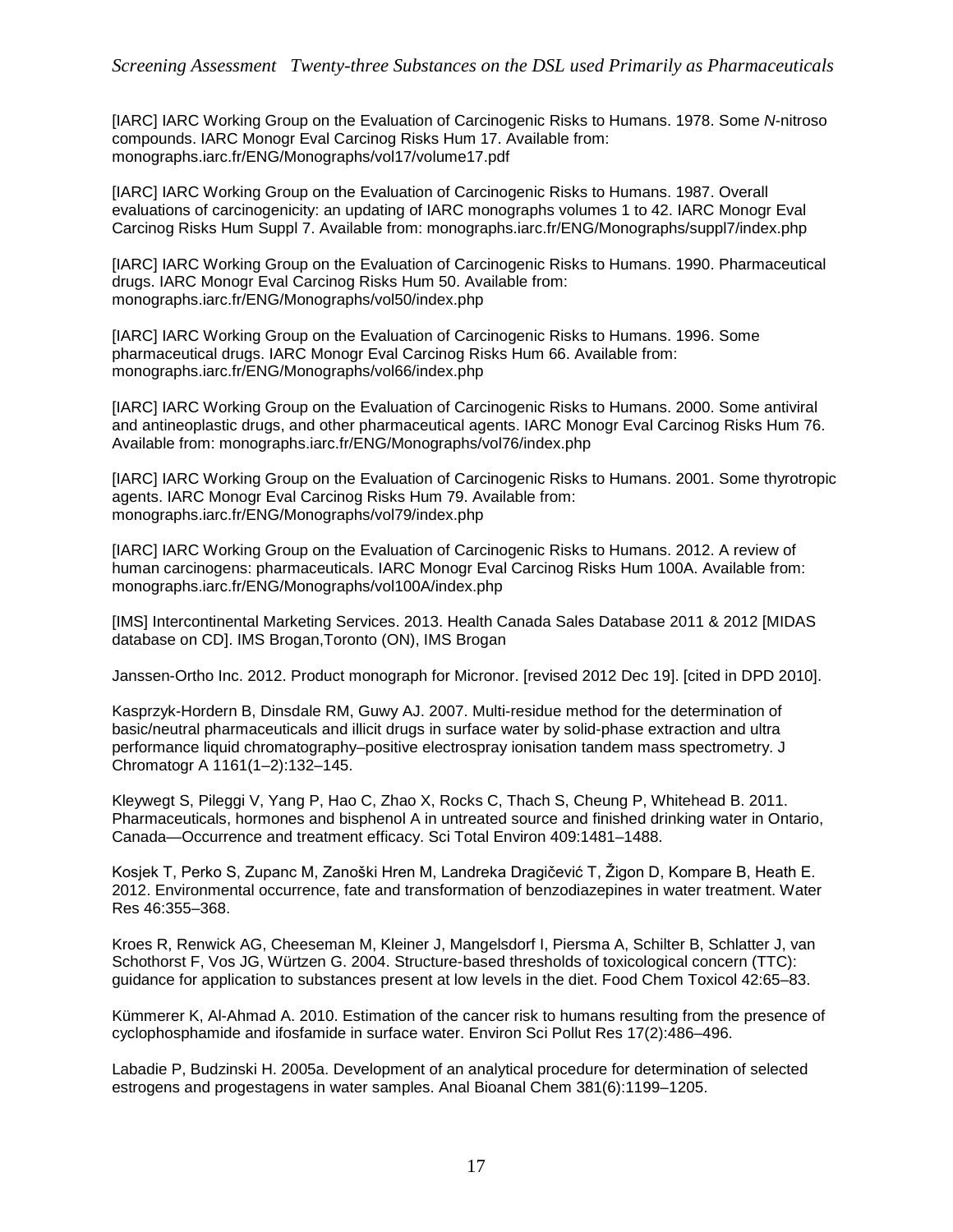Labadie P, Budzinski H. 2005b. Determination of steroidal hormone profiles along the Jalle d'Eysines River (near Bordeaux, France). Environ Sci Technol 39(14):5113–5120.

Laboratoire Riva Inc. 2006. Product monograph for Riva-Oxazepam. [prepared 2006 Mar 2]. [cited in DPD 2010].

Lee HB, Peart TE. 2007. Occurrence of anticonvulsant and anti-anxiolytic drugs in municipal wastewaters. Unpublished internal report submitted to Health Canada. Burlington (ON): Environment Canada, Aquatic Ecosystem Protection Research Division.

Lindberg RH, Wennberg P, Johansson MI, Tysklind M, Andersson BAV. 2005. Screening of human antibiotic substances and determination of weekly mass flows in five sewage treatment plants in Sweden. Environ Sci Technol 39(10):3421–3429.

[LNHPD] Licensed Natural Health Products Database [database on the Internet]. 2008. Version 1.0. Ottawa (ON): Health Canada. [cited 2013 Mar]. Available from: webprod3.hc-sc.gc.ca/lnhpdbdpsnh/index-eng.jsp

Lundström E, Adolfsson-Erici M, Alsberg T, Bjorlenius B, Eklund B, Laven M, Breitholtz M. 2010. Characterization of additional sewage treatment technologies: ecotoxicological effects and levels of selected pharmaceuticals, hormones and endocrine disruptors. Ecotoxicol Environ Saf 73(7):1612–1619.

McLaughlin A, Belknap A. 2008. Annual kg quantity of medicinal ingredients distributed and dispensed in Canada: analysis of intercontinental medical statistics (IMS) data for 2007. [Excel format data summary]. Ottawa (ON): Health Canada, Health Products and Food Branch, Environmental Impact Initiative.

Metcalfe CD, Koenig BG, Bennie DT, Servos M, Ternes TA, Hirsch R. 2003. Occurrence of neutral and acidic drugs in the effluents of Canadian sewage treatment plants. Environ Toxicol Chem 22(12):2872– 2880.

Mompelat S, Thomas O, Le Bot B. 2011. Contamination levels of human pharmaceutical compounds in French surface and drinking waters. J Environ Monit 13:2929–2939.

Morteani G, Möller P, Fuganti A, Paces T. 2006. Input and fate of anthropogenic estrogens and gadolinium in surface water and sewage plants in the hydrological basin of Prague (Czech Republic). Environ Geochem Health 28(3):257–264.

Munro IC, Ford RA, Kennepohl E, Sprenger JG. 1996a. Correlation of a structural class with noobserved-effect-levels: a proposal for establishing a threshold of concern. Food Chem Toxicol 34:829– 867.

Munro IC, Ford RA, Kennepohl E, Sprenger JG. 1996b. Thresholds of toxicological concern based on structure–activity relationships. Drug Metab Rev 28 (1–2):209–217.

Mylan Pharmaceuticals ULC. 2009. Product monograph for Mylan-Azathioprine. [revised 2009 Dec 18]. [cited in DPD 2010].

Mylan Pharmaceuticals ULC. 2011. Product monograph for Mylan-Warfarin. [revised 2011 Sep 22]. [cited in DPD 2010].

[NHPID] Natural Health Products Ingredients Database [database on the Internet]. 2011. Version 2.1. Ottawa (ON): Health Canada. [cited 2013 Mar]. Available from: webprod.hc-sc.gc.ca/nhpid-bdipsn/searchrechercheReq.do

Novopharm Limited. 2004. Product monograph for Novo-AZT. [revised 2004 Mar 13]. [cited in DPD 2010].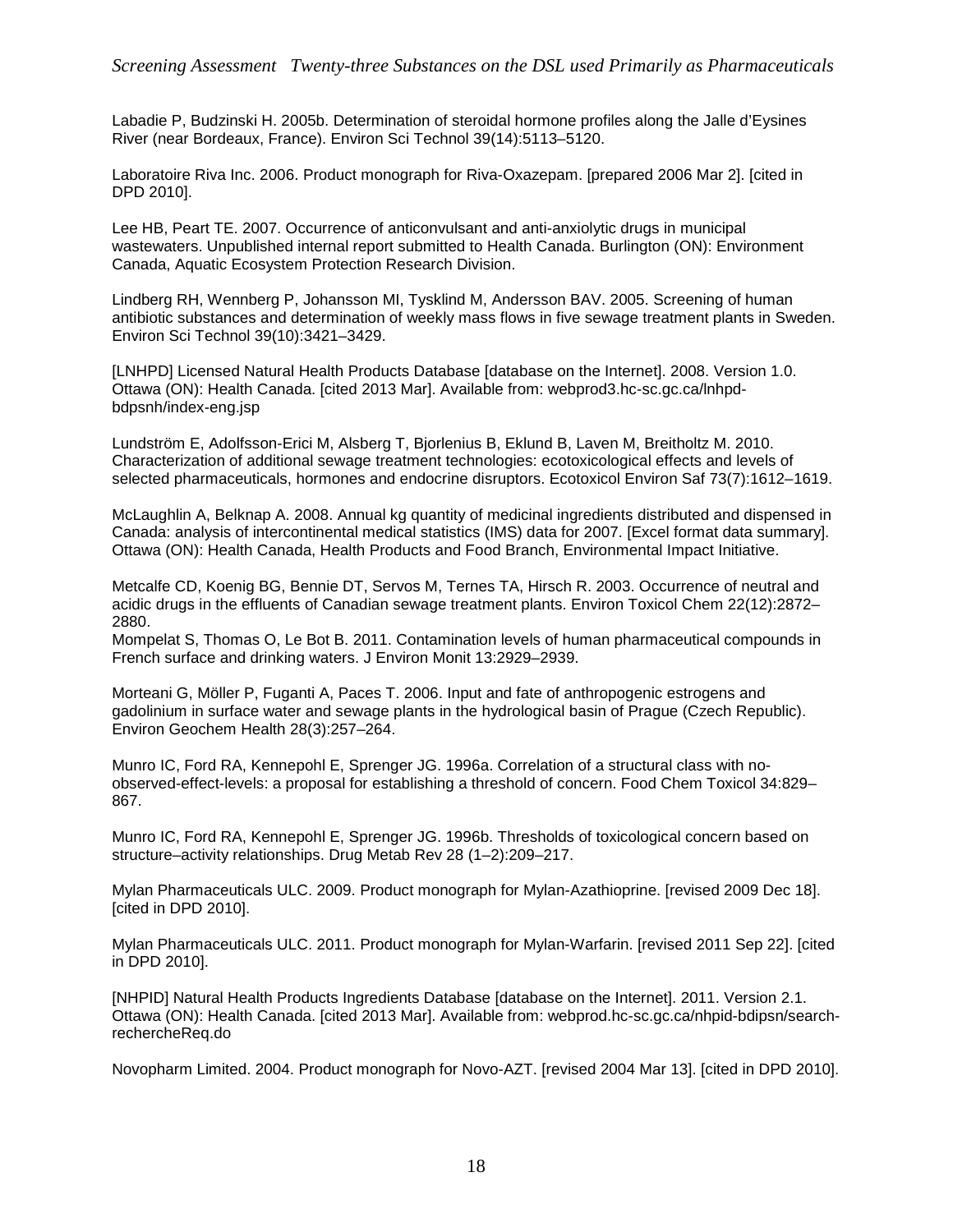*Screening Assessment Twenty-three Substances on the DSL used Primarily as Pharmaceuticals*

Novopharm Limited. 2005. Product monograph for Novo-Warfarin. [prepared 2005 Feb 18]. [cited in DPD 2010].

[NTP] National Toxicology Program (US). 2011. Report on carcinogens. 12th ed. Research Triangle Park (NC): US Department of Health and Human Services, National Toxicology Program. Available from: ntp.niehs.nih.gov/go/roc12

PendoPharm. 2013. Prescribing information for Phenobarb and Phenobarb Elixir. [revised 2013 Jan 23]. [cited in DPD 2010].

Peng X, Wang Z, Kuang W, Tan J, Li K. 2006. A preliminary study on the occurrence and behavior of sulfonamides, ofloxacin and chloramphenicol antimicrobials in wastewaters of two sewage treatment plants in Guangzhou, China. Sci Total Environ 371(1–3):314–322.

Peng X, Tan J, Tang C, Yu Y, Wang Z. 2008. Multiresidue determination of fluoroquinolone, sulfonamide, trimethoprim, and chloramphenicol antibiotics in urban waters in China. Environ Toxicol Chem 27(1):73– 79.

Peschka M, Eubeler JP, Knepper TP. 2006. Occurrence and fate of barbiturates in the aquatic environment. Environ Sci Technol 40(23):7200–7206.

Pfizer Canada Inc. 2009. Product monograph for Zanosar Sterile Powder. [revised 2009 Mar 30]. [cited in DPD 2010].

Pfizer Canada Inc. 2010. Product monograph for Premplus and Premplus Cycle. [revised 2010 Dec 8]. [cited in DPD 2010].

Prasse C, Schlusener MP, Schulz R, Ternes, T. 2010. Antiviral drugs in wastewater and surface waters: a new pharmaceutical class of environmental relevance? Environ Sci Technol 44(5):1728–1735.

Rodriguez C, Cook A, Van Buynder P, Devine B, Weinstein P. 2007. Screening health risk assessment of micropollutants for indirect potable reuse schemes: a three-tiered approach. Water Sci Technol 56(11):35–42.

Rosal R, Rodríguez A, Perdigón-Melón JA, Petre A, García-Calvo E, Gómez MJ, Agüera A, Fernández-Alba AR. 2010. Occurrence of emerging pollutants in urban wastewater and their removal through biological treatment followed by ozonation. Water Res 44(2):578–588.

Sanis Health Inc. 2010. Product monograph for Azathioprine. [prepared 2010 Feb 3]. [cited in DPD 2010].

Sanofi-aventis Canada Inc. 2011. Product monograph for Flagyl. [revised 2011 May 19]. [cited in DPD 2010].

Schulman LJ, Sargent EV, Naumann BD, Faria EC, Dolan DG, Wargo JP. 2002. A human health risk assessment of pharmaceuticals in the aquatic environment. Hum Ecol Risk Assess 8(4):657–680.

Schwab BW, Hayes EP, Fiori JM, Mastrocco FJ, Roden NM, Cragin D, Meyerhoff RD, D'Aco VJ, Anderson PD. 2005. Human pharmaceuticals in US surface waters: a human health risk assessment. Regul Toxicol Pharmacol 42:296–312.Smyth SA, Teslic S. 2013. Occurrence and fate of pharmaceuticals and personal care products in municipal wastewater treatment systems. Unpublished year-end report, March 22, 2013. Ottawa (ON): Health Canada, New Substances Assessment and Control Bureau; 14 p.

Snyder SA, Wert EC, Rexing DJ, Zegers RE, Drury DD. 2006. Ozone oxidation of endocrine disruptors and pharmaceuticals in surface water and wastewater. Ozone Sci Eng 28(6):445–460.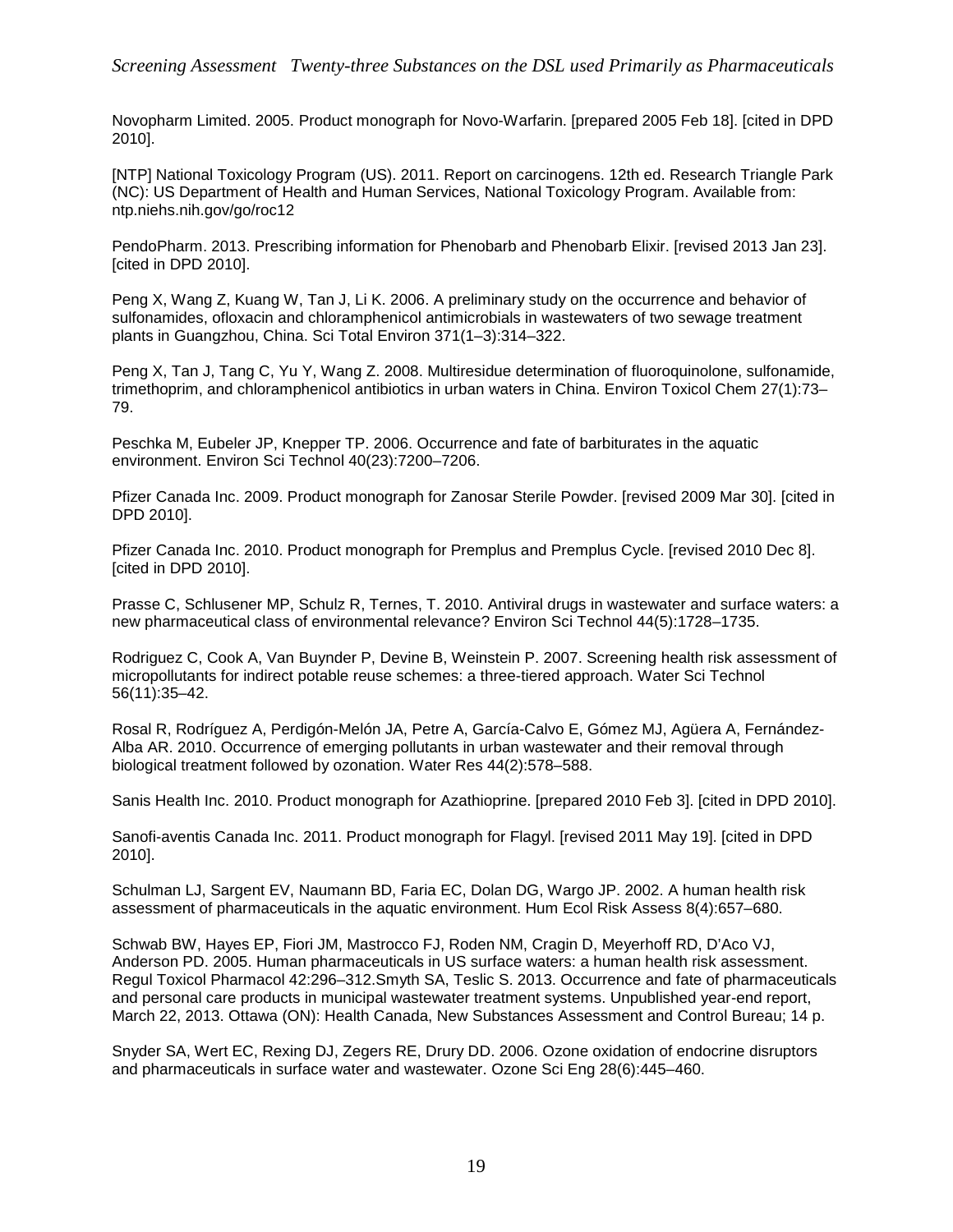Solé M, De Alda MJL, Castillo M, Porte C, Ladegaard-Pedersen K, Barceló D. 2000. Estrogenicity determination in sewage treatment plants and surface waters from the Catalonian area (NE Spain). Environ Sci Technol 34(24):5076–5083.

Sosiak A, Hebben T. 2005. A preliminary survey of pharmaceuticals and endocrine disrupting compounds in treated municipal wastewaters and receiving rivers of Alberta. September 2005. Edmonton (AB): Alberta Environment, Environmental Monitoring and Evaluation Branch. Available from: environment.gov.ab.ca/info/library/7604.pdf

Sui Q, Huang J, Deng SB, Yu G. 2009. Rapid determination of pharmaceuticals from multiple therapeutic classes in wastewater by solid-phase extraction and ultra-performance liquid chromatography tandem mass spectrometry. Chin Sci Bull 54(24):4633–4643.

Sun L, Yong W, Chu X, Lin JM. 2009. Simultaneous determination of 15 steroidal oral contraceptives in water using solid-phase disk extraction followed by high performance liquid chromatography–tandem mass spectrometry. J Chromatogr A 1216(28):5416–5423.

Ternes T. 1998. Occurrence of drugs in German sewage treatment plants and rivers. Water Res 32:3245–3260. [cited in Schulman et al. 2002].

Teva Canada Limited. 2010. Product monograph for Teva-Azathioprine. [prepared 2010 April 21]. [cited in DPD 2010].

Trenholm RA, Vanderford BJ, Holady JC, Rexing DJ, Snyder SA. 2006. Broad range analysis of endocrine disruptors and pharmaceuticals using gas chromatography and liquid chromatography tandem mass spectrometry. Chemosphere 65(11):1990–1998.

Triton Pharma Inc. 2010a. Product monograph for Alkeran. [prepared 2010 Nov 29]. [cited in DPD 2010].

Triton Pharma Inc. 2010b. Product monograph for Imuran. [prepared 2010 Oct 29]. [cited in DPD 2010].

Triton Pharma Inc. 2010c. Product monograph for Leukeran. [prepared 2010 Nov 29]. [cited in DPD 2010].

Triton Pharma Inc. 2010d. Prescribing information for Myleran. [prepared 2010 Nov 29]. [cited in DPD 2010].

Valcarcel Y, Gonzalez Alonso S, Rodriguez-Gil JL, Gil A, Catala M. 2011. Detection of pharmaceutically active compounds in the rivers and tap water of the Madrid region (Spain) and potential ecotoxicological risk. Chemosphere 84:1336–1348.

Valcarcel Y, Gonzalez Alonso S, Rodriguez-Gil JL, Castano A, Montero JC, Criado-Alvarez JJ, Miron IJ, Catala M. 2013. Seasonal variation of pharmaceutically active compounds in surface (Tagus River) and tap water (central Spain). Environ Sci Pollut Res 20:1396–1412.Valeant Canada Limited. 2005. Product monograph for Oxpam tablets. [prepared 2005 Jul 11]. [cited in DPD 2010].

Vanderford BJ, Snyder SA. 2006. Analysis of pharmaceuticals in water by isotope dilution liquid chromatography/tandem mass spectrometry. Environ Sci Technol 40(23):7312–7320.

Verlicchi P, Al Aukidy M, Galletti A, Petrovic M, Bercelo D. 2012. Hospital effluent: investigation of the concentrations and distribution of pharmaceuticals and environmental risk assessment. Sci Total Environ 430:109–118.

ViiV Healthcare Shire Canada. 2012. Product monograph for Combivir. [prepared 2012 Oct 4]. [cited in DPD 2010].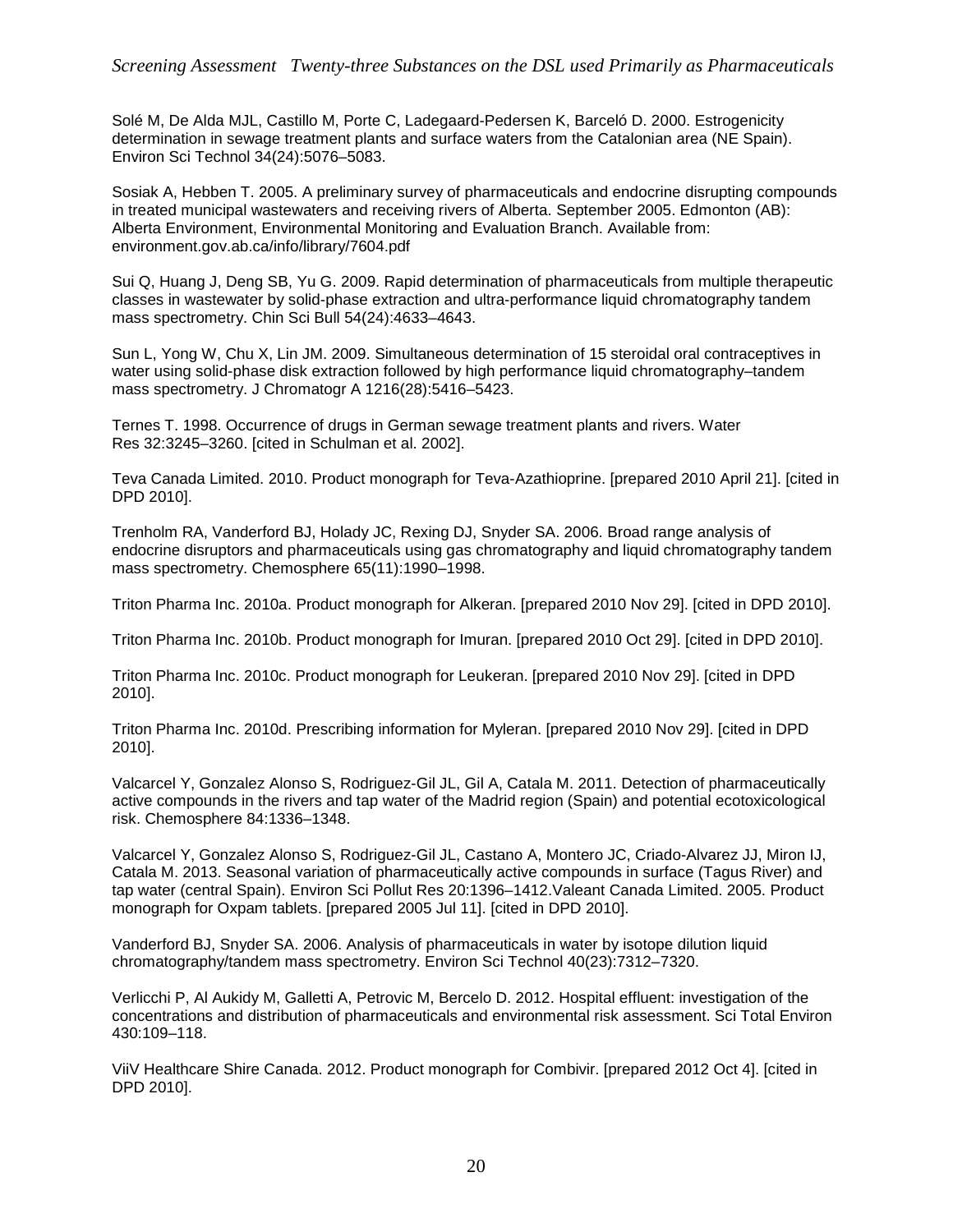Vulliet E, Wiest L, Baudot R, Grenier-Loustalot MF. 2008. Multi-residue analysis of steroids at sub-ng/L levels in surface and ground-waters using liquid chromatography coupled to tandem mass spectrometry. J Chromatogr A 1210(1):84–91.

Vulliet E, Cren-Olivé C, Grenier-Loustalot MF. 2011. Occurrence of pharmaceuticals and hormones in drinking water treated from surface waters. Environ Chem Lett 9:103–114. Watts C, Maycock D, Crane M, Fawell J, Goslan E. 2007. Desk based review of current knowledge on pharmaceuticals in drinking water and estimation of potential levels. Final report prepared by Watts and Crane Associates for Drinking Water Inspectorate, Department for Food, Environment and Rural Affairs (Defra Project Code: CSA 7184/WT02046/DWI70/2/213). Available from: dwi.defra.gov.uk/research/completed-research/reports/dwi70-2-213.pdf

Webb S, Ternes T, Gibert M, Olejniczak K. 2003. Indirect human exposure to pharmaceuticals via drinking water. Toxicol Lett 142:157–167.

Wennmalm Å, Gunnarsson B. 2005. Public health care management of water pollution with pharmaceuticals: environmental classification and analysis of pharmaceutical residues in sewage water. Drug Inf J 39(3):291–297.

Wert EC, Rosario-Ortiz F, Snyder SA. 2009. Using ultraviolet absorbance and color to assess pharmaceutical oxidation during ozonation of wastewater. Environ Sci Technol 43(13):4858–4863.

[WHO] World Health Organization. 2011. Pharmaceuticals in drinking-water. Geneva (CH): World Health Organization, Public Health and Environment, Water, Sanitation, Hygiene and Health. Report No.: WHO/HSE/WSH/11.05.

Xu WH, Zhang G, Zou SC, Li XD, Liu YC. 2007a. Determination of selected antibiotics in the Victoria Harbour and the Pearl River, South China using high-performance liquid chromatography–electrospray ionization tandem mass spectrometry. Environ Pollut 145(3):672–679.

Xu W, Zhang G, Li X, Zou S, Li P, Hu Z, Li J. 2007b. Occurrence and elimination of antibiotics at four sewage treatment plants in the Pearl River Delta (PRD), South China. Water Res 41(19):4526–4534.

Yoon Y, Ryu J, Oh J, Choi BG, Snyder SA. 2010. Occurrence of endocrine disrupting compounds, pharmaceuticals, and personal care products in the Han River (Seoul, South Korea). Sci Total Environ 408(3):636–643.

Yu JT, Bouwer EJ, Coelhan M. 2006. Occurrence and biodegradability studies of selected pharmaceuticals and personal care products in sewage effluent. Agric Water Manage 86(1–2):72–80.

Yu JT, Bisceglia KJ, Bouwer EJ, Roberts AL, Coelhan M. 2012. Determination of pharmaceuticals and antiseptics in water by solid-phase extraction and gas chromatography/mass spectrometry: analysis via pentafluorobenzylation and stable isotope dilution. Anal Bioanal Chem 403:583–591.

Zuccato E, Calamari D, Natangelo M, Fanelli R. 2000. Presence of therapeutic drugs in the environment. Lancet 355(9217):1789–1790.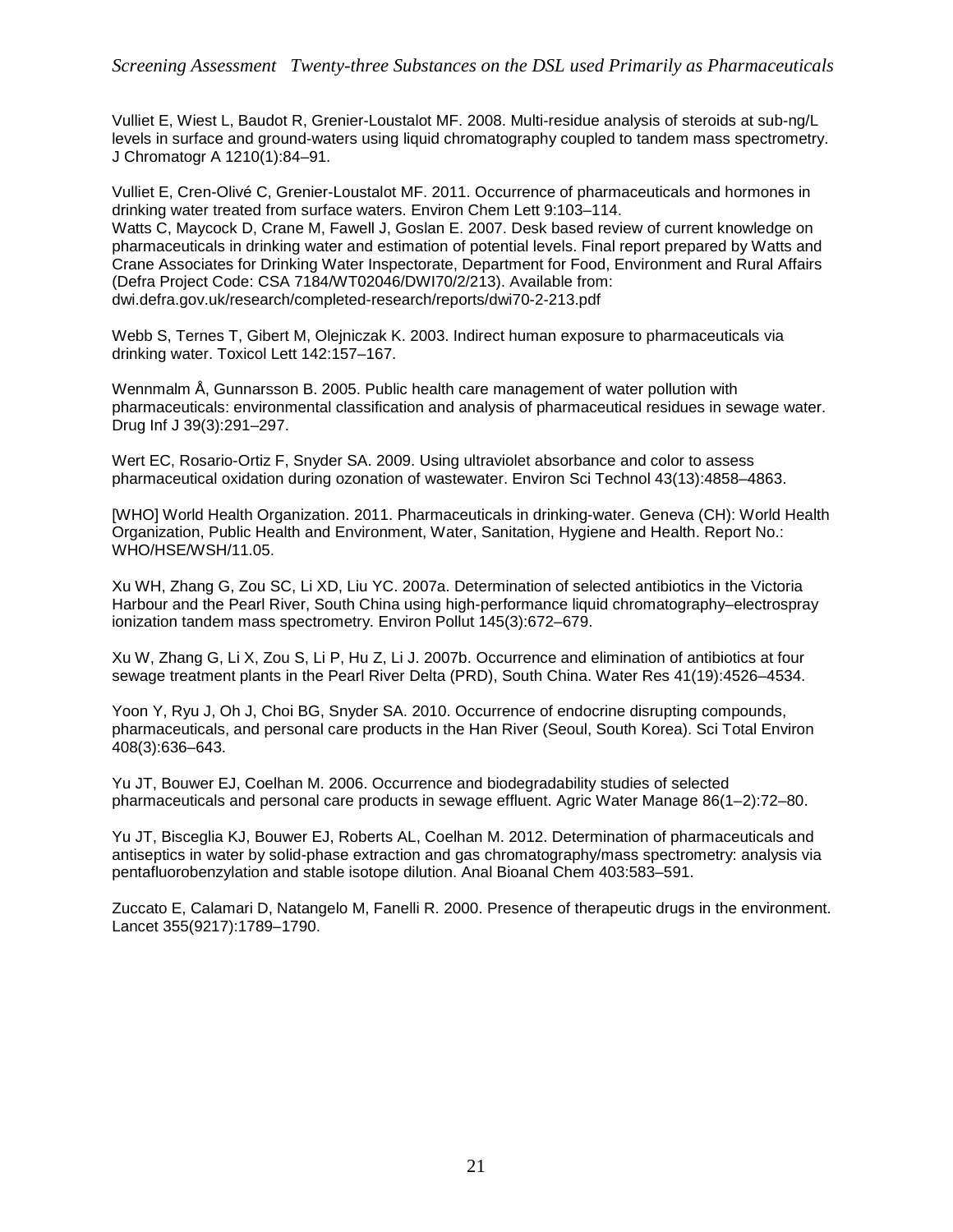## **Appendix A: Substance Identity and Human Health and Ecological Classifications for 23 Pharmaceuticals**

**Table A.1: List of 23 DSL substances, primarily used as pharmaceuticals, with common pharmaceutical name and drug class**

| <b>CAS RN</b>        | <b>DSL name</b>                                                                                                       | <b>Common</b><br>pharmaceutical<br>name | <b>Drug class</b>                                                       |
|----------------------|-----------------------------------------------------------------------------------------------------------------------|-----------------------------------------|-------------------------------------------------------------------------|
| 50-06-6              | $2,4,6(1H,3H,5H)$ -<br>Pyrimidinetrione, 5-ethyl-5-<br>phenyl-                                                        | Phenobarbital                           | Sedative / hypnotic /<br>anticonvulsant /<br>antihyperbilirubinemi<br>С |
| $50-18-0$            | 2H-1,3,2-Oxazaphosphorin-2-<br>amine, N, N-bis(2-<br>chloroethyl)tetrahydro-, 2-<br>oxide                             | Cyclophosphami<br>de                    | Antineoplastic                                                          |
| 55-86-7 <sup>a</sup> | Ethanamine, 2-chloro-N-(2-<br>chloroethyl)-N-methyl-,<br>hydrochloride                                                | Mechlorethamine                         | Antineoplastic                                                          |
| 55-98-1              | 1,4-Butanediol,<br>dimethanesulfonate                                                                                 | <b>Busulfan</b>                         | Antineoplastic                                                          |
| 56-75-7              | Acetamide, 2,2-dichloro-N-[2-<br>hydroxy-1-(hydroxymethyl)-2-<br>(4-nitrophenyl)ethyl]-, [R-<br>$(R,R)$ ]-            | Chloramphenicol                         | Antibiotic                                                              |
| $57 - 41 - 0$        | 2,4-Imidazolidinedione, 5,5-<br>diphenyl-                                                                             | Phenytoin                               | Anticonvulsant                                                          |
| 68-22-4              | 19-Norpregn-4-en-20-yn-3-<br>one, 17-hydroxy-, $(17\alpha)$ -                                                         | Norethindrone                           | Oral contraceptive                                                      |
| 71-58-9              | Pregn-4-ene-3,20-dione, 17-<br>$(\text{acetyloxy})$ -6-methyl-, $(6\alpha)$ -                                         | Medroxyprogeste<br>rone                 | Oral contraceptive                                                      |
| $81 - 81 - 2$        | 2H-1-Benzopyran-2-one, 4-<br>hydroxy-3-(3-oxo-1-<br>phenylbutyl)-                                                     | Warfarin                                | Anticoagulant                                                           |
| 126-07-8 $a^a$       | Spiro[benzofuran-2(3H),1'-<br>[2]cyclohexene]-3,4'-dione, 7-<br>chloro-2',4,6-trimethoxy-6'-<br>methyl-, (1'S-trans)- | Griseofulvin                            | Antifungal                                                              |
| 148-82-3             | L-Phenylalanine, 4-[bis(2-<br>chloroethyl) amino]-                                                                    | Melphalan                               | Antineoplastic                                                          |
| 154-93-8             | Urea, N, N'-bis(2-chloroethyl)-<br>N-nitroso-                                                                         | Carmustine                              | Antineoplastic                                                          |
| 305-03-3             | Benzenebutanoic acid, 4-<br>[bis(2-chloroethyl)amino]-                                                                | Chlorambucil                            | Antineoplastic                                                          |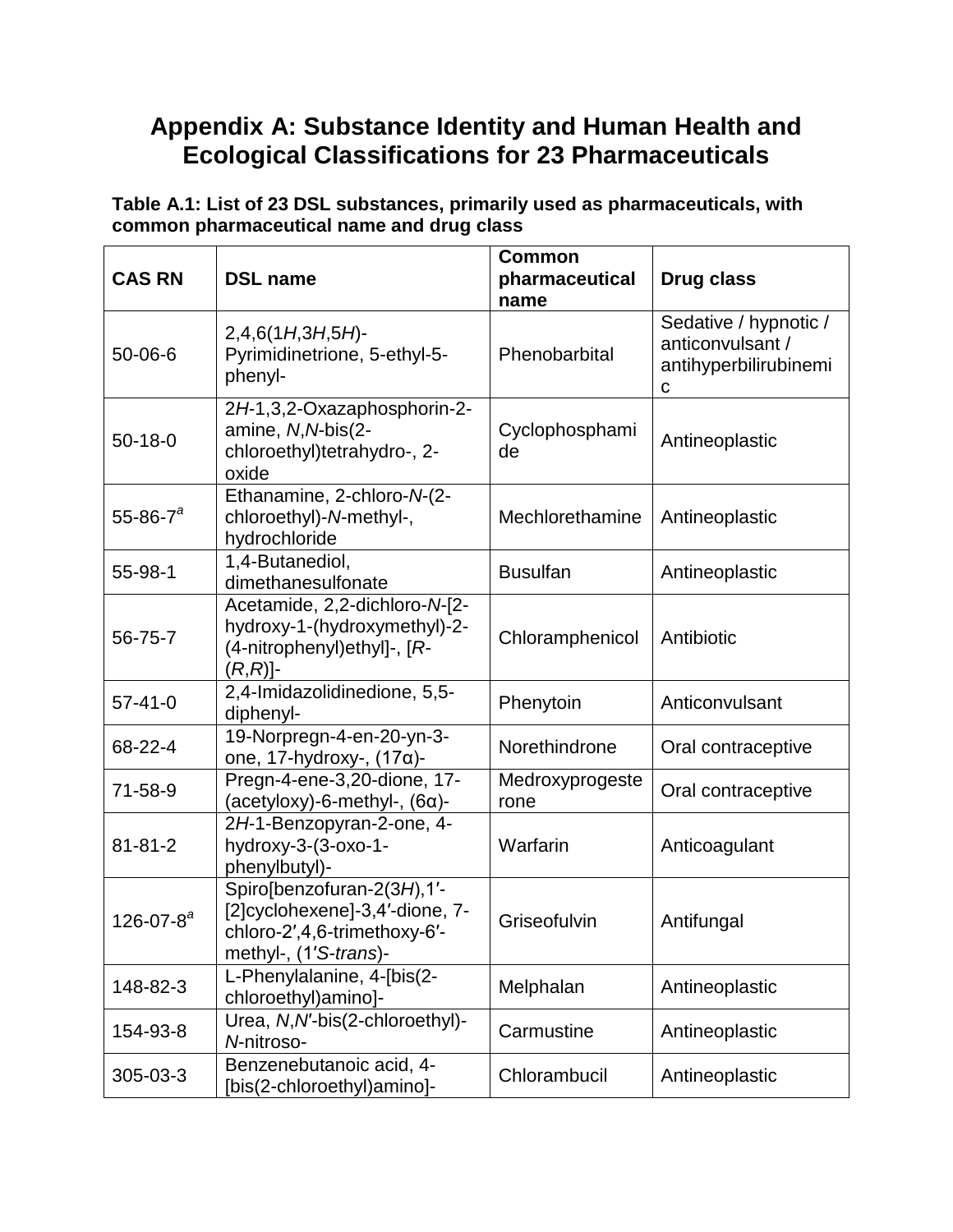| <b>CAS RN</b>     | <b>DSL name</b>                                                                                                                                                                                                     | <b>Common</b><br>pharmaceutical<br>name | Drug class               |  |
|-------------------|---------------------------------------------------------------------------------------------------------------------------------------------------------------------------------------------------------------------|-----------------------------------------|--------------------------|--|
| 443-48-1          | 1H-Imidazole-1-ethanol, 2-<br>methyl-5-nitro-                                                                                                                                                                       | Metronidazole                           | Antibiotic               |  |
| 446-86-6          | 1H-Purine, 6-[(1-methyl-4-<br>nitro-1H-imidazol-5-yl)thio]-                                                                                                                                                         | Azathioprine                            | Immunosuppressant        |  |
| 604-75-1          | 2H-1,4-Benzodiazepin-2-one,<br>7-chloro-1,3-dihydro-3-<br>hydroxy-5-phenyl-                                                                                                                                         | Oxazepam                                | Anxiolytic sedative      |  |
| $7481 - 89 - 2^a$ | Cytidine, 2', 3'-dideoxy-                                                                                                                                                                                           | Zalcitabine                             | Antiretroviral           |  |
| 13010-47-4        | Urea, N-(2-chloroethyl)-N'-<br>cyclohexyl-N-nitroso-                                                                                                                                                                | Lomustine                               | Antineoplastic           |  |
| 18883-66-4        | D-Glucose, 2-deoxy-2-<br>[[(methylnitrosoamino)carbonyl<br>]amino]-                                                                                                                                                 | Streptozocin                            | Antineoplastic           |  |
| 20830-81-3        | 5,12-Naphthacenedione, 8-<br>acetyl-10-[(3-amino-2,3,6-<br>trideoxy-α-L-lyxo-<br>hexopyranosyl)oxyl-7,8,9,10-<br>tetrahydro-6,8,11-trihydroxy-1-<br>methoxy-, (8S,10S)-                                             | Daunorubicin                            | Antimitotic / antibiotic |  |
| 29767-20-2        | Furo[3',4':6,7]naphtho[2,3-d]-<br>1,3-dioxol-6(5aH)-one,<br>5,8,8a,9-tetrahydro-5-(4-<br>hydroxy-3,5-dimethoxyphenyl)-<br>$9-[14,6-O-[R)-2-$<br>thienylmethylene]-β-D-<br>glucopyranosyl]oxy]-,<br>(5R,5aR,8aR,9S)- | Teniposide                              | Antineoplastic           |  |
| 30516-87-1        | Thymidine, 3'-azido-3'-deoxy-                                                                                                                                                                                       | Zidovudine                              | Antiretroviral           |  |
| 51264-14-3        | Methanesulfonamide, N-[4-(9-<br>acridinylamino)-3-<br>methoxyphenyl]-                                                                                                                                               | Amsacrine                               | Antineoplastic           |  |

Abbreviations: CAS RN, Chemical Abstracts Service Registry Number; DSL, Domestic Substances List *<sup>a</sup>* Substance that has been discontinued by the company post-market and is no longer registered as a pharmaceutical available for sale in Canada (DPD 2010).

#### **Table A.2: Human health classifications for the 23 substances**

| <b>CAS RN</b> | <b>Common</b><br>pharmaceutical<br>name | <b>Classification for human</b><br>health | <b>Reference for</b><br>classification |
|---------------|-----------------------------------------|-------------------------------------------|----------------------------------------|
| $50 - 06 - 6$ | Phenobarbital                           | Possibly carcinogenic to<br>humans        | <b>IARC 1977</b>                       |
| $50 - 18 - 0$ | Cyclophosphamid<br>e                    | Carcinogenic to humans                    | <b>IARC 2012</b>                       |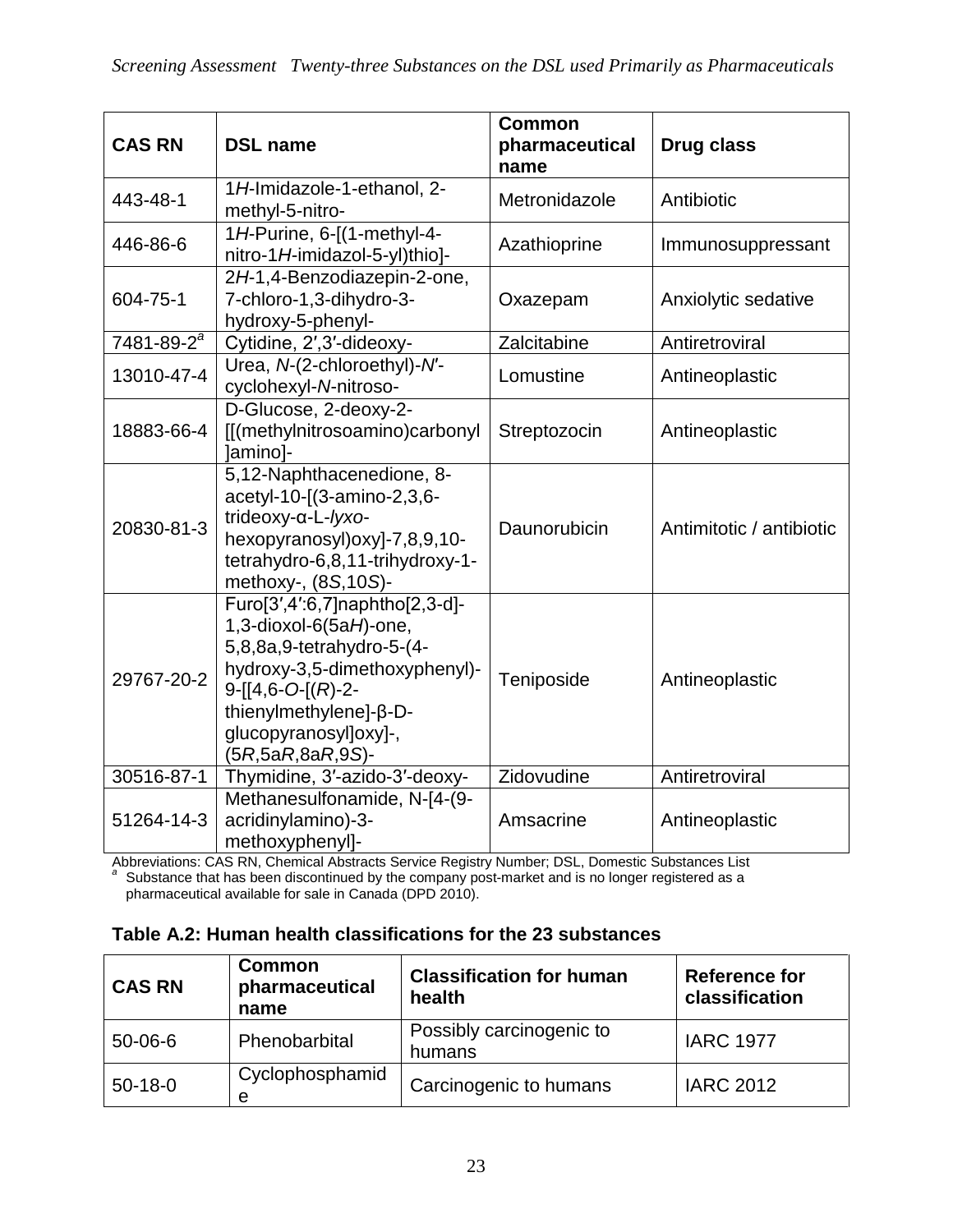| <b>CAS RN</b> | <b>Common</b><br>pharmaceutical<br>name | <b>Classification for human</b><br>health             | <b>Reference for</b><br>classification |
|---------------|-----------------------------------------|-------------------------------------------------------|----------------------------------------|
| $50 - 18 - 0$ | Cyclophosphamid<br>е                    | Known human carcinogen                                | <b>NTP 2011</b>                        |
| 55-86-7       | Mechlorethamine                         | Reasonably anticipated human<br>carcinogen            | <b>NTP 2011</b>                        |
| 55-98-1       | <b>Busulfan</b>                         | Carcinogenic to humans                                | <b>IARC 2012</b>                       |
| 55-98-1       | <b>Busulfan</b>                         | Known human carcinogen                                | <b>NTP 2011</b>                        |
| 56-75-7       | Chloramphenicol                         | Probably carcinogenic to<br>humans                    | <b>IARC 1990</b>                       |
| $57 - 41 - 0$ | Phenytoin                               | Possibly carcinogenic to<br>humans                    | <b>IARC 1996</b>                       |
| $57 - 41 - 0$ | Phenytoin                               | Reasonably anticipated human<br>carcinogen            | <b>NTP 2011</b>                        |
| 68-22-4       | Norethindrone                           | Reasonably anticipated human<br>carcinogen            | <b>NTP 2011</b>                        |
| 71-58-9       | Medroxyprogester<br>one                 | Possibly carcinogenic to<br>humans                    | <b>IARC 2012</b>                       |
| $81 - 81 - 2$ | Warfarin                                | Known to cause<br>developmental toxicity in<br>humans | ESIS ©1995-2012                        |
| 126-07-8      | Griseofulvin                            | Possibly carcinogenic to<br>humans                    | <b>IARC 2001</b>                       |
| 148-82-3      | Melphalan                               | Carcinogenic to humans                                | <b>IARC 2012</b>                       |
| 148-82-3      | Melphalan                               | Known human carcinogen                                | <b>NTP 2011</b>                        |
| 154-93-8      | Carmustine                              | Probably carcinogenic to<br>humans                    | <b>IARC 1987</b>                       |
| 154-93-8      | Carmustine                              | Reasonably anticipated human<br>carcinogen            | <b>NTP 2011</b>                        |
| 305-03-3      | Chlorambucil                            | Carcinogenic to humans                                | <b>IARC 2012</b>                       |
| 305-03-3      | Chlorambucil                            | Known human carcinogen                                | <b>NTP 2011</b>                        |
| 443-48-1      | Metronidazole                           | Possibly carcinogenic to<br>humans                    | <b>IARC 1987</b>                       |
| 443-48-1      | Metronidazole                           | Reasonably anticipated human<br>carcinogen            | <b>NTP 2011</b>                        |
| 446-86-6      | Azathioprine                            | Carcinogenic to humans                                | <b>IARC 2012</b>                       |
| 446-86-6      | Azathioprine                            | Known human carcinogen                                | <b>NTP 2011</b>                        |
| 604-75-1      | Oxazepam                                | Possibly carcinogenic to<br>humans                    | <b>IARC 1996</b>                       |
| 7481-89-2     | Zalcitabine                             | Possibly carcinogenic to<br>humans                    | <b>IARC 2000</b>                       |
| 13010-47-4    | Lomustine                               | Probably carcinogenic to<br>humans                    | <b>IARC 1987</b>                       |
| 13010-47-4    | Lomustine                               | Reasonably anticipated human                          | <b>NTP 2011</b>                        |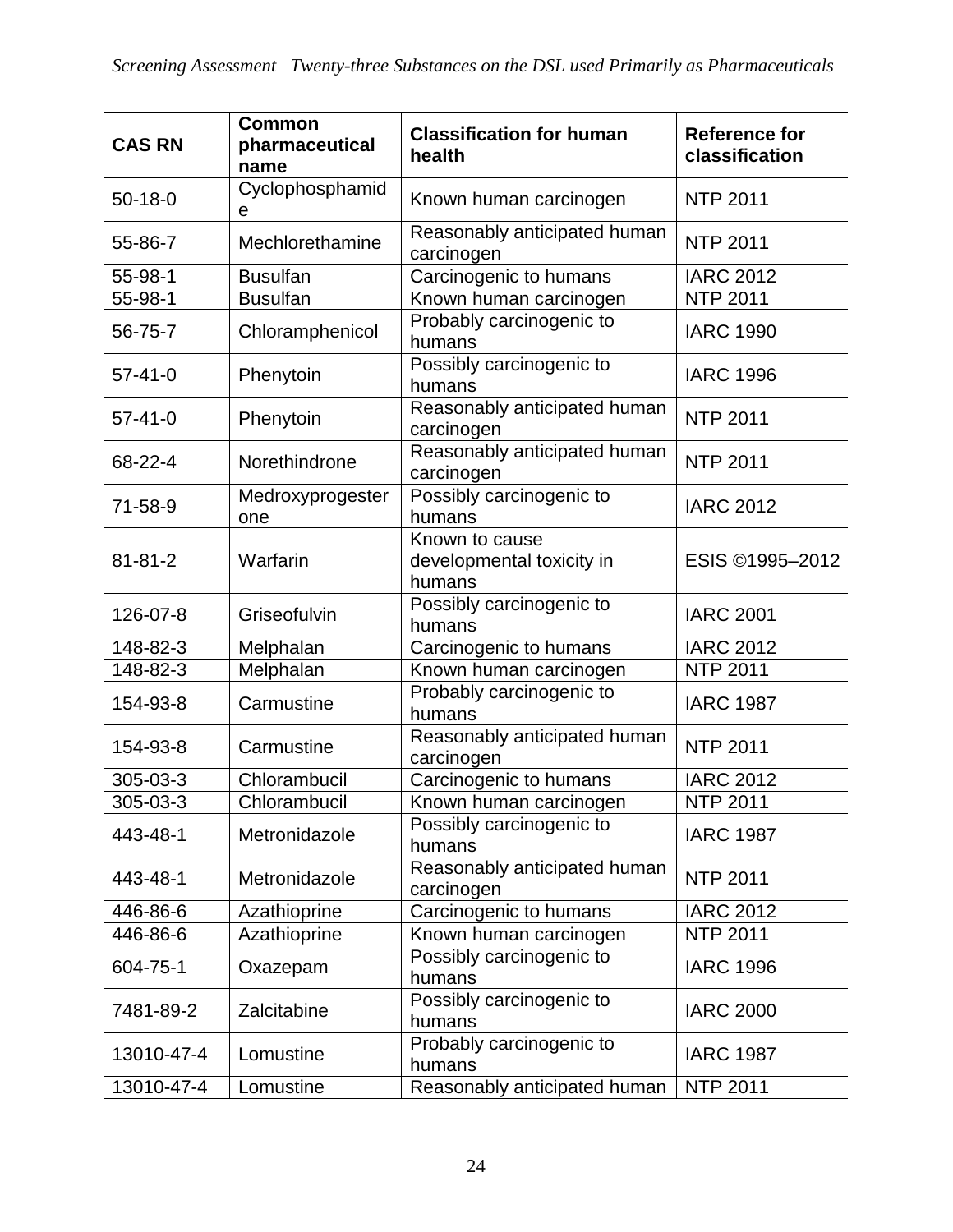| <b>CAS RN</b> | <b>Common</b><br>pharmaceutical<br>name | <b>Classification for human</b><br>health | <b>Reference for</b><br>classification |
|---------------|-----------------------------------------|-------------------------------------------|----------------------------------------|
|               |                                         | carcinogen                                |                                        |
| 18883-66-4    | Streptozocin                            | Possibly carcinogenic to                  | <b>IARC 1978</b>                       |
|               |                                         | humans                                    |                                        |
| 18883-66-4    | Streptozocin                            | Reasonably anticipated human              | <b>NTP 2011</b>                        |
|               |                                         | carcinogen                                |                                        |
| 20830-81-3    | Daunorubicin                            | Possibly carcinogenic to                  | <b>IARC 1976</b>                       |
|               |                                         | humans                                    |                                        |
| 29767-20-2    | Teniposide                              | Probably carcinogenic to                  | <b>IARC 2000</b>                       |
|               |                                         | humans                                    |                                        |
| 30516-87-1    | Zidovudine                              | Possibly carcinogenic to                  | <b>IARC 2000</b>                       |
|               |                                         | humans                                    |                                        |
| 51264-14-3    | Amsacrine                               | Possibly carcinogenic to                  | <b>IARC 2000</b>                       |
|               |                                         | humans                                    |                                        |

Abbreviation: CAS RN, Chemical Abstracts Service Registry Number

#### **Table A.3: Ecological categorization outcomes for the 23 substances**

| <b>CAS RN</b> | <b>Common pharmaceutical name</b> | <b>P</b> status <sup><math>a</math></sup> | B status <sup>a</sup> | iTeco status <sup>a</sup> |
|---------------|-----------------------------------|-------------------------------------------|-----------------------|---------------------------|
| 50-06-6       | Phenobarbital                     | No                                        | No                    | <b>No</b>                 |
| $50-18-0$     | Cyclophosphamide                  | <b>No</b>                                 | No                    | <b>No</b>                 |
| 55-86-7       | Mechlorethamine                   | No                                        | No                    | <b>No</b>                 |
| 55-98-1       | <b>Busulfan</b>                   | <b>No</b>                                 | No                    | <b>No</b>                 |
| 56-75-7       | Chloramphenicol                   | <b>No</b>                                 | <b>No</b>             | <b>No</b>                 |
| $57 - 41 - 0$ | Phenytoin                         | <b>No</b>                                 | No                    | <b>No</b>                 |
| 68-22-4       | Norethindrone                     | <b>No</b>                                 | <b>No</b>             | <b>No</b>                 |
| 71-58-9       | Medroxyprogesterone               | <b>No</b>                                 | <b>No</b>             | <b>No</b>                 |
| $81 - 81 - 2$ | Warfarin                          | <b>No</b>                                 | <b>No</b>             | <b>No</b>                 |
| 126-07-8      | Griseofulvin                      | <b>No</b>                                 | No                    | Yes                       |
| 148-82-3      | Melphalan                         | <b>No</b>                                 | <b>No</b>             | <b>No</b>                 |
| 154-93-8      | Carmustine                        | No                                        | No                    | <b>No</b>                 |
| 305-03-3      | Chlorambucil                      | <b>No</b>                                 | <b>No</b>             | <b>No</b>                 |
| 443-48-1      | Metronidazole                     | <b>No</b>                                 | No                    | No                        |
| 446-86-6      | Azathioprine                      | <b>No</b>                                 | No                    | No                        |
| 604-75-1      | Oxazepam                          | <b>No</b>                                 | No                    | Yes                       |
| 7481-89-2     | Zalcitabine                       | <b>No</b>                                 | No                    | <b>No</b>                 |
| 13010-47-4    | Lomustine                         | <b>No</b>                                 | No                    | <b>No</b>                 |
| 18883-66-4    | Streptozocin                      | <b>No</b>                                 | No                    | No                        |
| 20830-81-3    | Daunorubicin                      | <b>No</b>                                 | No                    | Yes                       |
| 29767-20-2    | Teniposide                        | <b>No</b>                                 | No                    | <b>No</b>                 |
| 30516-87-1    | Zidovudine                        | No                                        | No                    | <b>No</b>                 |
| 51264-14-3    | Amsacrine                         | No                                        | No                    | <b>No</b>                 |

Abbreviations: B, bioaccumulation; CAS RN, Chemical Abstracts Service Registry Number; iTeco, inherently toxic to

non-human organisms; P, persistence *<sup>a</sup>* Environment Canada (2006).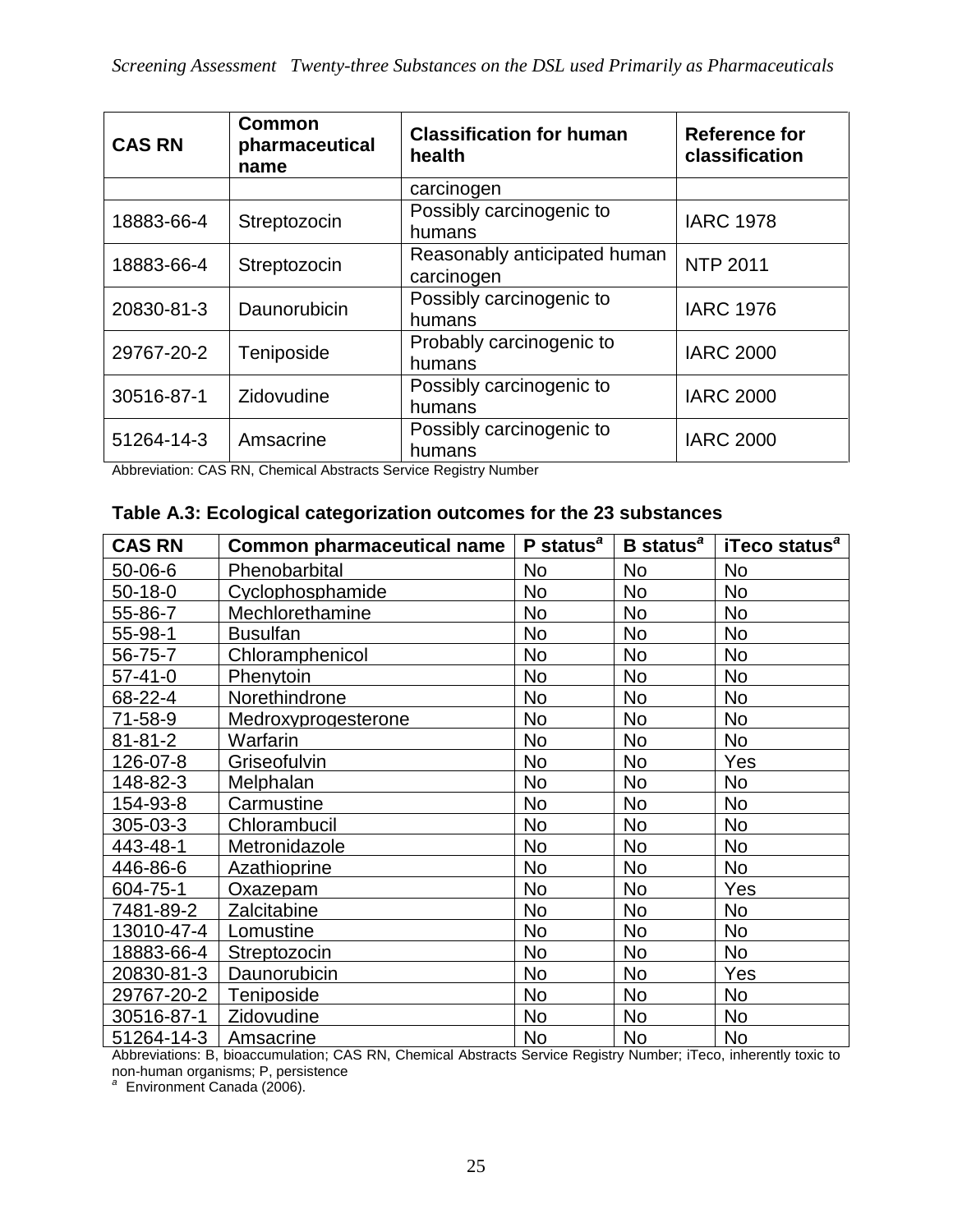## **Appendix B: Estimated Quantities of 23 Pharmaceuticals Used in Canada for the Years 2007, 2011 and 2012**

**Table B.1: Estimated quantities of 23 pharmaceuticals used in Canada for the years 2007, 2011 and 2012**

| <b>CAS RN</b> | <b>Common</b><br>pharmaceutical name | <b>Estimated</b><br>quantity of<br>drug used in<br>Canada in<br>2007 (kg) <sup>a</sup> | <b>Estimated</b><br>quantity of<br>drug used in<br><b>Canada in</b><br>2011 $(kg)^b$ | <b>Estimated</b><br>quantity of<br>drug used in<br>Canada in<br>2012 (kg) $^{b}$ |
|---------------|--------------------------------------|----------------------------------------------------------------------------------------|--------------------------------------------------------------------------------------|----------------------------------------------------------------------------------|
| 50-06-6       | Phenobarbital                        | 894                                                                                    | 766                                                                                  | 874                                                                              |
| $50 - 18 - 0$ | Cyclophosphamide                     | 134                                                                                    | 92                                                                                   | 88                                                                               |
| 55-86-7       | Mechlorethamine                      |                                                                                        | N/A                                                                                  | N/A                                                                              |
| 55-98-1       | <b>Busulfan</b>                      |                                                                                        |                                                                                      | 1                                                                                |
| 56-75-7       | Chloramphenicol                      | 4                                                                                      | 7                                                                                    | $\overline{2}$                                                                   |
| $57 - 41 - 0$ | Phenytoin                            | 10 442                                                                                 | 9 0 8 0                                                                              | 8 4 5 7                                                                          |
| 68-22-4       | Norethindrone                        | 17                                                                                     | 113                                                                                  | 110                                                                              |
| 71-58-9       | Medroxyprogesterone                  | 461                                                                                    | 172                                                                                  | 172                                                                              |
| $81 - 81 - 2$ | Warfarin                             | 735                                                                                    | 733                                                                                  | 699                                                                              |
| 126-07-8      | Griseofulvin                         |                                                                                        | N/A                                                                                  | N/A                                                                              |
| 148-82-3      | Melphalan                            |                                                                                        | 1                                                                                    | 1                                                                                |
| 154-93-8      | Carmustine                           |                                                                                        | 1                                                                                    |                                                                                  |
| 305-03-3      | Chlorambucil                         | $\overline{2}$                                                                         | $\overline{2}$                                                                       | 1                                                                                |
| 443-48-1      | Metronidazole                        | 13 352                                                                                 | 8 5 4 6                                                                              | 8672                                                                             |
| 446-86-6      | Azathioprine                         | 1 0 7 7                                                                                | 1 534                                                                                | 1661                                                                             |
| 604-75-1      | Oxazepam                             | 2 5 3 2                                                                                | 1 4 9 7                                                                              | 1 4 2 5                                                                          |
| 7481-89-2     | Zalcitabine                          |                                                                                        | N/A                                                                                  | N/A                                                                              |
| 13010-47-4    | Lomustine                            |                                                                                        |                                                                                      |                                                                                  |
| 18883-66-4    | Streptozocin                         | $\overline{2}$                                                                         | 0.04                                                                                 | < 0.000001                                                                       |
| 20830-81-3    | Daunorubicin                         |                                                                                        | 1                                                                                    |                                                                                  |
| 29767-20-2    | Teniposide                           |                                                                                        | 0.03                                                                                 | 0.05                                                                             |
| 30516-87-1    | Zidovudine                           | 1 1 3 8                                                                                | 471                                                                                  | 410                                                                              |
| 51264-14-3    | Amsacrine                            |                                                                                        | 1                                                                                    | 0.1                                                                              |

Abbreviations: CAS RN, Chemical Abstracts Service Registry Number; N/A, not available<br><sup>a</sup> McLaughlin and Belknap (2008).<br><sup>b</sup> IMS (2013).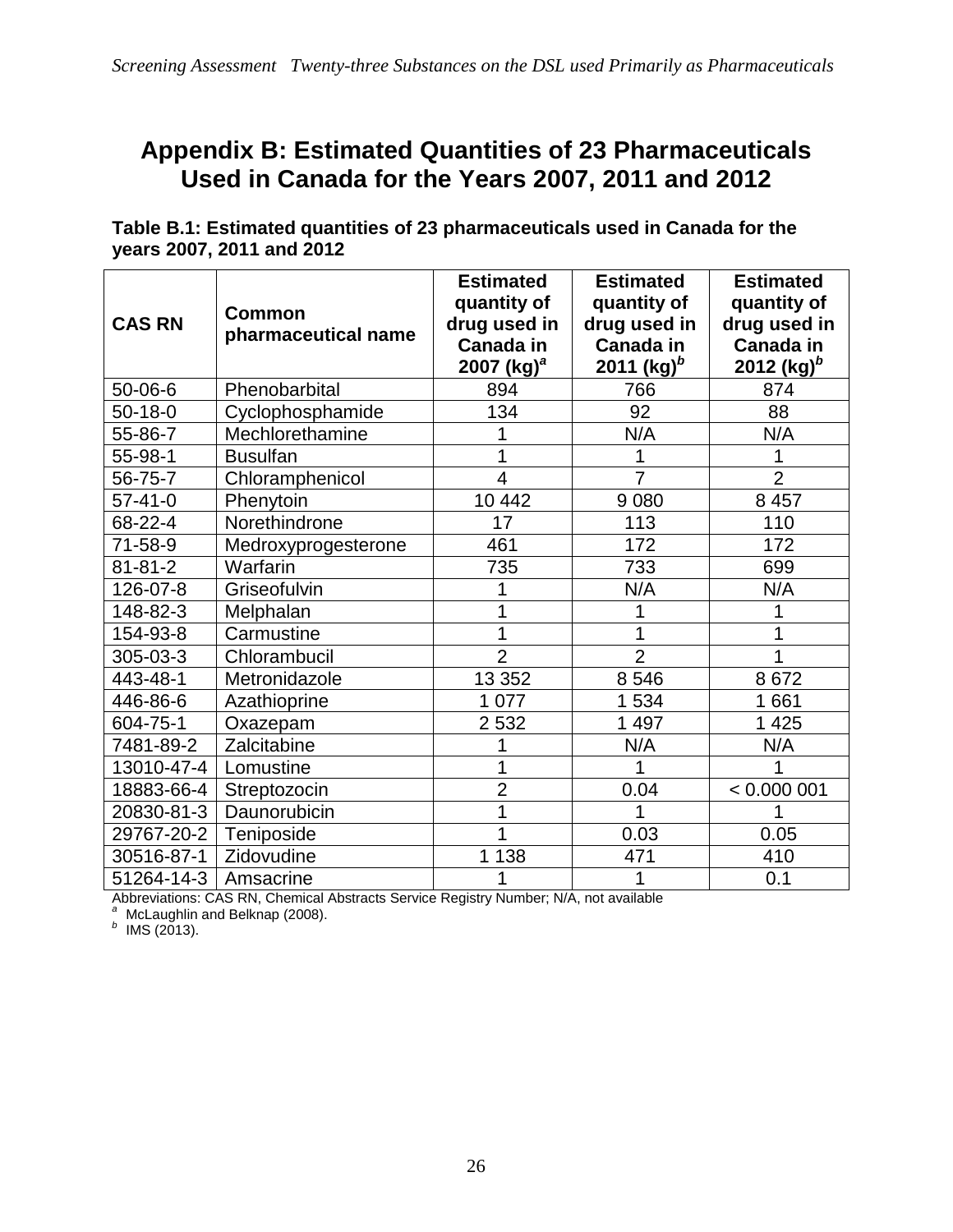## **Appendix C: Results from Environmental Exposure Modelling for 20 Pharmaceuticals Using Quantity Data from 2012**

| <b>CAS RN</b>      | <b>Common</b><br>pharmaceutical<br>name | <b>PNEC: iTeco</b><br>value<br>identified<br>during<br>categorizati<br>on / 100<br>$(mg/L)^a$ | <b>Estimate</b><br>d PEC<br>for<br>industria<br>releases<br>$b$ (mg/L) | Estimated   maximum<br><b>RQ</b> for<br>industrial<br>releases <sup>b</sup> | <b>Estimated</b><br><b>PEC</b> for<br>consumer<br>releases <sup>c</sup><br>(mg/L) | <b>Estimated</b><br>maximum<br><b>RQ</b> for<br>consumer<br>releases <sup>c</sup> |
|--------------------|-----------------------------------------|-----------------------------------------------------------------------------------------------|------------------------------------------------------------------------|-----------------------------------------------------------------------------|-----------------------------------------------------------------------------------|-----------------------------------------------------------------------------------|
| $50 - 06 - 6$      | Phenobarbital                           | 4.84                                                                                          | 0.0060                                                                 | $1.2 \times 10^{-3}$                                                        | $1.3 \times 10^{-3}$                                                              | $2.7 \times 10^{-4}$                                                              |
| $50-18-0$          | Cyclophosphami<br>de                    | 48.1                                                                                          | 0.0006                                                                 | $1.2 \times 10^{-5}$                                                        | $1.3 \times 10^{-4}$                                                              | $2.7 \times 10^{-6}$                                                              |
| 55-98-1            | <b>Busulfan</b>                         | 18.75                                                                                         | < 0.0001                                                               | $5.3 \times 10^{-6}$                                                        | $1.5 \times 10^{-6}$                                                              | $8.0 \times 10^{-8}$                                                              |
| 56-75-7            | Chloramphenicol                         | 542.5                                                                                         | < 0.0001                                                               | $1.8 \times 10^{-7}$                                                        | $3.1 \times 10^{-6}$                                                              | $\overline{5.7 \times 10^{-9}}$                                                   |
| $57 - 41 - 0$      | Phenytoin                               | 0.088                                                                                         | 0.0583                                                                 | 0.66                                                                        | $1.3 \times 10^{-2}$                                                              | 0.15                                                                              |
| 68-22-4            | Norethindrone                           | 6.9                                                                                           | 0.0008                                                                 | $1.2 \times 10^{-4}$                                                        | $1.7 \times 10^{-4}$                                                              | $2.5 \times 10^{-5}$                                                              |
| 71-58-9            | Medroxyprogest<br>erone                 | 0.0145                                                                                        | 0.0012                                                                 | 0.083                                                                       | $2.6 \times 10^{-4}$                                                              | $1.8 \times 10^{-2}$                                                              |
| $81 - 81 - 2$      | Warfarin                                | 34.3                                                                                          | 0.0048                                                                 | $1.4 \times 10^{-4}$                                                        | $1.1 \times 10^{-3}$                                                              | $3.2 \times 10^{-5}$                                                              |
| 148-82-3           | Melphalan                               | 3900                                                                                          | < 0.0001                                                               | $2.6 \times 10^{-8}$                                                        | $1.5 \times 10^{-6}$                                                              | $3.9 \times 10^{-10}$                                                             |
| 154-93-8           | Carmustine                              | 134                                                                                           | < 0.0001                                                               | $7.5 \times 10^{-7}$                                                        | $1.5 \times 10^{-6}$                                                              | $1.1 \times 10^{-8}$                                                              |
| 305-03-3           | Chlorambucil                            | 189.4                                                                                         | < 0.0001                                                               | $5.3 \times 10^{-7}$                                                        | $1.5 \times 10^{-6}$                                                              | $7.9 \times 10^{-9}$                                                              |
| 443-48-1           | Metronidazole                           | 0.125                                                                                         | 0.0597                                                                 | 0.48                                                                        | $1.3 \times 10^{-2}$                                                              | 0.1                                                                               |
| 446-86-6           | Azathioprine                            | 61.8                                                                                          | 0.0114                                                                 | $1.8 \times 10^{-4}$                                                        | $2.5 \times 10^{-3}$                                                              | $4. x 10^{-5}$                                                                    |
| 604-75-1           | Oxazepam                                | 0.95                                                                                          | 0.0001                                                                 | $1.1 \times 10^{-4}$                                                        | $2.2 \times 10^{-3}$                                                              | $2.3 \times 10^{-3}$                                                              |
| 13010-<br>$47 - 4$ | Lomustine                               | 15.6                                                                                          | < 0.0001                                                               | $6.4 \times 10^{-6}$                                                        | $1.5 \times 10^{-6}$                                                              | $9.6 \times 10^{-8}$                                                              |
| 18883-<br>66-4     | Streptozocin                            | 1627                                                                                          | < 0.0001                                                               | $6.2 \times 10^{-8}$                                                        | $1.5 \times 10^{-12}$                                                             | $9.2 \times 10^{-16}$                                                             |
| 20830-<br>$81 - 3$ | Daunorubicin                            | $4.9 \times 10^{-7}$                                                                          | 2.0 $\times$<br>$10^{-8}$                                              | 0.04                                                                        | $3.5 \times 10^{-7}$                                                              | 0.7                                                                               |
| 29767-<br>$20 - 2$ | Teniposide                              | 207.4                                                                                         | < 0.0001                                                               | $4.8 \times 10^{-7}$                                                        | $7.6 \times 10^{-8}$                                                              | $3.7 \times 10^{-10}$                                                             |
| 30516-<br>$87 - 1$ | Zidovudine                              | 732.5                                                                                         | 0.0028                                                                 | $3.8 \times 10^{-6}$                                                        | $6.3 \times 10^{-4}$                                                              | $8.6 \times 10^{-7}$                                                              |
| 51264-<br>$14-3$   | Amsacrine                               | 4.8                                                                                           | < 0.0001                                                               | 2.1 x 10 <sup>-5</sup>                                                      | $1.5 \times 10^{-7}$                                                              | $3.1 \times 10^{-8}$                                                              |

**Table C.1: Results from environmental exposure modelling for 20 pharmaceuticals using quantity data from 2012**

Abbreviations: CAS RN, Chemical Abstracts Service Registry Number; iTeco, inherently toxic to non-human organisms; PEC, predicted environmental concentration; PNEC, predicted no-effect concentration; RQ, risk quotient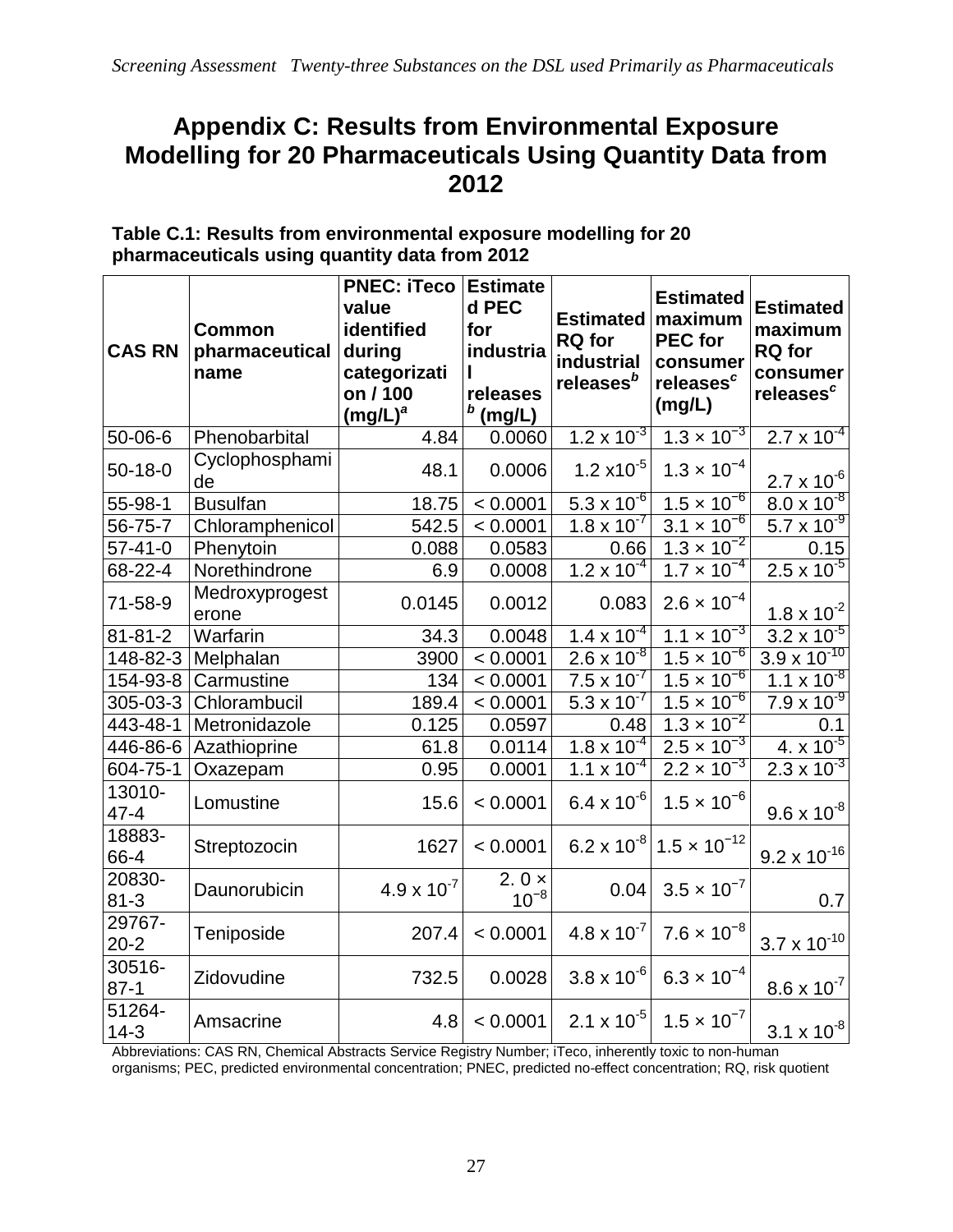#### *Screening Assessment Twenty-three Substances on the DSL used Primarily as Pharmaceuticals*

- *<sup>a</sup>* Selected PNEC values were the iTeco values identified during the categorization process divided by 100 to account for uncertainty in the data. For references or further details, see the results of categorization (Environment
- Canada 2006).<br> *b* PECs calculated using Environment Canada's Industrial Generic Exposure Tool Aquatic (Environment Canada 2008a).
- 2008a). *<sup>c</sup>* PECs calculated using Environment Canada's Mega Flush Consumer Release Scenario Tool (Environment Canada 2008b).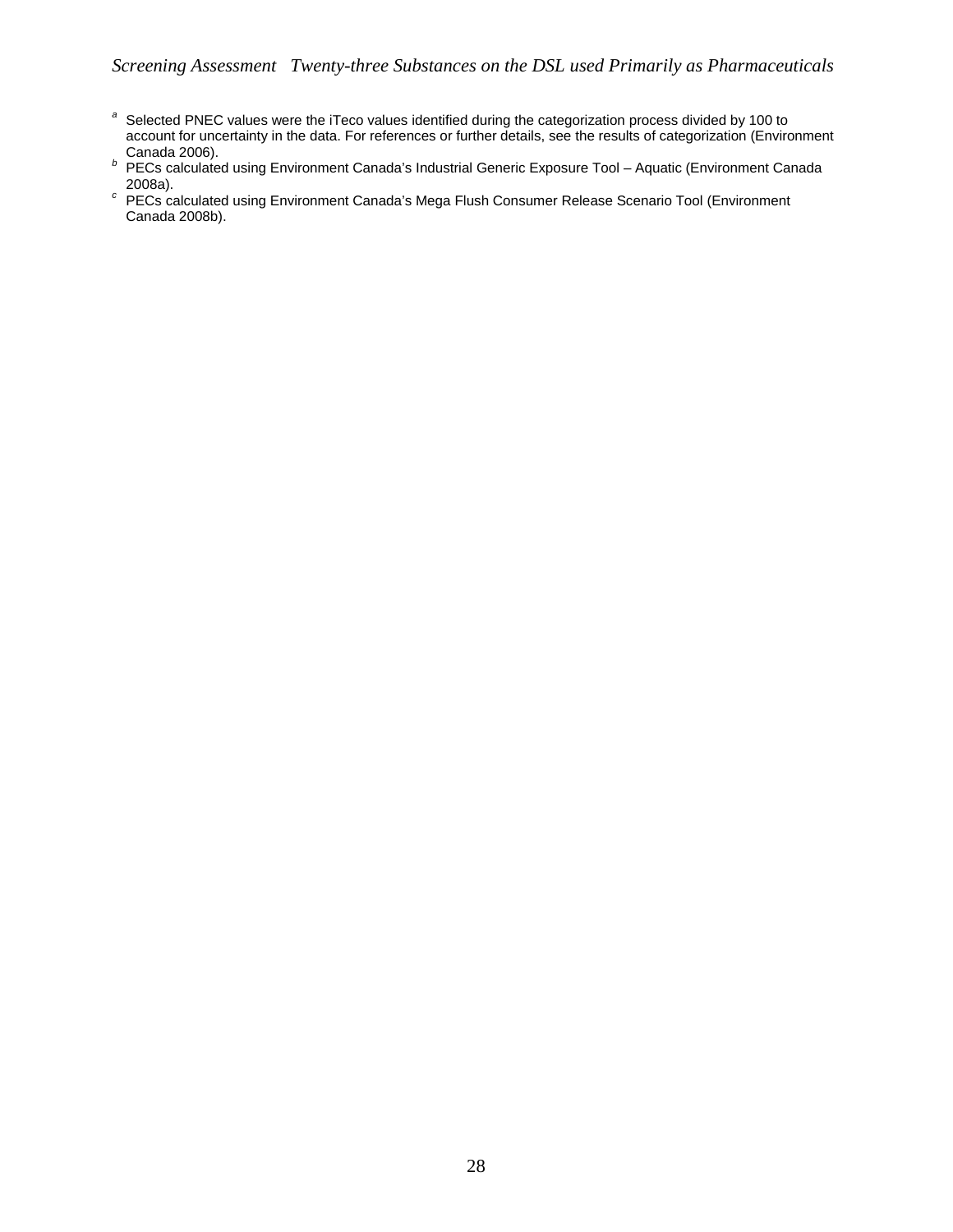## **Appendix D: Measured Concentrations of 18 Pharmaceuticals in Wastewater Treatment Plant Influent and Effluent, Surface Water, Groundwater and Drinking Water**

**Table D.1: Measured concentrations of 18 pharmaceuticals in wastewater treatment plant influent and effluent, surface water, groundwater and drinking water**

| <b>CAS RN</b> | <b>Common</b><br>pharmaceutical<br>name | <b>Sampling</b><br><b>location</b>                  | <b>Media</b><br>measured | <b>Range of</b><br>values <sup>a</sup><br>(ng/L)<br>(mean) | <b>Detection</b><br>limit <sup>a</sup><br>(ng/L) | <b>Reference</b>         |
|---------------|-----------------------------------------|-----------------------------------------------------|--------------------------|------------------------------------------------------------|--------------------------------------------------|--------------------------|
| $50 - 06 - 6$ | Phenobarbital                           | <b>Back River</b><br>WWTP,<br>Baltimore,<br>MD, USA | <b>WWTP</b><br>influent  | 110                                                        | $\overline{4}$                                   | Yu et al.<br>2012        |
| $50 - 06 - 6$ | Phenobarbital                           | <b>Back River</b><br>WWTP,<br>Baltimore,<br>MD, USA | <b>WWTP</b><br>effluent  | <b>ND</b>                                                  | 4                                                | Yu et al.<br>2012        |
| $50 - 06 - 6$ | Phenobarbital                           | <b>Northern</b><br>Italy                            | <b>WWTP</b><br>influent  | 110-270<br>(210)                                           | 3                                                | Verlicchi et<br>al. 2012 |
| $50 - 06 - 6$ | Phenobarbital                           | Northern<br>Italy                                   | <b>WWTP</b><br>effluent  | 110-170<br>(140)                                           | $\overline{2}$                                   | Verlicchi et<br>al. 2012 |
| $50 - 06 - 6$ | Phenobarbital                           | Northeast<br>ern Spain                              | Surface<br>water         | $25.6 - 29.7$                                              | $LOQ = 10$                                       | Boleda et<br>al. 2011    |
| $50 - 06 - 6$ | Phenobarbital                           | <b>Northeast</b><br>ern Spain                       | <b>Drinking</b><br>water | $<$ LOD $-$<br>$25.1*$                                     | $LOQ = 10$                                       | Boleda et<br>al. 2011    |
| $50 - 06 - 6$ | Phenobarbital                           | Catalonia<br>and Ebro<br>River<br>Basin,<br>Spain   | Surface<br>water         | <b>ND</b>                                                  | 0.3                                              | Gros et al.<br>2009      |
| $50 - 06 - 6$ | Phenobarbital                           | Catalonia<br>and Ebro<br>River<br>Basin,<br>Spain   | <b>WWTP</b><br>effluent  | <b>ND</b>                                                  | 0.7                                              | Gros et al.<br>2009      |
| $50 - 06 - 6$ | Phenobarbital                           | Germany<br>and<br>Croatia                           | Surface<br>water         | <b>ND</b>                                                  | 1                                                | Peschka et<br>al. 2006   |
| 50-06-6       | Phenobarbital                           | Germany<br>and<br>Croatia                           | <b>WWTP</b><br>effluent  | <b>ND</b>                                                  | 10                                               | Peschka et<br>al. 2006   |
| $50 - 18 - 0$ | Cyclophospham<br>ide                    | <b>Six</b><br><b>WWTPs</b>                          | <b>WWTP</b><br>effluent  | ND-18.5                                                    | $RL =$<br>$2.72 - 71.5$                          | Smyth and<br>Teslic 2013 |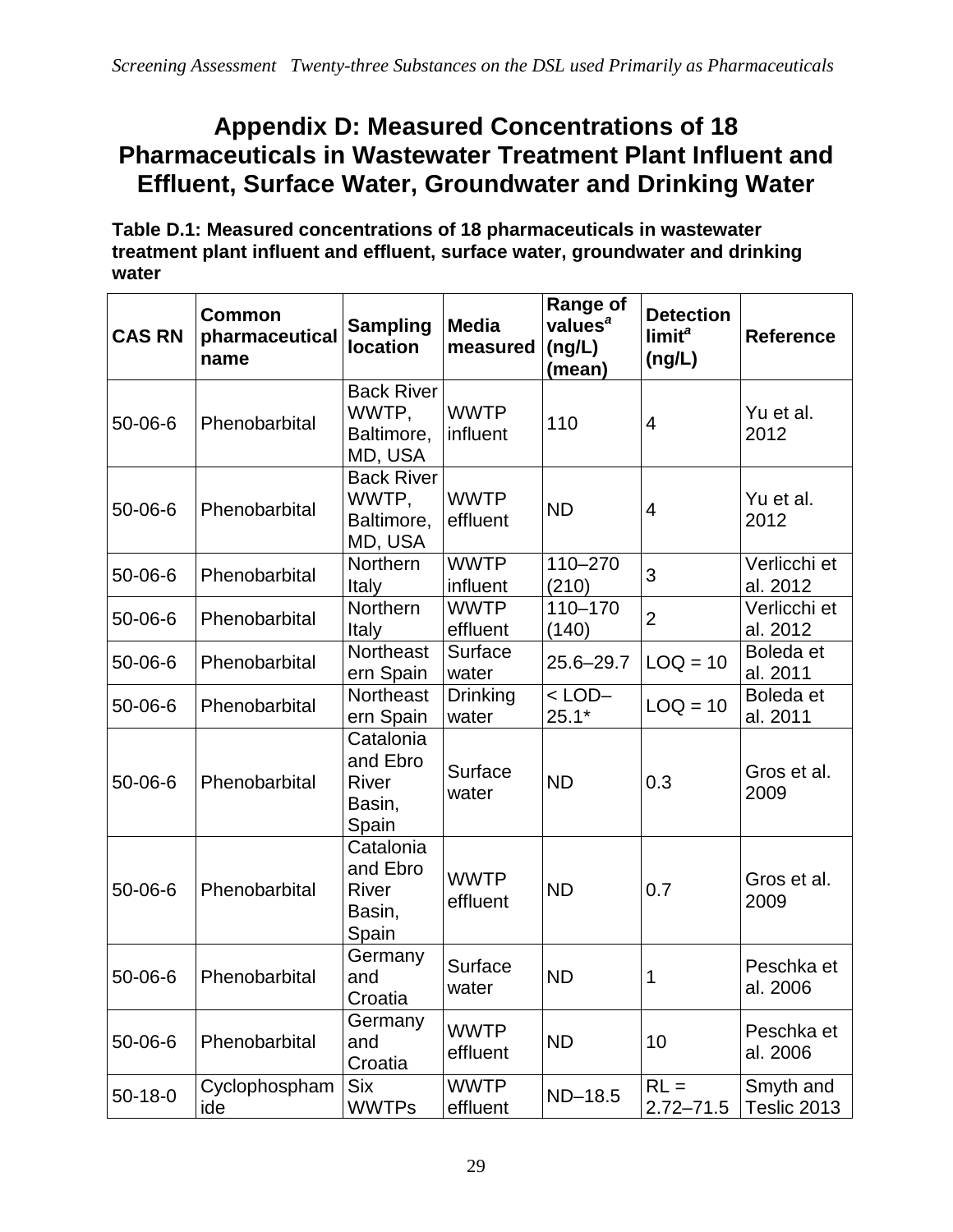| <b>CAS RN</b> | <b>Common</b><br>pharmaceutical<br>name | <b>Sampling</b><br><b>location</b>                                              | <b>Media</b><br>measured | <b>Range of</b><br>values <sup>a</sup><br>(ng/L)<br>(mean) | <b>Detection</b><br>limit <sup>a</sup><br>(ng/L) | <b>Reference</b>          |
|---------------|-----------------------------------------|---------------------------------------------------------------------------------|--------------------------|------------------------------------------------------------|--------------------------------------------------|---------------------------|
|               |                                         | across<br>Canada                                                                |                          |                                                            |                                                  |                           |
| $50-18-0$     | Cyclophospham<br>ide                    | <b>Six</b><br><b>WWTPs</b><br>across<br>Canada                                  | <b>WWTP</b><br>effluent  | ND-149                                                     | $RL = 2.72$<br>$-71.5$                           | Smyth and<br>Teslic 2013  |
| $50-18-0$     | Cyclophospham<br>ide                    | Montréal,<br>St.<br>Lawrence<br>River,<br>Canada                                | <b>WWTP</b><br>effluent  | <b>ND</b>                                                  | $10 - 59$                                        | Garcia-Ac<br>et al. 2009a |
| $50 - 18 - 0$ | Cyclophospham<br>ide                    | Montréal,<br>St.<br>Lawrence<br>River,<br>Canada                                | Surface<br>water         | <b>ND</b>                                                  | $10 - 59$                                        | Garcia-Ac<br>et al. 2009a |
| $50-18-0$     | Cyclophospham<br>ide                    | Montréal,<br>Canada                                                             | Surface<br>water         | <b>ND</b>                                                  | $\mathbf 1$                                      | Garcia-Ac<br>et al. 2009b |
| $50 - 18 - 0$ | Cyclophospham<br>ide                    | Montréal,<br>Canada                                                             | <b>Drinking</b><br>water | <b>ND</b>                                                  | $1*$                                             | Garcia-Ac<br>et al. 2009b |
| $50-18-0$     | Cyclophospham<br>ide                    | <b>Little River</b><br><b>WWTP</b><br>and<br><b>Detroit</b><br>River,<br>Canada | <b>WWTP</b><br>effluent  | $2.5 - 4$                                                  | $0.8 - 1.2$                                      | Hua et al.<br>2006        |
| $50 - 18 - 0$ | Cyclophospham<br>ide                    | <b>Little River</b><br><b>WWTP</b><br>and<br><b>Detroit</b><br>River,<br>Canada | Surface<br>water         | <b>ND</b>                                                  | $0.2 - 0.4$                                      | Hua et al.<br>2006        |
| $50 - 18 - 0$ | Cyclophospham<br>ide                    | Atlantic<br>Canada                                                              | <b>WWTP</b><br>effluent  | <b>ND</b>                                                  | 20                                               | Brun et al.<br>2006       |
| $50 - 18 - 0$ | Cyclophospham<br>ide                    | Fourteen<br><b>WWTPs</b><br>across<br>Canada                                    | <b>WWTP</b><br>effluent  | <b>ND</b>                                                  | 500                                              | Metcalfe et<br>al. 2003   |
| $50 - 18 - 0$ | Cyclophospham<br>ide                    | Fourteen<br><b>WWTPs</b><br>across<br>Canada                                    | <b>WWTP</b><br>influent  | <b>ND</b>                                                  | 100                                              | Metcalfe et<br>al. 2003   |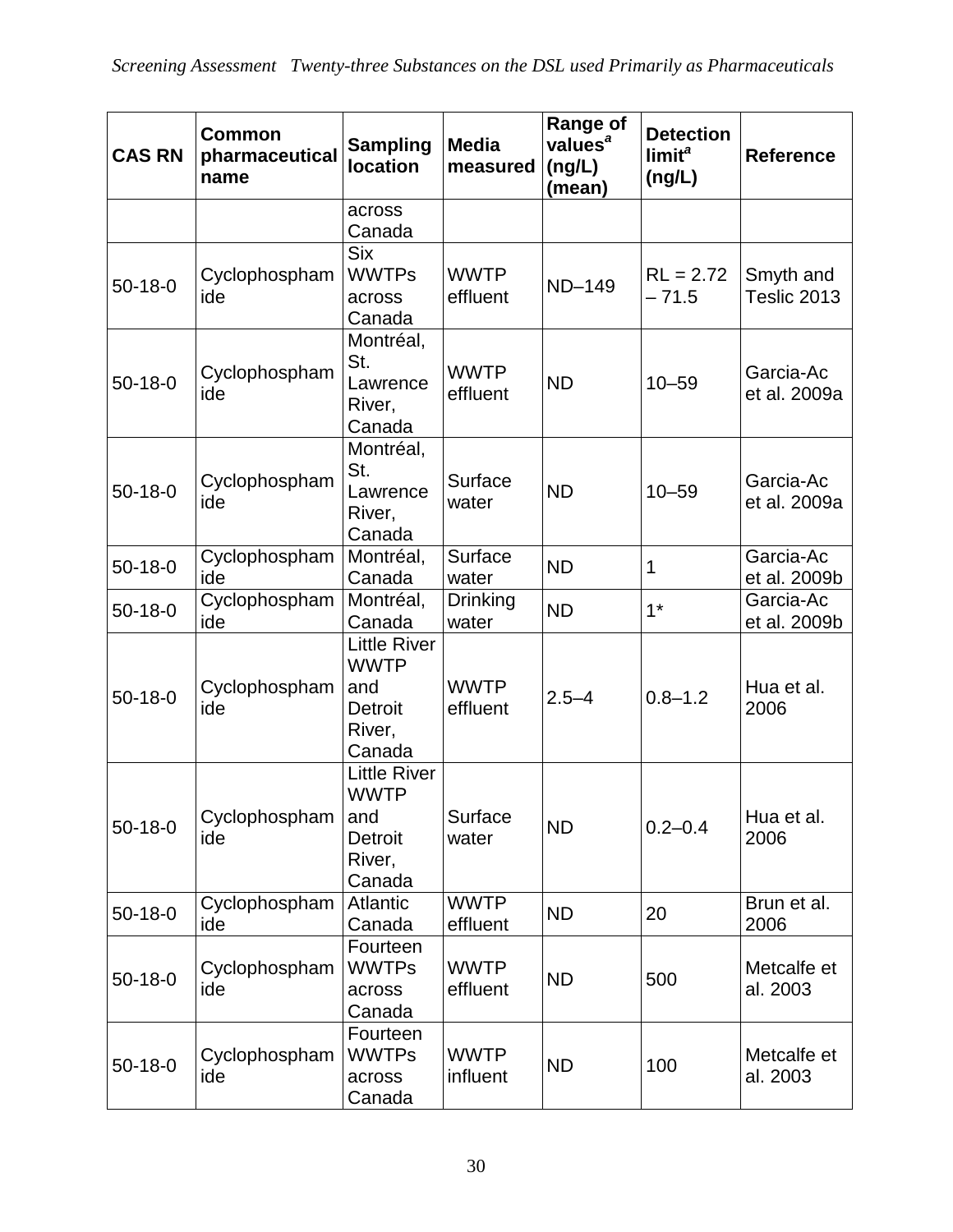| <b>CAS RN</b> | <b>Common</b><br>pharmaceutical<br>name | <b>Sampling</b><br><b>location</b>                  | <b>Media</b><br>measured           | <b>Range of</b><br>values <sup>a</sup><br>(ng/L)<br>(mean) | <b>Detection</b><br>limit <sup>a</sup><br>(ng/L) | <b>Reference</b>                     |
|---------------|-----------------------------------------|-----------------------------------------------------|------------------------------------|------------------------------------------------------------|--------------------------------------------------|--------------------------------------|
| $50 - 18 - 0$ | Cyclophospham<br>ide                    | Germany                                             | Surface<br>water                   | $\overline{4}$                                             | <b>NA</b>                                        | Kümmerer<br>and Al-<br>Ahmad<br>2010 |
| $50 - 18 - 0$ | Cyclophospham<br>ide                    | Germany                                             | <b>WWTP</b><br>effluent            | (20)                                                       | 10                                               | <b>Ternes</b><br>1998                |
| $50 - 18 - 0$ | Cyclophospham<br>ide                    | Germany                                             | Surface<br>water                   | <b>ND</b>                                                  | 10                                               | <b>Ternes</b><br>1998                |
| $50-18-0$     | Cyclophospham<br>ide                    | Stockholm<br>Sweden                                 | <b>WWTP</b><br>effluent            | $< 15 - c$<br>20                                           | 15                                               | Lundström<br>et al. 2010             |
| $50-18-0$     | Cyclophospham<br>ide                    | Canton of<br>Zurich,<br>Switzerlan<br>d             | <b>WWTP</b><br>effluent            | $2 - 10$                                                   | 0.03                                             | Buerge et<br>al. 2006                |
| $50-18-0$     | Cyclophospham<br>ide                    | Canton of<br>Zurich,<br>Switzerlan<br>d             | Surface<br>water                   | $0.05 - 0.17$                                              | $0.02 - 0.1$                                     | Buerge et<br>al. 2006                |
| $50-18-0$     | Cyclophospham<br>ide                    | Italy                                               | <b>WWTP</b><br>effluent            | <b>ND</b>                                                  | < 1                                              | Castiglioni<br>et al. 2006           |
| $50 - 18 - 0$ | Cyclophospham<br>ide                    | Italy                                               | <b>WWTP</b><br>effluent            | $ND-9.0$                                                   | 1.9                                              | Castiglioni<br>et al. 2005           |
| $50 - 18 - 0$ | Cyclophospham<br>ide                    | Italy                                               | <b>Drinking</b><br>water           | <b>ND</b>                                                  | 0.2                                              | Zuccato et<br>al. 2000               |
| $50-18-0$     | Cyclophospham<br>ide                    | Italy                                               | Surface<br>water                   | $2.2 - 10.1$                                               | 0.2                                              | Zuccato et<br>al. 2000               |
| $50 - 18 - 0$ | Cyclophospham<br>ide                    | Five rivers<br>in the<br>Madrid<br>region,<br>Spain | Surface<br>water                   | <b>ND</b>                                                  | 3                                                | Valcarcel et<br>al. 2011             |
| $50 - 18 - 0$ | Cyclophospham<br>ide                    | Five rivers<br>in the<br>Madrid<br>region,<br>Spain | Drinking<br>water                  | <b>ND</b>                                                  | 3                                                | Valcarcel et<br>al. 2011             |
| $50 - 18 - 0$ | Cyclophospham<br>ide                    | France                                              | <b>Bottled</b><br>mineral<br>water | <b>ND</b>                                                  | 0.001                                            | Dévier et al.<br>2013                |
| $50 - 18 - 0$ | Cyclophospham<br>ide                    | France                                              | Drinking<br>water                  | <b>ND</b>                                                  | 1.5                                              | Mompelat et<br>al. 2011              |
| $50 - 18 - 0$ | Cyclophospham                           | France                                              | Surface                            | <b>ND</b>                                                  | 1.5                                              | Mompelat et                          |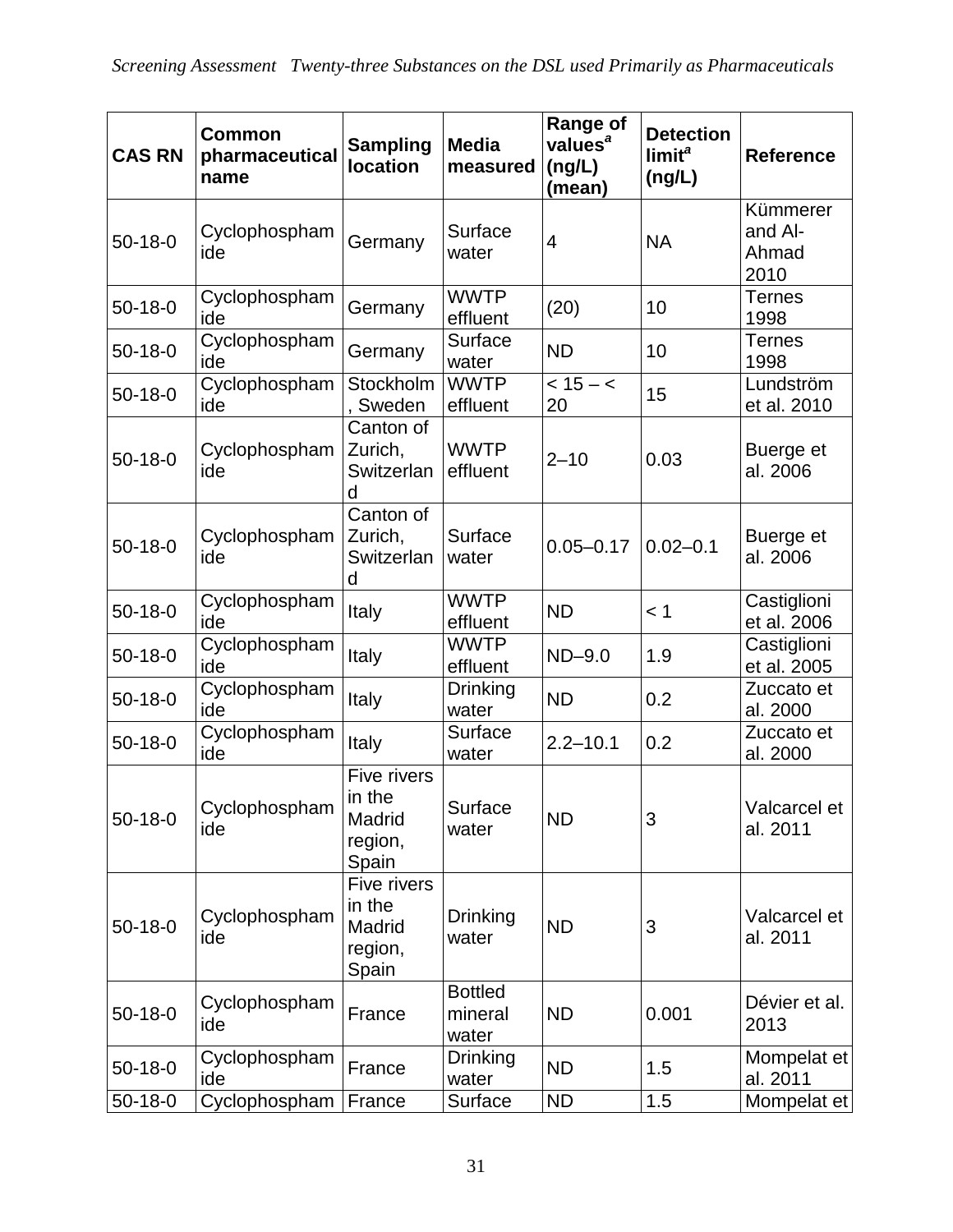| <b>CAS RN</b> | <b>Common</b><br>pharmaceutical<br>name | <b>Sampling</b><br><b>location</b>                                        | <b>Media</b><br>measured           | <b>Range of</b><br>values <sup>a</sup><br>(ng/L)<br>(mean) | <b>Detection</b><br>limit <sup>a</sup><br>(ng/L) | <b>Reference</b>         |
|---------------|-----------------------------------------|---------------------------------------------------------------------------|------------------------------------|------------------------------------------------------------|--------------------------------------------------|--------------------------|
|               | ide                                     |                                                                           | water                              |                                                            |                                                  | al. 2011                 |
| $50 - 18 - 0$ | Cyclophospham<br>ide                    | France                                                                    | <b>WWTP</b><br>effluent            | 300                                                        | 30                                               | Catastini et<br>al. 2008 |
| $50 - 18 - 0$ | Cyclophospham<br>ide                    | Perth,<br>Australia                                                       | <b>WWTP</b><br>effluent            | <b>ND</b>                                                  | $5 - 100$                                        | Busetti et al.<br>2009   |
| $50-18-0$     | Cyclophospham<br>ide                    | Perth,<br>Australia                                                       | <b>WWTP</b><br>effluent            | <b>ND</b>                                                  | 50                                               | Rodriguez<br>et al. 2007 |
| 55-98-1       | <b>Busulfan</b>                         | <b>Six</b><br><b>WWTPs</b><br>across<br>Canada                            | <b>WWTP</b><br>influent            | <b>ND</b>                                                  | $RL = 37.9$<br>$-274$                            | Smyth and<br>Teslic 2013 |
| 55-98-1       | <b>Busulfan</b>                         | <b>Six</b><br><b>WWTPs</b><br>across<br>Canada                            | <b>WWTP</b><br>effluent            | <b>ND</b>                                                  | $RL =$<br>$37.9 - 274$                           | Smyth and<br>Teslic 2013 |
| 56-75-7       | Chloramphenico                          | <b>Six</b><br><b>WWTPs</b><br>across<br>Canada                            | <b>WWTP</b><br>effluent            | <b>ND</b>                                                  | $RL =$<br>$1300 -$<br>110 000                    | Smyth and<br>Teslic 2013 |
| 56-75-7       | Chloramphenico                          | <b>Six</b><br><b>WWTPs</b><br>across<br>Canada                            | <b>WWTP</b><br>influent            | <b>ND</b>                                                  | $RL =$<br>$1300 -$<br>110 000                    | Smyth and<br>Teslic 2013 |
| 56-75-7       | Chloramphenico                          | Seventeen<br>drinking<br>water<br>systems<br>across<br>Ontario,<br>Canada | Raw water                          | <b>ND</b>                                                  | $\overline{2}$                                   | Kleywegt et<br>al. 2011  |
| 56-75-7       | Chloramphenico                          | Seventeen<br>drinking<br>water<br>systems<br>across<br>Ontario,<br>Canada | <b>Drinking</b><br>water           | <b>ND</b>                                                  | $2^*$                                            | Kleywegt et<br>al. 2011  |
| 56-75-7       | Chloramphenico                          | France                                                                    | <b>Bottled</b><br>mineral<br>water | <b>ND</b>                                                  | 0.005                                            | Dévier et al.<br>2013    |
| 56-75-7       | Chloramphenico                          | Northern<br>Italy                                                         | <b>WWTP</b><br>influent            | $13 - 24$<br>(19)                                          | $\boldsymbol{9}$                                 | Verlicchi et<br>al. 2012 |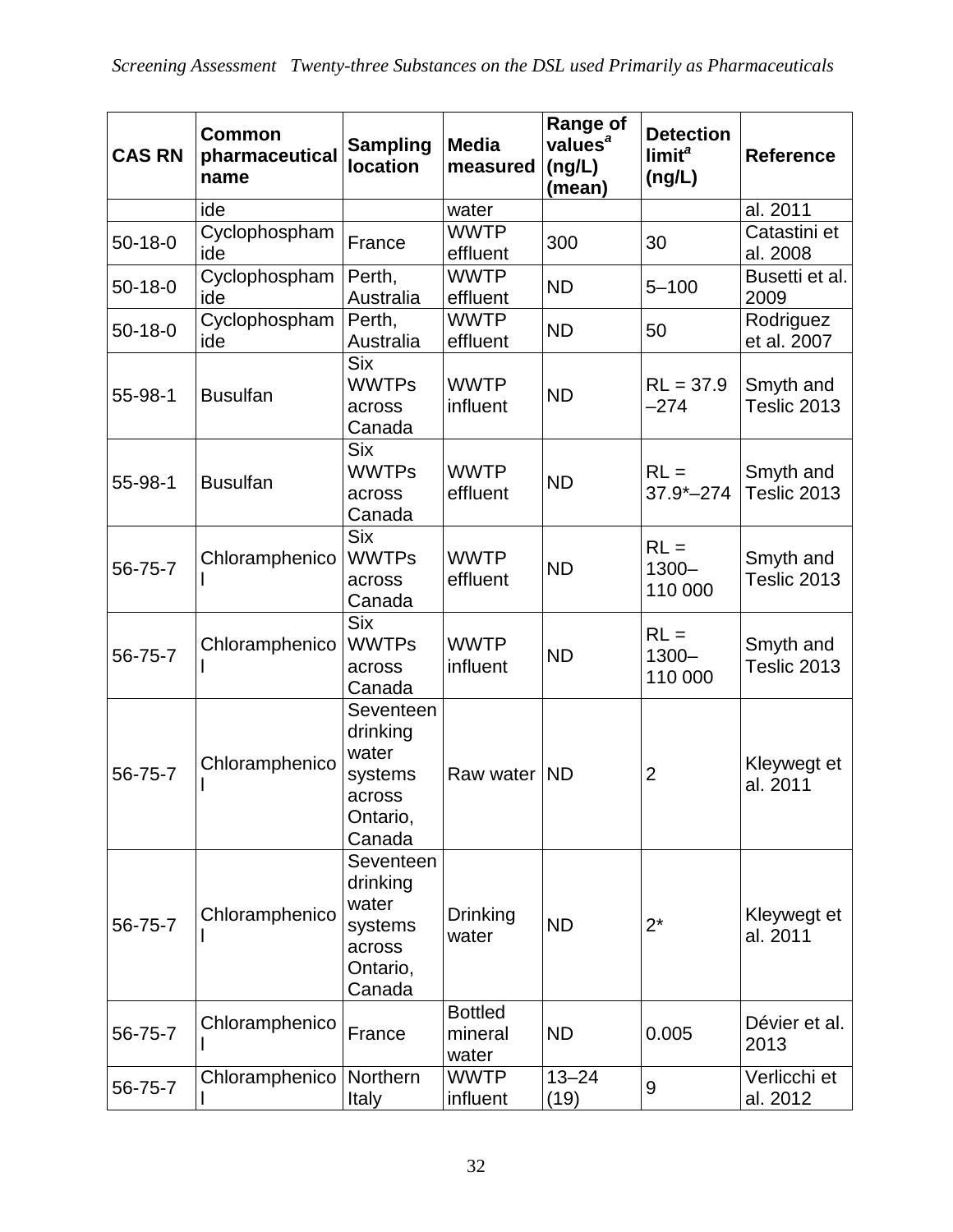| <b>CAS RN</b> | <b>Common</b><br>pharmaceutical<br>name | <b>Sampling</b><br><b>location</b>                | <b>Media</b><br>measured              | <b>Range of</b><br>values <sup>a</sup><br>(ng/L)<br>(mean) | <b>Detection</b><br>limit <sup>a</sup><br>(ng/L) | <b>Reference</b>                    |
|---------------|-----------------------------------------|---------------------------------------------------|---------------------------------------|------------------------------------------------------------|--------------------------------------------------|-------------------------------------|
| 56-75-7       | Chloramphenico                          | Northern<br>Italy                                 | <b>WWTP</b><br>effluent               | <b>ND</b>                                                  | $\overline{7}$                                   | Verlicchi et<br>al. 2012            |
| 56-75-7       | Chloramphenico                          | Catalonia<br>and Ebro<br>River<br>Basin,<br>Spain | <b>WWTP</b><br>effluent               | <b>ND</b>                                                  | <b>NA</b>                                        | Gros et al.<br>2009                 |
| 56-75-7       | Chloramphenico                          | Catalonia<br>and Ebro<br>River<br>Basin,<br>Spain | Surface<br>water                      | $ND-0.4$<br>(0.2)                                          | <b>NA</b>                                        | Gros et al.<br>2009                 |
| 56-75-7       | Chloramphenico                          | Wales,<br><b>United</b><br>Kingdom;<br>Poland     | Surface<br>water                      | $<$ MQL                                                    | 2.5; MQL<br>$= 10$                               | Kasprzyk-<br>Hordern et<br>al. 2007 |
| 56-75-7       | Chloramphenico                          | North Han<br>River,<br>Korea                      | Surface<br>water                      | <b>ND</b>                                                  | <b>NA</b>                                        | Choi et al.<br>2008                 |
| 56-75-7       | Chloramphenico                          | South Han<br>River,<br>Korea                      | Surface<br>water,<br>low flow         | (27.1)                                                     | <b>NA</b>                                        | Choi et al.<br>2008                 |
| 56-75-7       | Chloramphenico                          | South Han<br>River,<br>Korea                      | Surface<br>water,<br>high flow        | <b>ND</b>                                                  | <b>NA</b>                                        | Choi et al.<br>2008                 |
| 56-75-7       | Chloramphenico                          | Kyung-<br>Ahn<br>stream,<br>Korea                 | <b>WWTP</b><br>effluent,<br>low flow  | $75^b$ (51)                                                | <b>NA</b>                                        | Choi et al.<br>2008                 |
| 56-75-7       | Chloramphenico                          | Kyung-<br>Ahn<br>stream,<br>Korea                 | <b>WWTP</b><br>effluent,<br>high flow | <b>ND</b>                                                  | <b>NA</b>                                        | Choi et al.<br>2008                 |
| 56-75-7       | Chloramphenico                          | Kyung-<br>Ahn<br>stream,<br>Korea                 | Surface<br>water,<br>high flow        | <b>ND</b>                                                  | <b>NA</b>                                        | Choi et al.<br>2008                 |
| 56-75-7       | Chloramphenico                          | Kyung-<br>Ahn<br>stream,<br>Korea                 | Surface<br>water, low<br>flow         | 30                                                         | <b>NA</b>                                        | Choi et al.<br>2008                 |
| 56-75-7       | Chloramphenico                          | Mainstrea                                         | <b>WWTP</b>                           | <b>ND</b>                                                  | <b>NA</b>                                        | Choi et al.                         |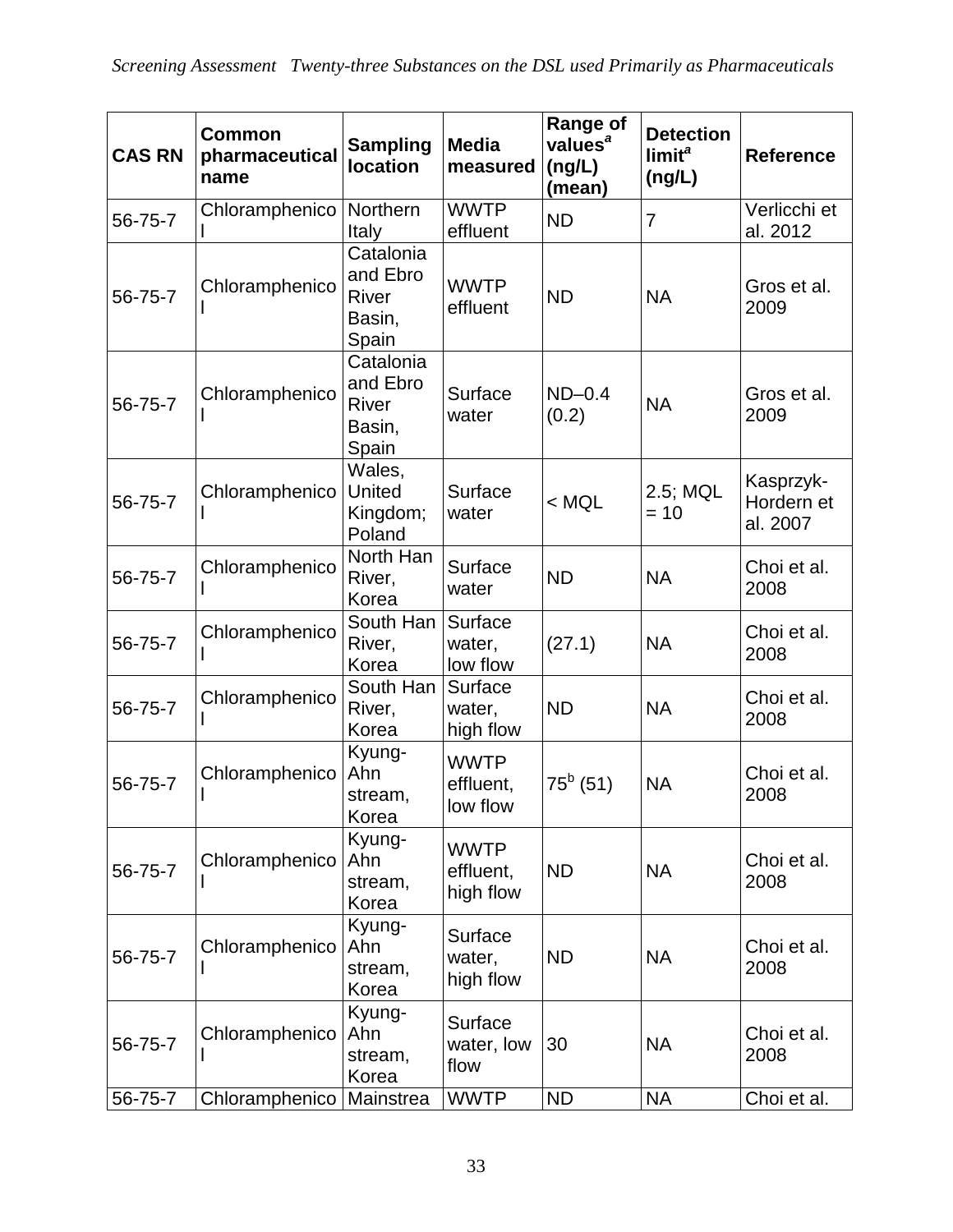| <b>CAS RN</b> | <b>Common</b><br>pharmaceutical<br>name | <b>Sampling</b><br><b>location</b>                | <b>Media</b><br>measured             | <b>Range of</b><br>values <sup>a</sup><br>(ng/L)<br>(mean) | <b>Detection</b><br>limit <sup>a</sup><br>(ng/L) | <b>Reference</b>             |
|---------------|-----------------------------------------|---------------------------------------------------|--------------------------------------|------------------------------------------------------------|--------------------------------------------------|------------------------------|
|               |                                         | m Han<br>River,<br>Korea                          | effluent,<br>high flow               |                                                            |                                                  | 2008                         |
| 56-75-7       | Chloramphenico                          | Mainstrea<br>m Han<br>River,<br>Korea             | <b>WWTP</b><br>effluent,<br>low flow | $44^b$ (36.9)                                              | <b>NA</b>                                        | Choi et al.<br>2008          |
| 56-75-7       | Chloramphenico                          | Mainstrea<br>m Han<br>River,<br>Korea             | Surface<br>water,<br>high flow       | 53.8                                                       | <b>NA</b>                                        | Choi et al.<br>2008          |
| 56-75-7       | Chloramphenico                          | Mainstrea<br>m Han<br>River,<br>Korea             | Surface<br>water, low<br>flow        | $42.9^{b}$<br>(31.3)                                       | <b>NA</b>                                        | Choi et al.<br>2008          |
| 56-75-7       | Chloramphenico                          | Beijing,<br>China                                 | <b>WWTP</b><br>effluent              | 16.9                                                       | $\mathbf{1}$                                     | Sui et al.<br>2009           |
| 56-75-7       | Chloramphenico                          | Guanghou<br>, China                               | Primary<br>effluent                  | <b>ND</b>                                                  | $MQL = 80$                                       | Peng et al.<br>2008          |
| 56-75-7       | Chloramphenico                          | Guanghou<br>, China                               | Final<br>effluent                    | <b>ND</b>                                                  | $MQL = 80$                                       | Peng et al.<br>2008          |
| 56-75-7       | Chloramphenico                          | Guanghou<br>China                                 | Primary<br>effluent                  | 146-173                                                    | 10                                               | Peng et al.<br>2006          |
| 56-75-7       | Chloramphenico                          | Guanghou<br>, China                               | Final<br>effluent                    | <b>ND</b>                                                  | 20                                               | Peng et al.<br>2006          |
| 56-75-7       | Chloramphenico                          | Pearl<br>River<br>Delta,<br>China                 | Surface<br>water,<br>high flow       | $11 - 266$                                                 | 5                                                | Xu et al.<br>2007a           |
| 56-75-7       | Chloramphenico                          | Pearl<br>River<br>Delta,<br>China                 | Surface<br>water, low<br>flow        | $54 - 187$                                                 | 5                                                | Xu et al.<br>2007a           |
| 56-75-7       | Chloramphenico                          | Pearl<br>River<br>Delta,<br>China                 | <b>WWTP</b><br>effluent              | $ND-17$                                                    | 5                                                | Xu et al.<br>2007b           |
| $57 - 41 - 0$ | Phenytoin                               | Various<br><b>WWTPs</b> in<br>southern<br>Ontario | Final<br>effluent                    | $42 - 299$                                                 | 20                                               | Lee and<br><b>Peart 2007</b> |
| $57 - 41 - 0$ | Phenytoin                               | Various                                           | Primary                              | $35 - 313$                                                 | 20                                               | Lee and                      |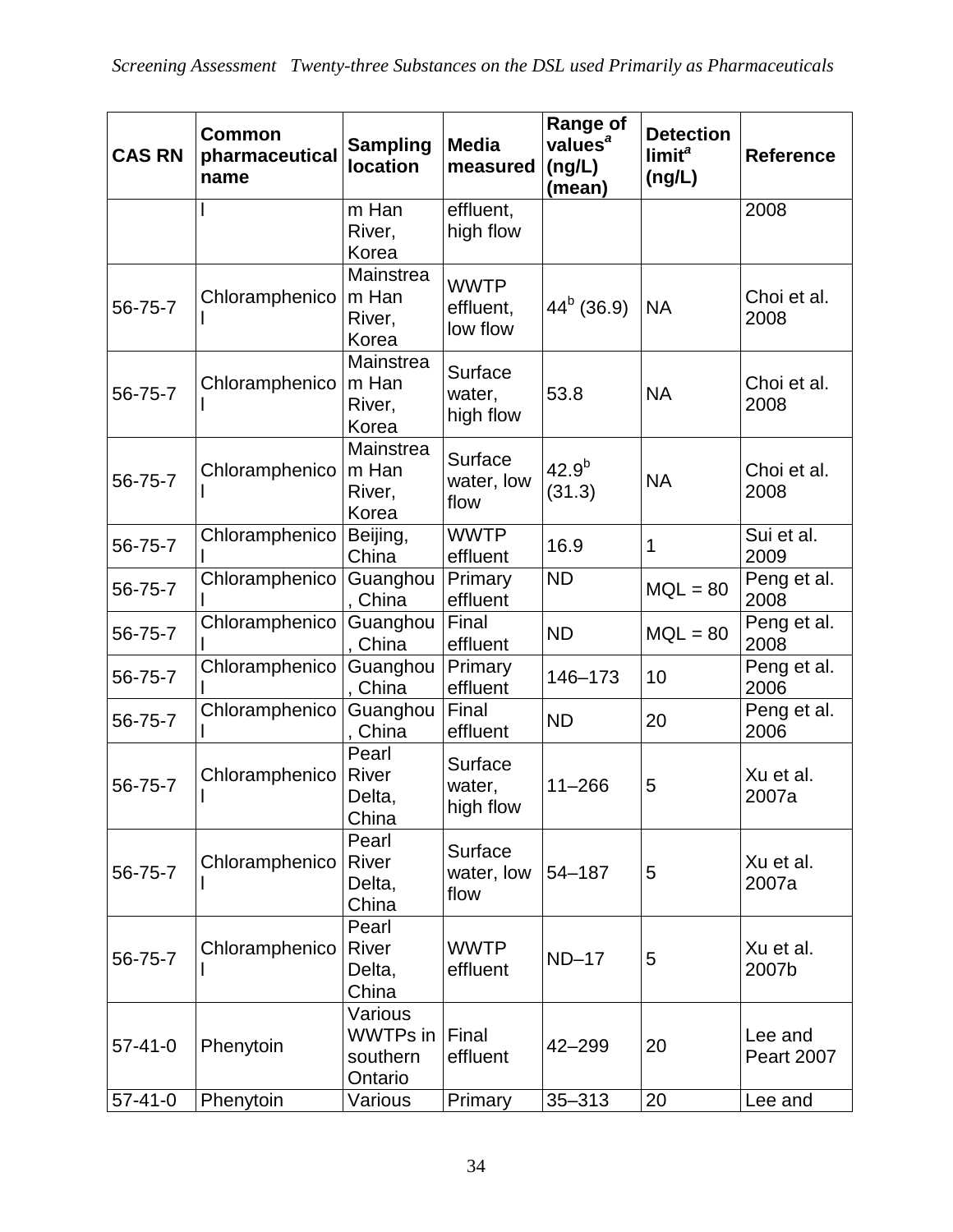| <b>CAS RN</b> | <b>Common</b><br>pharmaceutical<br>name | <b>Sampling</b><br><b>location</b>                  | <b>Media</b><br>measured | <b>Range of</b><br>values <sup>a</sup><br>(ng/L)<br>(mean) | <b>Detection</b><br>limit <sup>a</sup><br>(ng/L) | <b>Reference</b>        |
|---------------|-----------------------------------------|-----------------------------------------------------|--------------------------|------------------------------------------------------------|--------------------------------------------------|-------------------------|
|               |                                         | WWTPs in effluent<br>southern<br>Ontario            |                          |                                                            |                                                  | <b>Peart 2007</b>       |
| $57 - 41 - 0$ | Phenytoin                               | <b>Back River</b><br>WWTP,<br>Baltimore,<br>MD, USA | <b>WWTP</b><br>influent  | 410                                                        | 5                                                | Yu et al.<br>2012       |
| $57 - 41 - 0$ | Phenytoin                               | <b>Back River</b><br>WWTP,<br>Baltimore,<br>MD, USA | <b>WWTP</b><br>effluent  | 120                                                        | 5                                                | Yu et al.<br>2012       |
| $57 - 41 - 0$ | Phenytoin                               | Nineteen<br>water<br>utilities,<br><b>USA</b>       | Source<br>water          | <b>ND</b>                                                  | 0.5                                              | Benotti et<br>al. 2009  |
| $57 - 41 - 0$ | Phenytoin                               | Nineteen<br>water<br>utilities,<br><b>USA</b>       | <b>Drinking</b><br>water | <b>ND</b>                                                  | 0.5                                              | Benotti et<br>al. 2009  |
| $57 - 41 - 0$ | Phenytoin                               | Las<br>Vegas,<br>NV, USA                            | <b>WWTP</b><br>effluent  | 200                                                        | 10                                               | Wert et al.<br>2009     |
| $57 - 41 - 0$ | Phenytoin                               | Rocky<br><b>Mountains</b><br>, CO, USA              | <b>WWTP</b><br>effluent  | 430                                                        | 10                                               | Wert et al.<br>2009     |
| $57 - 41 - 0$ | Phenytoin                               | <b>Pinellas</b><br>County,<br>FL, USA               | <b>WWTP</b><br>effluent  | 310                                                        | 10                                               | Wert et al.<br>2009     |
| $57 - 41 - 0$ | Phenytoin                               | Colorado<br>River,<br><b>USA</b>                    | Source<br>water          | 89                                                         | 1                                                | Snyder et<br>al. 2006   |
| $57 - 41 - 0$ | Phenytoin                               | Colorado<br>River,<br><b>USA</b>                    | <b>WWTP</b><br>effluent  | 176                                                        | 1                                                | Snyder et<br>al. 2006   |
| $57 - 41 - 0$ | Phenytoin                               | Various<br>water<br>systems,<br>NV, USA             | Effluent                 | 106                                                        | 0.332                                            | Trenholm et<br>al. 2006 |
| $57 - 41 - 0$ | Phenytoin                               | Various<br>water<br>systems,<br>NV, USA             | <b>Effluent</b>          | $ND-16$                                                    | 0.332                                            | Trenholm et<br>al. 2006 |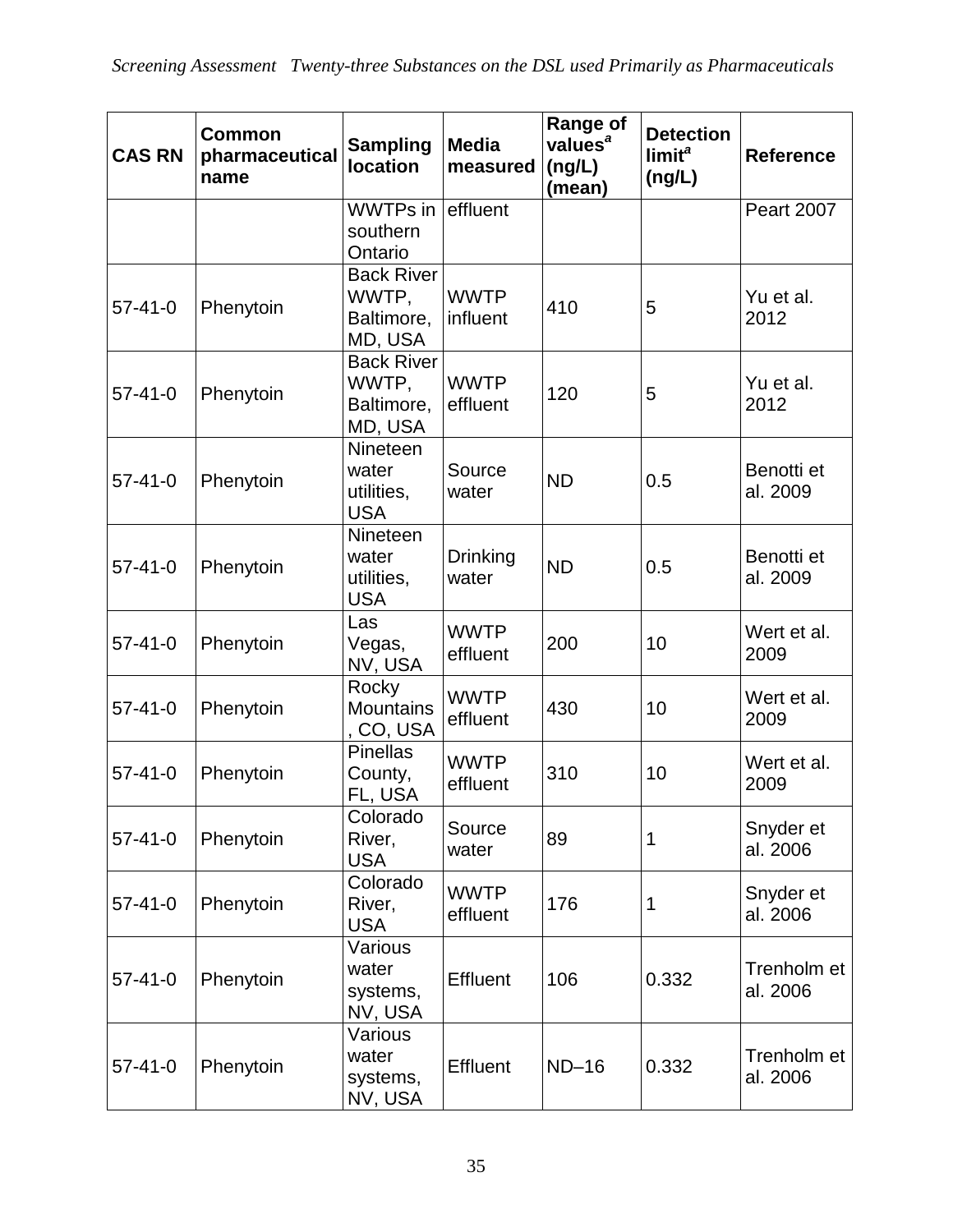| <b>CAS RN</b> | <b>Common</b><br>pharmaceutical<br>name | <b>Sampling</b><br><b>location</b>             | <b>Media</b><br>measured               | <b>Range of</b><br>values <sup>a</sup><br>(ng/L)<br>(mean) | <b>Detection</b><br>limit <sup>a</sup><br>(ng/L) | <b>Reference</b>                  |
|---------------|-----------------------------------------|------------------------------------------------|----------------------------------------|------------------------------------------------------------|--------------------------------------------------|-----------------------------------|
| $57 - 41 - 0$ | Phenytoin                               | Las<br>Vegas,<br>NV, USA                       | <b>WWTP</b><br>effluent                | 287                                                        | 1                                                | Vanderford<br>and Snyder<br>2006  |
| $57 - 41 - 0$ | Phenytoin                               | Las<br>Vegas,<br>NV, USA                       | Las Vegas<br>wash                      | 170                                                        | 1                                                | Vanderford<br>and Snyder<br>2006  |
| $57 - 41 - 0$ | Phenytoin                               | Las<br>Vegas,<br>NV, USA                       | <b>Drinking</b><br>water               | $1.3 - 6.2*$                                               | 1                                                | Vanderford<br>and Snyder<br>2006  |
| $57 - 41 - 0$ | Phenytoin                               | Baltimore,<br>MD, USA                          | <b>WWTP</b><br>effluent                | 250                                                        | <b>NA</b>                                        | Yu et al.<br>2006                 |
| $57 - 41 - 0$ | Phenytoin                               | Llobrega<br>River,<br>northeaste<br>rn Spain   | Finished<br>water                      | $10^b(9)$                                                  | $LOQ =$<br>0.02                                  | Huerta-<br>Fontela et<br>al. 2011 |
| $57 - 41 - 0$ | Phenytoin                               | Llobrega<br>River,<br>northeaste<br>rn Spain   | Raw water                              | $140^b$ (56)                                               | $LOQ =$<br>0.02                                  | Huerta-<br>Fontela et<br>al. 2011 |
| $57 - 41 - 0$ | Phenytoin                               | <b>Six</b><br>WWTPs,<br>northern<br>Spain      | Effluent                               | ND-170                                                     | 0.2                                              | Huerta-<br>Fontela et<br>al. 2010 |
| $57 - 41 - 0$ | Phenytoin                               | Perth,<br>Australia                            | <b>WWTP</b><br>effluent                | 71                                                         | 55                                               | Busetti et al.<br>2009            |
| $57 - 41 - 0$ | Phenytoin                               | Perth,<br>Australia                            | Secondary<br><b>WWTP</b><br>effluent   | <b>ND</b>                                                  | 5                                                | Busetti et al.<br>2009            |
| $57 - 41 - 0$ | Phenytoin                               | Perth,<br>Australia                            | <b>WWTP</b><br>effluent                | <b>ND</b>                                                  | 20                                               | Rodriguez<br>et al. 2007          |
| $57 - 41 - 0$ | Phenytoin                               | Han River,<br>Seoul,<br>South<br>Korea         | River                                  | $1.8 - 17$<br>(9.5)                                        | <b>NA</b>                                        | Yoon et al.<br>2010               |
| $57 - 41 - 0$ | Phenytoin                               | Han River,<br>Seoul,<br>South<br>Korea         | <b>Creek</b><br>(effluent<br>dominated | $21 - 54$<br>(37)                                          | <b>NA</b>                                        | Yoon et al.<br>2010               |
| 68-22-4       | Norethindrone                           | <b>Six</b><br><b>WWTPs</b><br>across<br>Canada | <b>WWTP</b><br>effluent                | <b>ND</b>                                                  | $RL = 113 -$<br>8660                             | Smyth and<br>Teslic 2013          |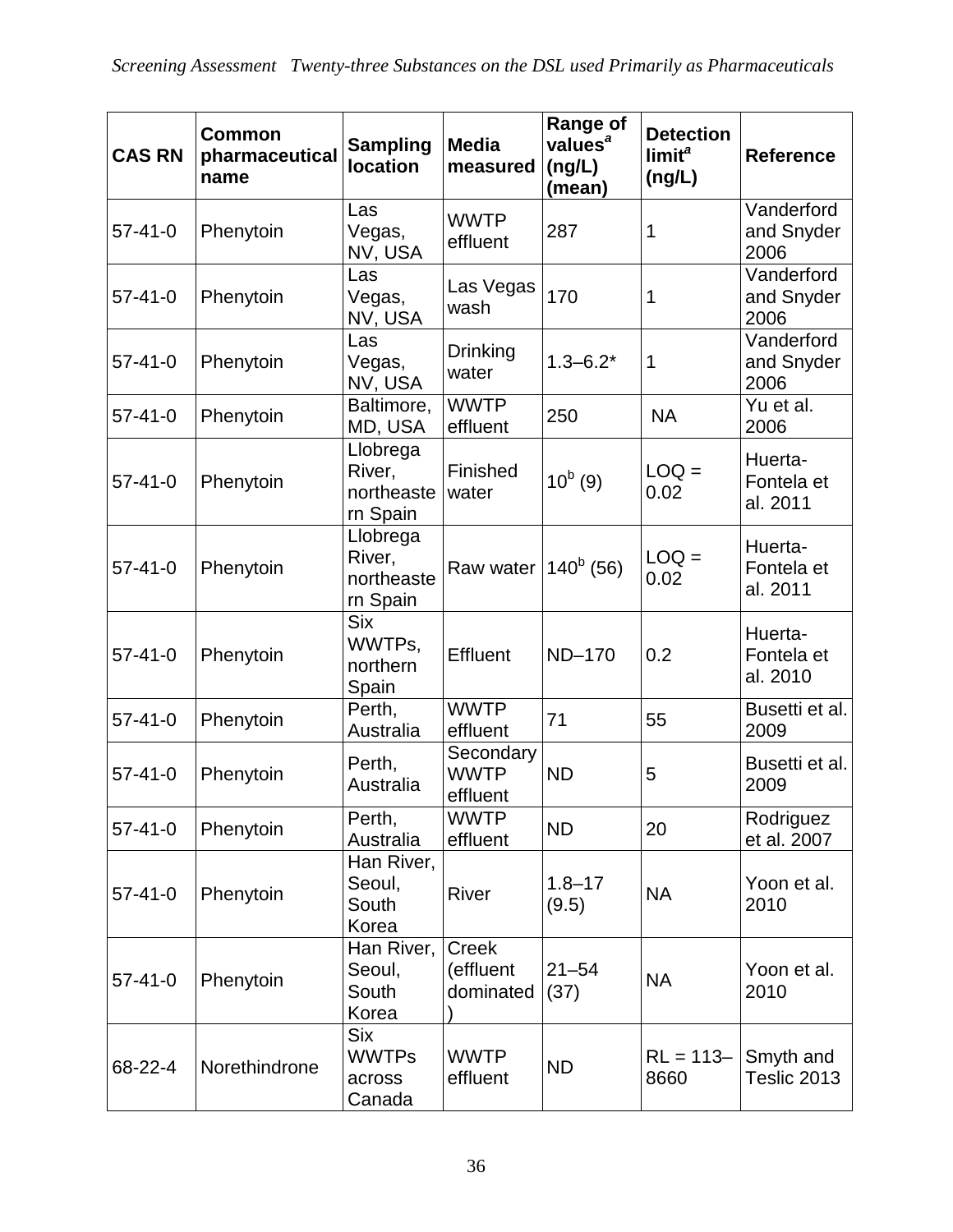| <b>CAS RN</b> | Common<br>pharmaceutical<br>name | <b>Sampling</b><br><b>location</b>                 | <b>Media</b><br>measured           | <b>Range of</b><br>values <sup>a</sup><br>(ng/L)<br>(mean) | <b>Detection</b><br>limit <sup>a</sup><br>(ng/L) | <b>Reference</b>                |
|---------------|----------------------------------|----------------------------------------------------|------------------------------------|------------------------------------------------------------|--------------------------------------------------|---------------------------------|
| 68-22-4       | Norethindrone                    | <b>Six</b><br><b>WWTPs</b><br>across<br>Canada     | <b>WWTP</b><br>influent            | <b>ND</b>                                                  | $RL = 113 -$<br>8660                             | Smyth and<br>Teslic 2013        |
| 68-22-4       | Norethindrone                    | Five<br>WWTPs,<br>western<br>Canada                | <b>WWTP</b><br>effluent            | <b>ND-159</b>                                              | $32 - 45$<br>(38)                                | Fernandez<br>et al. 2007        |
| 68-22-4       | Norethindrone                    | Various<br>locations<br>in Alberta,<br>Canada      | <b>WWTP</b><br>effluent            | <b>ND</b>                                                  | $0.07 - 0.3$                                     | Sosiak and<br>Hebben<br>2005    |
| 68-22-4       | Norethindrone                    | Various<br>locations<br>in Alberta,<br>Canada      | Surface<br>water                   | ND-0.77*                                                   | $0.07 - 0.3$                                     | Sosiak and<br>Hebben<br>2005    |
| 68-22-4       | Norethindrone                    | Catalonia,<br>Spain                                | <b>WWTP</b><br>effluent            | <b>ND</b>                                                  | <b>Not</b><br>specified                          | Fernandez<br>et al. 2009        |
| 68-22-4       | Norethindrone                    | Llobregat<br><b>River</b><br>tributaries,<br>Spain | Surface<br>water                   | <b>ND</b>                                                  | <b>NA</b>                                        | Solé et al.<br>2000             |
| 68-22-4       | Norethindrone                    | Bern,<br>Switzerlan<br>d                           | <b>WWTP</b><br>effluent            | <b>ND</b>                                                  | 5                                                | Baig et al.<br>2008             |
| 68-22-4       | Norethindrone                    | France                                             | <b>Bottled</b><br>mineral<br>water | <b>ND</b>                                                  | 0.05                                             | Dévier et al.<br>2013           |
| 68-22-4       | Norethindrone                    | Eight<br>DWTPs in<br>France                        | Raw water                          | $ND-5.6$                                                   | $LOQ =$<br>0.02                                  | Vulliet et al.<br>2011          |
| 68-22-4       | Norethindrone                    | Eight<br>DWTPs in<br>France                        | <b>Drinking</b><br>water           | $ND-6.8$                                                   | $LOQ =$<br>0.02                                  | Vulliet et al.<br>2011          |
| 68-22-4       | Norethindrone                    | Rhône-<br>Alpes,<br>France                         | Surface<br>water                   | $2.7 - 2.8$                                                | 0.01                                             | Vulliet et al<br>2008           |
| 68-22-4       | Norethindrone                    | Rhône-<br>Alpes,<br>France                         | Groundwa<br>ter                    | $4.2 - 5.6$                                                | 0.01                                             | Vulliet et al<br>2008           |
| 68-22-4       | Norethindrone                    | Seine<br>River                                     | <b>WWTP</b><br>effluent            | < 6.5                                                      | $1 - 8$                                          | Labadie and<br><b>Budzinski</b> |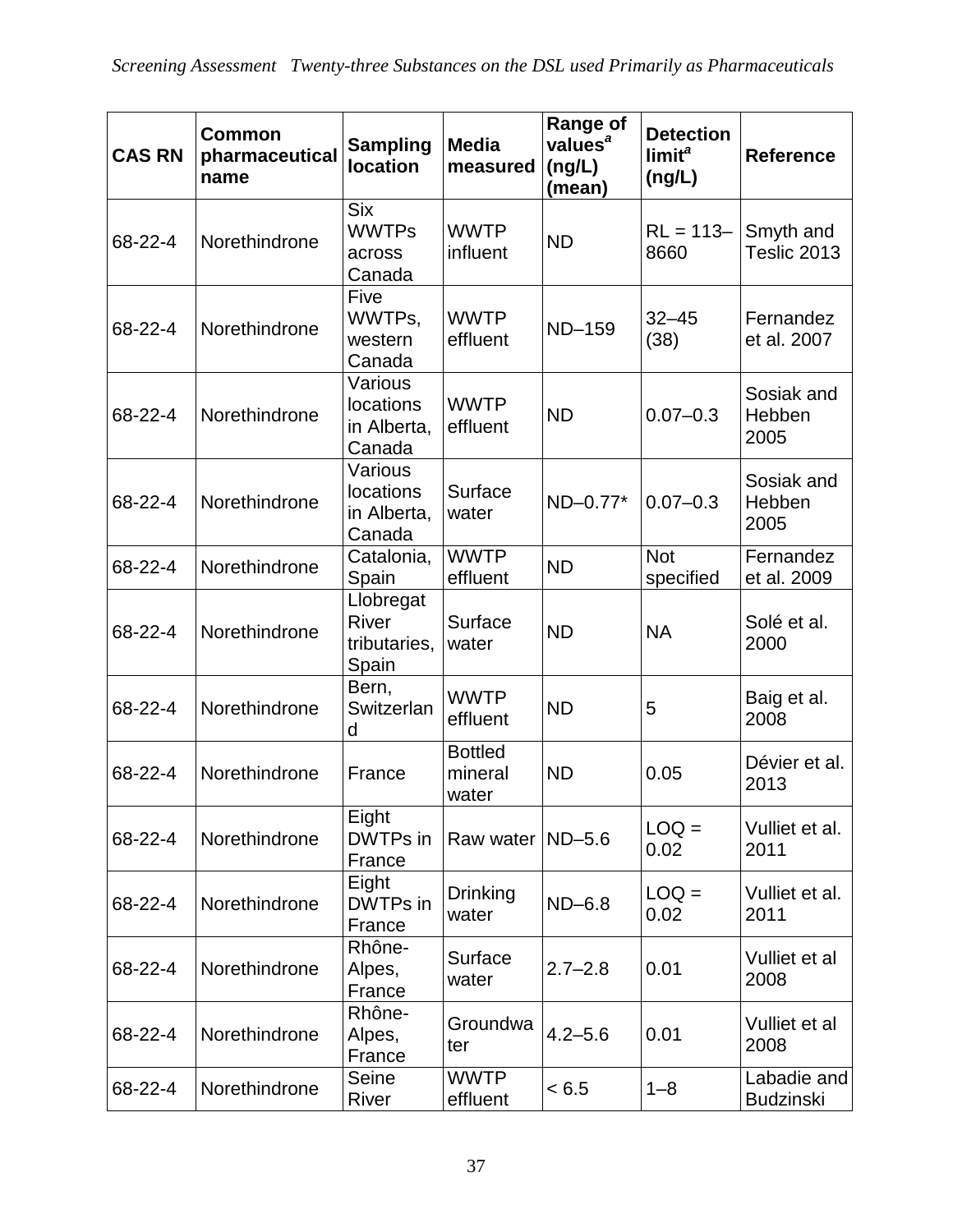| <b>CAS RN</b> | <b>Common</b><br>pharmaceutical<br>name | <b>Sampling</b><br><b>location</b>                            | <b>Media</b><br>measured | <b>Range of</b><br>values <sup>a</sup><br>(ng/L)<br>(mean) | <b>Detection</b><br>limit <sup>a</sup><br>(ng/L) | <b>Reference</b>                         |
|---------------|-----------------------------------------|---------------------------------------------------------------|--------------------------|------------------------------------------------------------|--------------------------------------------------|------------------------------------------|
|               |                                         | estuary,<br>France                                            |                          |                                                            |                                                  | 2005a                                    |
| 68-22-4       | Norethindrone                           | Seine<br><b>River</b><br>estuary,<br>France                   | Surface<br>water         | <b>ND</b>                                                  | $1 - 8$                                          | Labadie and<br><b>Budzinski</b><br>2005a |
| 68-22-4       | Norethindrone                           | <b>Bordeaux</b><br>and Jalle<br>d'Eysines<br>River,<br>France | <b>WWTP</b><br>effluent  | $< 1.0 -$<br>< 5.0                                         | $0.4 - 3.0$                                      | Labadie and<br><b>Budzinski</b><br>2005b |
| 68-22-4       | Norethindrone                           | Prague,<br>Czech<br>Republic                                  | Surface<br>water         | <b>ND</b>                                                  | <b>NA</b>                                        | Morteani et<br>al. 2006                  |
| 68-22-4       | Norethindrone                           | Prague,<br>Czech<br>Republic                                  | <b>WWTP</b><br>effluent  | <b>ND</b>                                                  | <b>NA</b>                                        | Morteani et<br>al. 2006                  |
| 68-22-4       | Norethindrone                           | Prague,<br>Czech<br>Republic                                  | <b>Drinking</b><br>water | <b>ND</b>                                                  | <b>NA</b>                                        | Morteani et<br>al. 2006                  |
| 68-22-4       | Norethindrone                           | Beijing,<br>Tonghui<br>River and<br>Quing<br>River,<br>China  | <b>WWTP</b><br>effluent  | <b>ND</b>                                                  | 1.2, 0.4,<br>0.3                                 | Chang et al.<br>2011                     |
| 68-22-4       | Norethindrone                           | Beijing,<br>Tonghui<br>River and<br>Quing<br>River,<br>China  | Surface<br>water         | <b>ND</b>                                                  | 1.2, 0.4,<br>0.3                                 | Chang et al.<br>2011                     |
| 68-22-4       | Norethindrone                           | Beijing,<br>China                                             | Tap water                | <b>ND</b>                                                  | $0.5 - 3.4$                                      | Sun et al.<br>2009                       |
| 68-22-4       | Norethindrone                           | Beijing,<br>China                                             | <b>WWTP</b><br>effluent  | <b>ND</b>                                                  | $0.5 - 3.4$                                      | Sun et al.<br>2009                       |
| 68-22-4       | Norethindrone                           | Beijing,<br>China                                             | Surface<br>water         | <b>ND</b>                                                  | $0.5 - 3.4$                                      | Sun et al.<br>2009                       |
| 68-22-4       | Norethindrone                           | Saitama,<br>Japan                                             | <b>WWTP</b><br>effluent  | <b>ND</b>                                                  | 0.6, 0.3                                         | Chang et al.<br>2008                     |
| 68-22-4       | Norethindrone                           | Saitama,<br>Japan                                             | Surface<br>water         | <b>ND</b>                                                  | 0.6, 0.3                                         | Chang et al.<br>2008                     |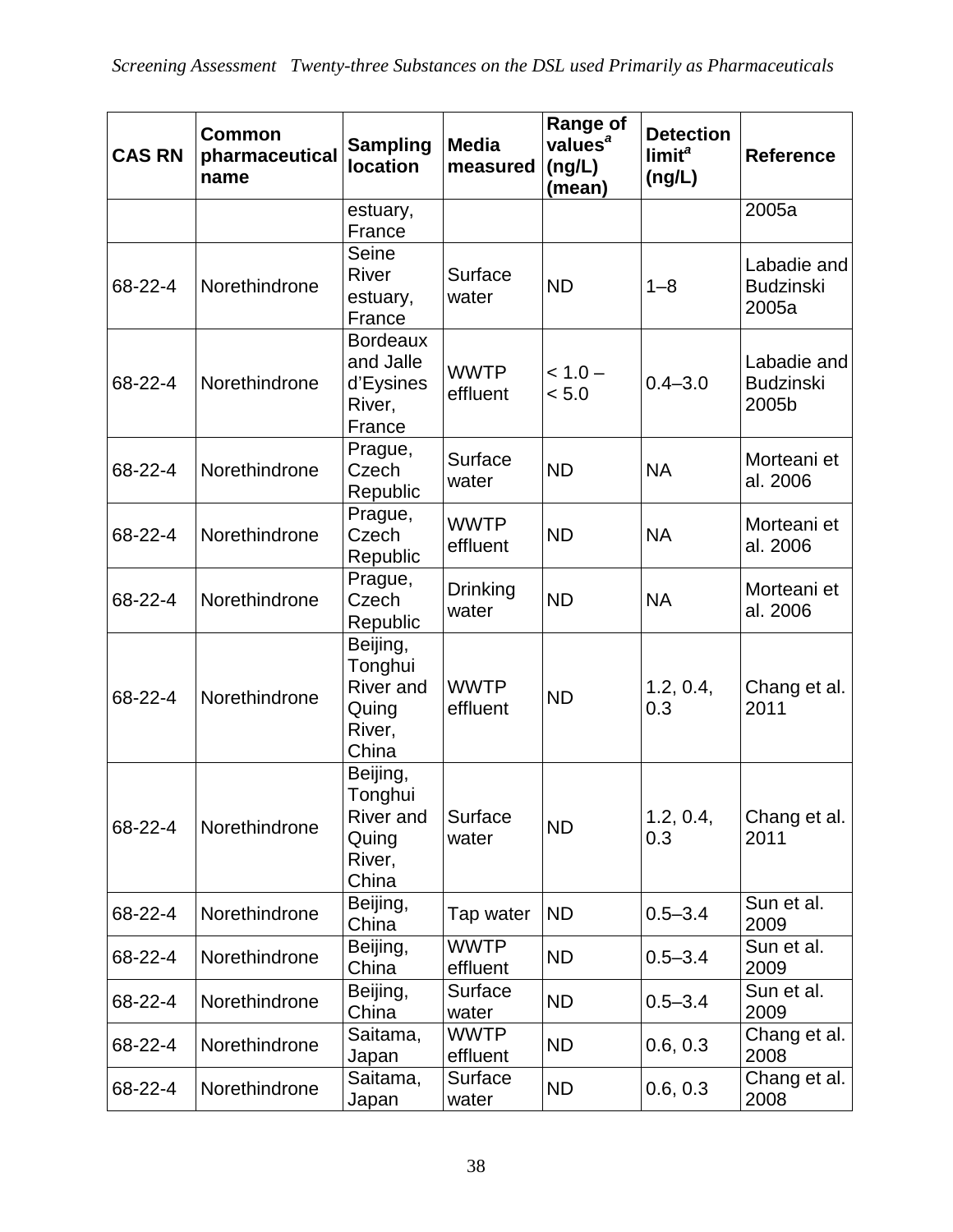| <b>CAS RN</b> | <b>Common</b><br>pharmaceutical<br>name | <b>Sampling</b><br><b>location</b>                                        | <b>Media</b><br>measured | <b>Range of</b><br>values <sup>a</sup><br>(ng/L)<br>(mean) | <b>Detection</b><br>limit <sup>a</sup><br>(ng/L) | <b>Reference</b>                  |
|---------------|-----------------------------------------|---------------------------------------------------------------------------|--------------------------|------------------------------------------------------------|--------------------------------------------------|-----------------------------------|
| $71 - 58 - 9$ | Medroxyprogest<br>erone                 | <b>Six</b><br><b>WWTPs</b><br>across<br>Canada                            | <b>WWTP</b><br>effluent  | <b>ND</b>                                                  | $RL =$<br>$6.95 - 352$                           | Smyth and<br>Teslic 2013          |
| 71-58-9       | Medroxyprogest<br>erone                 | <b>Six</b><br><b>WWTPs</b><br>across<br>Canada                            | <b>WWTP</b><br>influent  | <b>ND</b>                                                  | $RL = 6.95$<br>$-352$                            | Smyth and<br>Teslic 2013          |
| 71-58-9       | Medroxyprogest<br>erone                 | Beijing,<br>China                                                         | <b>WWTP</b><br>effluent  | $ND-1.1$                                                   | 0.03                                             | Chang et al.<br>2011              |
| 71-58-9       | Medroxyprogest<br>erone                 | Beijing,<br>China                                                         | Surface<br>water         | $0.04 - 34$                                                | $0.008 - 0.5$                                    | Chang et al.<br>2009              |
| 71-58-9       | Medroxyprogest<br>erone                 | Saitama,<br>Japan<br>(two<br>WWTPs)                                       | <b>WWTP</b><br>effluent  | (0.03),<br>(0.42)                                          | 0.16, 0.04                                       | Chang et al.<br>2008              |
| $71 - 58 - 9$ | Medroxyprogest<br>erone                 | Saitama,<br>Japan<br>(two<br>WWTPs)                                       | Surface<br>water         | <b>ND</b>                                                  | 0.01                                             | Chang et al.<br>2008              |
| $81 - 81 - 2$ | Warfarin                                | Seventeen<br>drinking<br>water<br>systems<br>across<br>Ontario,<br>Canada | <b>Drinking</b><br>water | <b>ND</b>                                                  | $5*$                                             | Kleywegt et<br>al. 2011           |
| $81 - 81 - 2$ | Warfarin                                | Ontario,<br>Canada                                                        | Surface<br>water         | ND-3.87                                                    | 0.5                                              | Chan et al.<br>2014               |
| $81 - 81 - 2$ | Warfarin                                | <b>British</b><br>Columbia,<br>Canada                                     | Surface<br>water         | $ND-6.9$                                                   | 0.5                                              | Chan et al.<br>2011               |
| $81 - 81 - 2$ | Warfarin                                | Montana,<br><b>USA</b>                                                    | Groundwa<br>ter          | <b>ND</b>                                                  | <b>NA</b>                                        | Godfrey et<br>al. 2007            |
| $81 - 81 - 2$ | Warfarin                                | France                                                                    | Surface<br>water         | $ND-1.8$                                                   | 1.5                                              | Mompelat et<br>al. 2011           |
| $81 - 81 - 2$ | Warfarin                                | France                                                                    | <b>Drinking</b><br>water | <b>ND</b>                                                  | 1.5                                              | Mompelat et<br>al. 2011           |
| $81 - 81 - 2$ | Warfarin                                | Llobrega<br>River,<br>northeaste<br>rn Spain                              | Raw water $3^b$ (1)      |                                                            | $LOQ = 0.1$                                      | Huerta-<br>Fontela et<br>al. 2011 |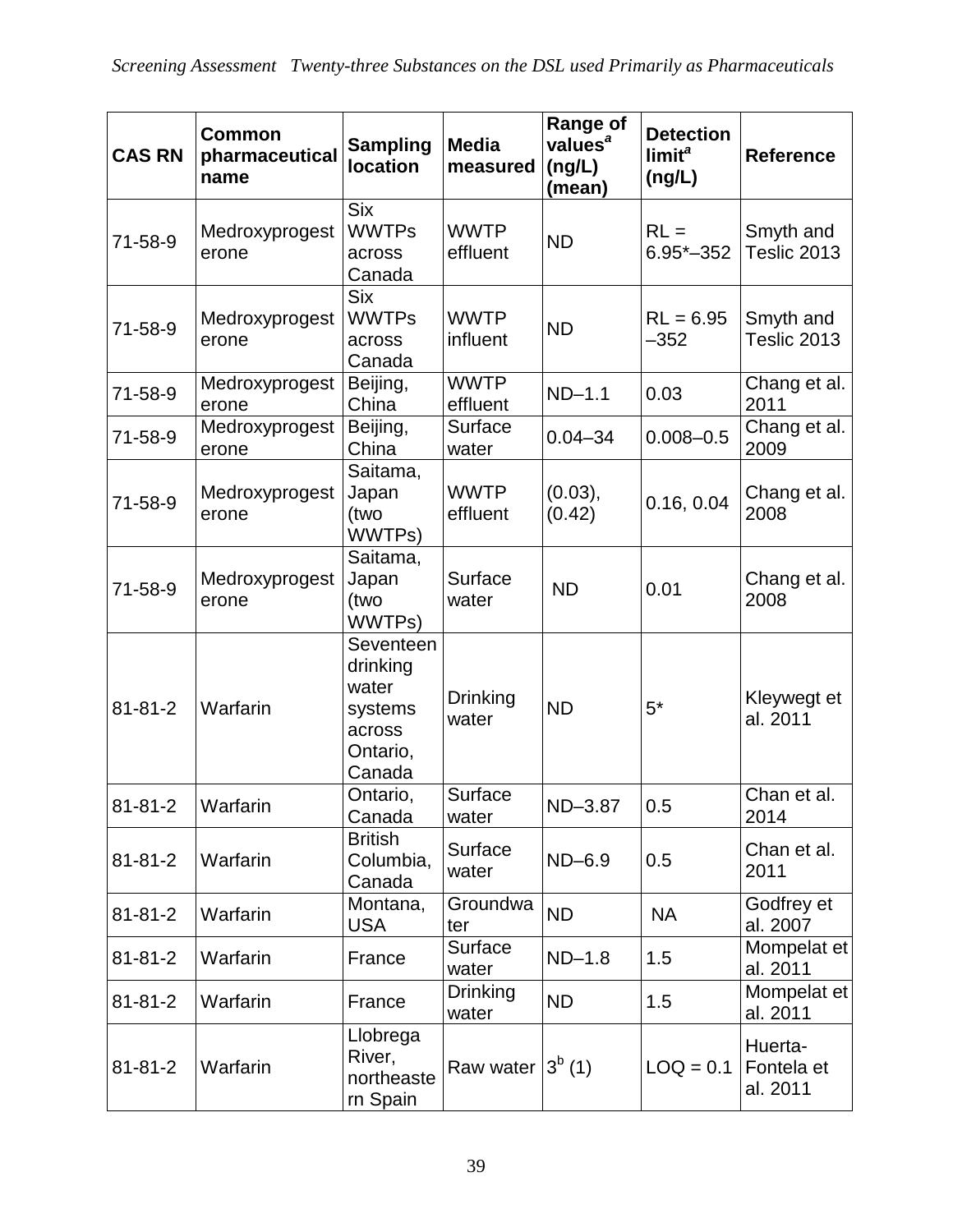| <b>CAS RN</b> | <b>Common</b><br>pharmaceutical<br>name | <b>Sampling</b><br><b>location</b>             | <b>Media</b><br>measured           | <b>Range of</b><br>values <sup>a</sup><br>(ng/L)<br>(mean) | <b>Detection</b><br>limit <sup>a</sup><br>(ng/L) | <b>Reference</b>                  |
|---------------|-----------------------------------------|------------------------------------------------|------------------------------------|------------------------------------------------------------|--------------------------------------------------|-----------------------------------|
| $81 - 81 - 2$ | Warfarin                                | Llobrega<br>River,<br>northeaste<br>rn Spain   | Finished<br>water                  | <b>ND</b>                                                  | $LOQ = 0.1$                                      | Huerta-<br>Fontela et<br>al. 2011 |
| $81 - 81 - 2$ | Warfarin                                | <b>Six</b><br>WWTPs,<br>northern<br>Spain      | <b>WWTP</b><br>effluent            | <b>ND</b>                                                  | 0.02                                             | Huerta-<br>Fontela et<br>al. 2010 |
| $81 - 81 - 2$ | Warfarin                                | Perth,<br>Australia                            | <b>WWTP</b><br>effluent            | <b>ND</b>                                                  | 15, 5                                            | Busetti et al.<br>2009            |
| 148-82-3      | Melphalan                               | <b>Six</b><br><b>WWTPs</b><br>across<br>Canada | <b>WWTP</b><br>effluent            | <b>ND</b>                                                  | $RL =$<br>$120 -$<br>3570                        | Smyth and<br>Teslic 2013          |
| 148-82-3      | Melphalan                               | <b>Six</b><br><b>WWTPs</b><br>across<br>Canada | <b>WWTP</b><br>influent            | <b>ND</b>                                                  | $RL = 120$<br>$-3570$                            | Smyth and<br>Teslic 2013          |
| 154-93-8      | Carmustine                              | <b>Six</b><br><b>WWTPs</b><br>across<br>Canada | <b>WWTP</b><br>effluent            | <b>ND</b>                                                  | $RL =$<br>$126 -$<br>1150                        | Smyth and<br>Teslic 2013          |
| 154-93-8      | Carmustine                              | <b>Six</b><br><b>WWTPs</b><br>across<br>Canada | <b>WWTP</b><br>influent            | <b>ND</b>                                                  | $RL = 126$<br>$-1150$                            | Smyth and<br>Teslic 2013          |
|               | 443-48-1 Metronidazole                  | <b>Six</b><br><b>WWTPs</b><br>across<br>Canada | <b>WWTP</b><br>influent            | <b>ND-560</b>                                              | $RL =$<br>$6.32 - 76$                            | Smyth and<br>Teslic 2013          |
| 443-48-1      | Metronidazole                           | <b>Six</b><br><b>WWTPs</b><br>across<br>Canada | <b>WWTP</b><br>effluent            | ND-360                                                     | $RL =$<br>$6.32 - 76$                            | Smyth and<br>Teslic 2013          |
| 443-48-1      | Metronidazole                           | France                                         | <b>Bottled</b><br>mineral<br>water | <b>ND</b>                                                  | 0.0004                                           | Dévier et al.<br>2013             |
| 443-48-1      | Metronidazole                           | Eight<br>DWTPs in<br>France                    | Raw water                          | $ND-0.1$                                                   | 5                                                | Vulliet et al.<br>2011            |
| 443-48-1      | Metronidazole                           | Eight<br>DWTPs in                              | <b>Drinking</b><br>water           | <b>ND</b>                                                  | $5^*$                                            | Vulliet et al.<br>2011            |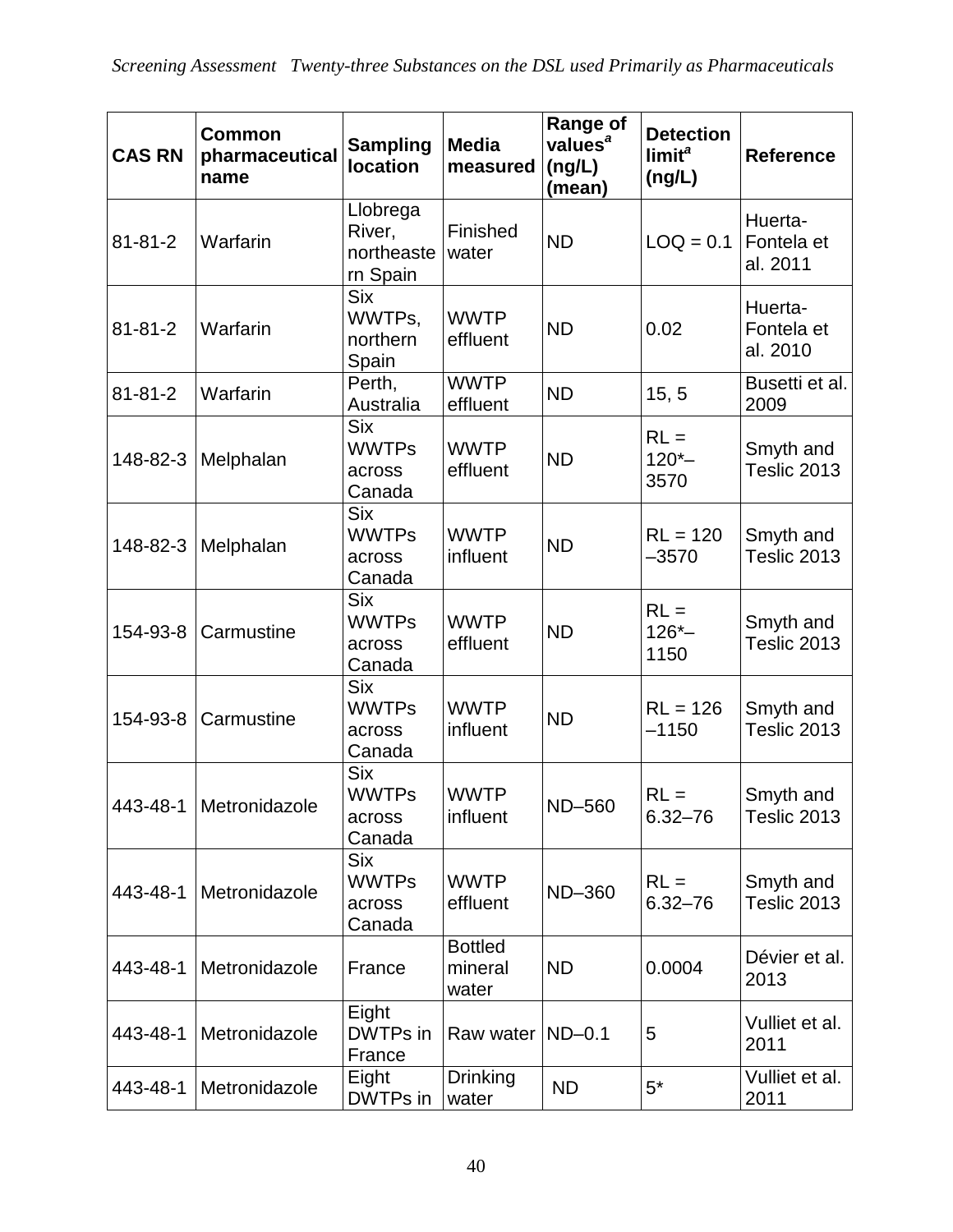| <b>CAS RN</b> | Common<br>pharmaceutical<br>name | <b>Sampling</b><br><b>location</b>                                 | <b>Media</b><br>measured           | <b>Range of</b><br>values <sup>a</sup><br>(ng/L)<br>(mean) | <b>Detection</b><br>limit <sup>a</sup><br>(ng/L) | <b>Reference</b>                      |
|---------------|----------------------------------|--------------------------------------------------------------------|------------------------------------|------------------------------------------------------------|--------------------------------------------------|---------------------------------------|
|               |                                  | France                                                             |                                    |                                                            |                                                  |                                       |
| 443-48-1      | Metronidazole                    | Northern<br>Italy                                                  | <b>WWTP</b><br>influent            | $28 - 56$<br>(42)                                          | 4, 1                                             | Verlicchi et<br>al. 2012              |
| 443-48-1      | Metronidazole                    | Northern<br>Italy                                                  | <b>WWTP</b><br>effluent            | $13 - 41$<br>(28)                                          | 4, 1                                             | Verlicchi et<br>al. 2012              |
| 443-48-1      | Metronidazole                    | Tagus<br>River,<br>central<br>Spain                                | Surface<br>water                   | $ND-19$                                                    | $LOQ = 3$                                        | Valcarcel et<br>al. 2013              |
| 443-48-1      | Metronidazole                    | Spain                                                              | <b>Mineral</b><br>bottled<br>water | <b>ND</b>                                                  | 3                                                | Gonzalez<br>Alonso et al.<br>2012     |
| 443-48-1      | Metronidazole                    | Madrid,<br>Spain                                                   | <b>WWTP</b><br>effluent            | <b>ND-127</b><br>(55)                                      | 3                                                | Rosal et al.<br>2010                  |
| 443-48-1      | Metronidazole                    | Catalonia<br>and Ebro<br><b>River</b><br>Basin,<br>Spain           | <b>WWTP</b><br>effluent            | ND-295<br>(164)                                            | 0.7                                              | Gros et al.<br>2009                   |
| 443-48-1      | Metronidazole                    | Catalonia<br>and Ebro<br><b>River</b><br>Basin,<br>Spain           | Surface<br>water                   | $6 - 45(21)$                                               | 0.3                                              | Gros et al.<br>2009                   |
| 443-48-1      | Metronidazole                    | Wales,<br><b>United</b><br>Kingdom;<br>Poland                      | Surface<br>water                   | $<$ MQL                                                    | 0.5; MQL<br>$= 1.5$                              | Kasprzyk-<br>Hordern et<br>al. 2007   |
| 443-48-1      | Metronidazole                    | Umeå,<br>Stockholm<br>, Floda<br>Gothenbur<br>g, Kalmar,<br>Sweden | <b>WWTP</b><br>effluent            | <b>ND</b>                                                  | 33                                               | Lindberg et<br>al. 2005               |
|               | 443-48-1   Metronidazole         | Sweden                                                             | <b>WWTP</b><br>effluent            | $15 - 80$                                                  | <b>NA</b>                                        | Wennmalm<br>and<br>Gunnarsson<br>2005 |
|               | 443-48-1   Metronidazole         | Sweden                                                             | Surface<br>water                   | $ND-43$                                                    | <b>NA</b>                                        | Wennmalm<br>and<br>Gunnarsson<br>2005 |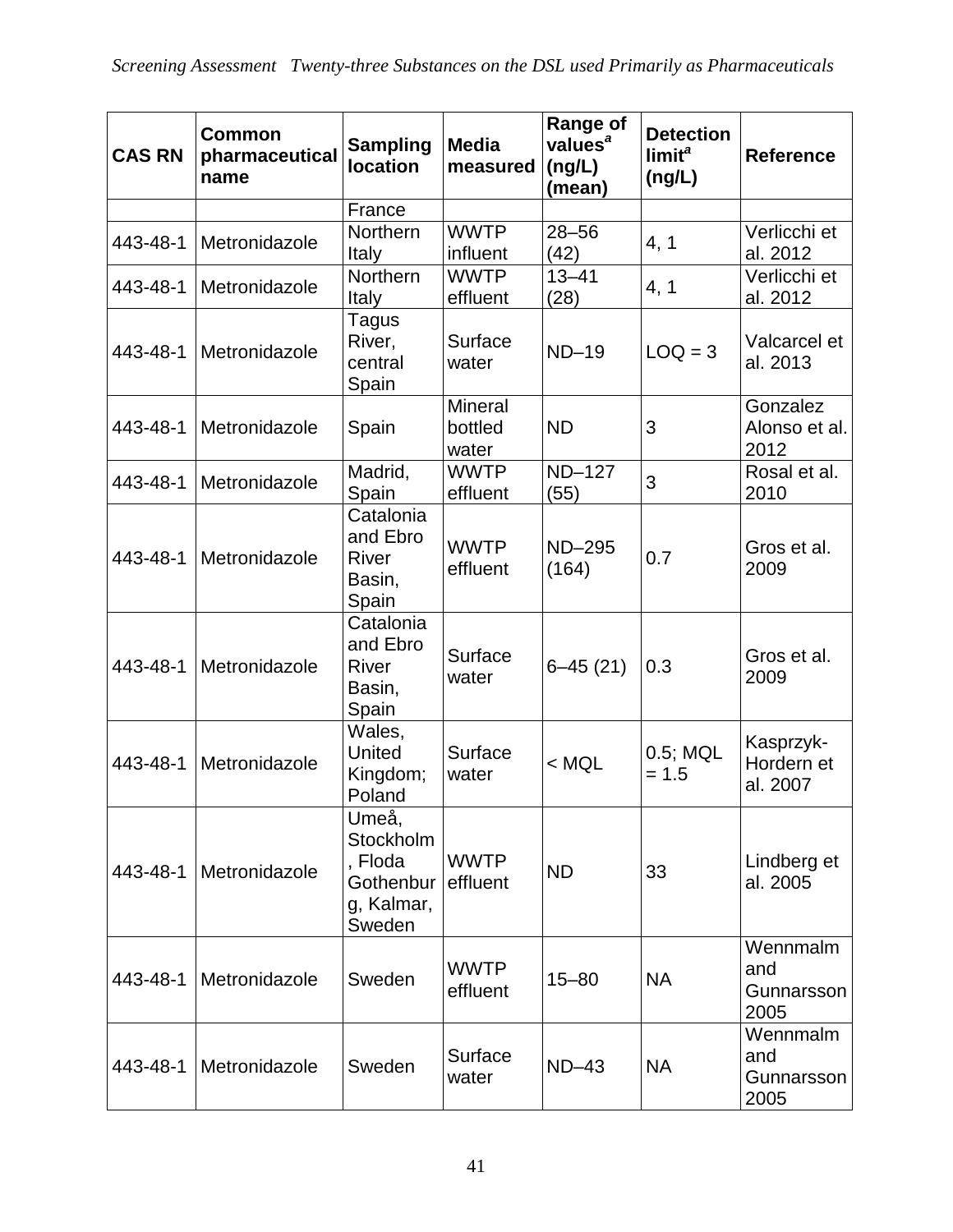| <b>CAS RN</b> | Common<br>pharmaceutical<br>name | <b>Sampling</b><br><b>location</b>                       | <b>Media</b><br>measured | <b>Range of</b><br>values <sup>a</sup><br>(ng/L)<br>(mean) | <b>Detection</b><br>limit <sup>a</sup><br>(ng/L) | <b>Reference</b>                  |
|---------------|----------------------------------|----------------------------------------------------------|--------------------------|------------------------------------------------------------|--------------------------------------------------|-----------------------------------|
| 446-86-6      | Azathioprine                     | <b>Six</b><br><b>WWTPs</b><br>across<br>Canada           | <b>WWTP</b><br>effluent  | <b>ND</b>                                                  | $RL =$<br>$12.6^{\ast}-100$                      | Smyth and<br>Teslic 2013          |
| 446-86-6      | Azathioprine                     | <b>Six</b><br><b>WWTPs</b><br>across<br>Canada           | <b>WWTP</b><br>influent  | <b>ND</b>                                                  | $RL = 12.6$<br>$-100$                            | Smyth and<br>Teslic 2013          |
| 604-75-1      | Oxazepam                         | <b>Six</b><br><b>WWTPs</b><br>across<br>Canada           | <b>WWTP</b><br>influent  | 180-1090                                                   | $RL =$<br>$25.3 - 289$                           | Smyth and<br>Teslic 2013          |
| 604-75-1      | Oxazepam                         | <b>Six</b><br><b>WWTPs</b><br>across<br>Canada           | <b>WWTP</b><br>effluent  | 49-465                                                     | $RL =$<br>25.3-289                               | Smyth and<br>Teslic 2013          |
| 604-75-1      | Oxazepam                         | Five<br><b>WWTPs</b> in<br>the<br><b>Netherlan</b><br>ds | <b>WWTP</b><br>effluent  | 237-994                                                    | <b>NA</b>                                        | Bijlsma et<br>al. 2012            |
| 604-75-1      | Oxazepam                         | Five<br>WWTPs in<br>the<br>Netherlan<br>ds               | <b>WWTP</b><br>influent  | 177-915                                                    | <b>NA</b>                                        | Bijlsma et<br>al. 2012            |
| 604-75-1      | Oxazepam                         | France                                                   | Surface<br>water         | ND-68.7                                                    | 0.3                                              | Mompelat et<br>al. 2011           |
| 604-75-1      | Oxazepam                         | France                                                   | <b>Drinking</b><br>water | ND-12.2*                                                   | 0.3                                              | Mompelat et<br>al. 2011           |
| 604-75-1      | Oxazepam                         | Eight<br>DWTPs in<br>France                              | Raw water   ND-57        |                                                            | $LOQ = 10$                                       | Vulliet et al.<br>2011            |
| 604-75-1      | Oxazepam                         | Eight<br>DWTPs in<br>France                              | Drinking<br>water        | $ND-2.5$                                                   | $LOQ = 10$                                       | Vulliet et al.<br>2011            |
| 604-75-1      | Oxazepam                         | Llobrega<br>River,<br>northeaste<br>rn Spain             | Raw water                | $46^b$ (20)                                                | $LOQ =$<br>0.01                                  | Huerta-<br>Fontela et<br>al. 2011 |
| 604-75-1      | Oxazepam                         | Llobrega<br>River,                                       | Drinking<br>water        | <b>ND</b>                                                  | $LOQ =$<br>0.01                                  | Huerta-<br>Fontela et             |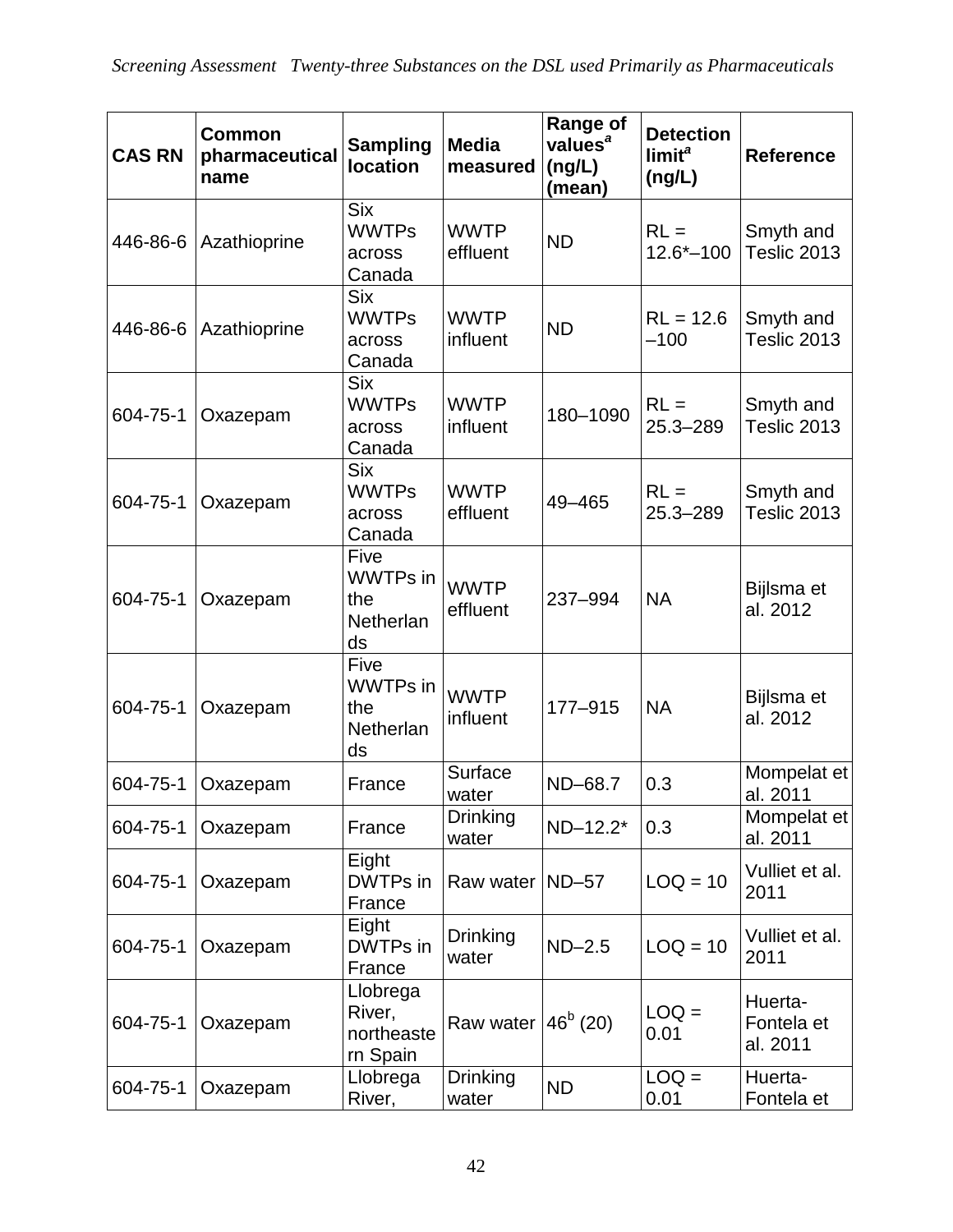| <b>CAS RN</b>      | <b>Common</b><br>pharmaceutical<br>name | <b>Sampling</b><br><b>location</b>             | <b>Media</b><br>measured           | <b>Range of</b><br>values <sup>a</sup><br>(ng/L)<br>(mean) | <b>Detection</b><br>limit <sup>a</sup><br>(ng/L) | <b>Reference</b>                  |
|--------------------|-----------------------------------------|------------------------------------------------|------------------------------------|------------------------------------------------------------|--------------------------------------------------|-----------------------------------|
|                    |                                         | northeaste<br>rn Spain                         |                                    |                                                            |                                                  | al. 2011                          |
| 604-75-1           | Oxazepam                                | Madrid,<br>Spain                               | <b>WWTP</b><br>effluent            | $<$ MQL $-$<br>129                                         | 10                                               | Gonzalez<br>Alonso et al.<br>2010 |
| 604-75-1           | Oxazepam                                | Madrid,<br>Spain                               | Surface<br>water                   | $<$ MQL                                                    | 10                                               | Gonzalez<br>Alonso et al.<br>2010 |
| 604-75-1           | Oxazepam                                | Stockholm<br>Sweden                            | <b>WWTP</b><br>effluent            | $47 - 540$                                                 | <b>NA</b>                                        | Lundström<br>et al. 2010          |
| 604-75-1           | Oxazepam                                | Slovenia                                       | Surface<br>water                   | $ND-31$                                                    | 3                                                | Kosjek et al.<br>2012             |
| 604-75-1           | Oxazepam                                | Berlin,<br>Germany                             | <b>WWTP</b><br>effluent            | (250)                                                      | <b>NA</b>                                        | Herberer<br>2002                  |
| 13010-<br>$47 - 4$ | Lomustine                               | <b>Six</b><br><b>WWTPs</b><br>across<br>Canada | <b>WWTP</b><br>effluent            | ND-108*                                                    | $RL =$<br>75.9-1700                              | Smyth and<br>Teslic 2013          |
| 13010-<br>$47 - 4$ | Lomustine                               | <b>Six</b><br><b>WWTPs</b><br>across<br>Canada | <b>WWTP</b><br>influent            | <b>ND</b>                                                  | $RL =$<br>75.9-1700                              | Smyth and<br>Teslic 2013          |
| 20830-<br>$81 - 3$ | Daunorubicin                            | <b>Six</b><br><b>WWTPs</b><br>across<br>Canada | <b>WWTP</b><br>effluent            | <b>ND</b>                                                  | $RL =$<br>$25.3 - 541$                           | Smyth and<br>Teslic 2013          |
| 20830-<br>$81 - 3$ | Daunorubicin                            | <b>Six</b><br><b>WWTPs</b><br>across<br>Canada | <b>WWTP</b><br>influent            | <b>ND</b>                                                  | $RL = 25.3$<br>$-541$                            | Smyth and<br>Teslic 2013          |
| 20830-<br>$81 - 3$ | Daunorubicin                            | France                                         | <b>Bottled</b><br>mineral<br>water | <b>ND</b>                                                  | 0.002                                            | Dévier et al.<br>2013             |
| 29767-<br>$20 - 2$ | Teniposide                              | <b>Six</b><br><b>WWTPs</b><br>across<br>Canada | <b>WWTP</b><br>effluent            | <b>ND</b>                                                  | $RL =$<br>$12.6*-160$                            | Smyth and<br>Teslic 2013          |
| 29767-<br>$20 - 2$ | Teniposide                              | <b>Six</b><br><b>WWTPs</b><br>across<br>Canada | <b>WWTP</b><br>influent            | <b>ND</b>                                                  | $RL = 12.6$<br>$-160$                            | Smyth and<br>Teslic 2013          |
| 30516-             | Zidovudine                              | <b>Six WWTP</b>                                | <b>WWTP</b>                        | <b>ND</b>                                                  | $RL =$                                           | Smyth and                         |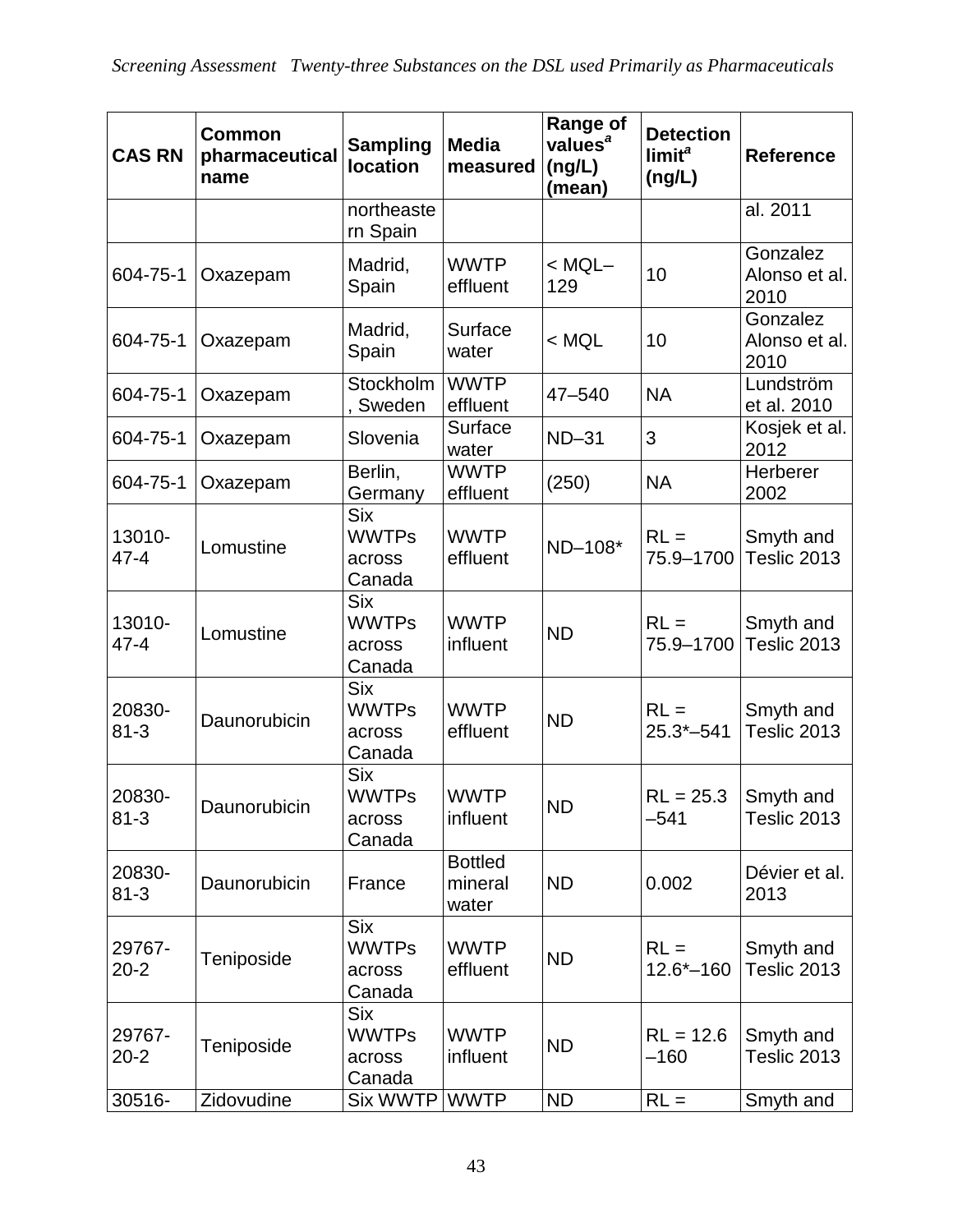| <b>CAS RN</b>      | Common<br>pharmaceutical<br>name | <b>Sampling</b><br><b>location</b>             | <b>Media</b><br>measured           | <b>Range of</b><br>values <sup>a</sup><br>(ng/L)<br>(mean) | <b>Detection</b><br>limit <sup>a</sup><br>(ng/L) | <b>Reference</b>         |
|--------------------|----------------------------------|------------------------------------------------|------------------------------------|------------------------------------------------------------|--------------------------------------------------|--------------------------|
| $87-1$             |                                  | across<br>Canada                               | effluent                           |                                                            | $75.9 -$<br>1450                                 | Teslic 2013              |
| 30516-<br>$87 - 1$ | Zidovudine                       | <b>Six WWTP</b><br>across<br>Canada            | <b>WWTP</b><br>influent            | ND-378                                                     | $RL = 75.9$<br>$-1450$                           | Smyth and<br>Teslic 2013 |
| 30516-<br>$87 - 1$ | Zidovudine                       | France                                         | <b>Bottled</b><br>mineral<br>water | <b>ND</b>                                                  | 0.002                                            | Dévier et al.<br>2013    |
| 30516-<br>$87-1$   | Zidovudine                       | Germany                                        | WWTP1                              | (98.2)                                                     | 5                                                | Prasse et<br>al. 2010    |
| 30516-<br>$87-1$   | Zidovudine                       | Germany                                        | WWTP <sub>2</sub>                  | (564)                                                      | 5                                                | Prasse et<br>al. 2010    |
| 30516-<br>$87-1$   | Zidovudine                       | Germany                                        | Surface<br>water                   | $1.2 - 170$                                                | 2.5                                              | Prasse et<br>al. 2010    |
| 51264-<br>$14-3$   | Amsacrine                        | <b>Six</b><br><b>WWTPs</b><br>across<br>Canada | <b>WWTP</b><br>effluent            | <b>ND</b>                                                  | $RL =$<br>$1.26 -$<br>15.8                       | Smyth and<br>Teslic 2013 |
| 51264-<br>$14-3$   | Amsacrine                        | <b>Six</b><br><b>WWTPs</b><br>across<br>Canada | <b>WWTP</b><br>influent            | <b>ND</b>                                                  | $RL = 1.26$<br>$-15.8$                           | Smyth and<br>Teslic 2013 |

Abbreviations: CAS RN, Chemical Abstracts Service Registry Number; DWTP, drinking water treatment plant; LOD, limit of detection; LOQ, limit of quantification; NA, not available; ND, not detected; MQL, method quantification limit;RL, reporting limit; WWTP, wastewater treatment plant

*a* Values marked with an asterisk (\*) are values selected for comparison with lowest therapeutic dose (LTD). Selection of the most relevant data was based on location of the sampling and the relevance of the medium to human exposure. Canadian data were given preference over data from other countries, as they are considered to be most representative of potential exposures of Canadians. Drinking water was considered most relevant, followed, in order, by surface water/groundwater and WWTP effluent. Wastewater treatment influent was not considered relevant for the calculation of intake estimates. If multiple relevant concentrations were available, the maximum concentration was selected from the measured values identified.

<sup>b</sup> Maximum reported value (range not provided)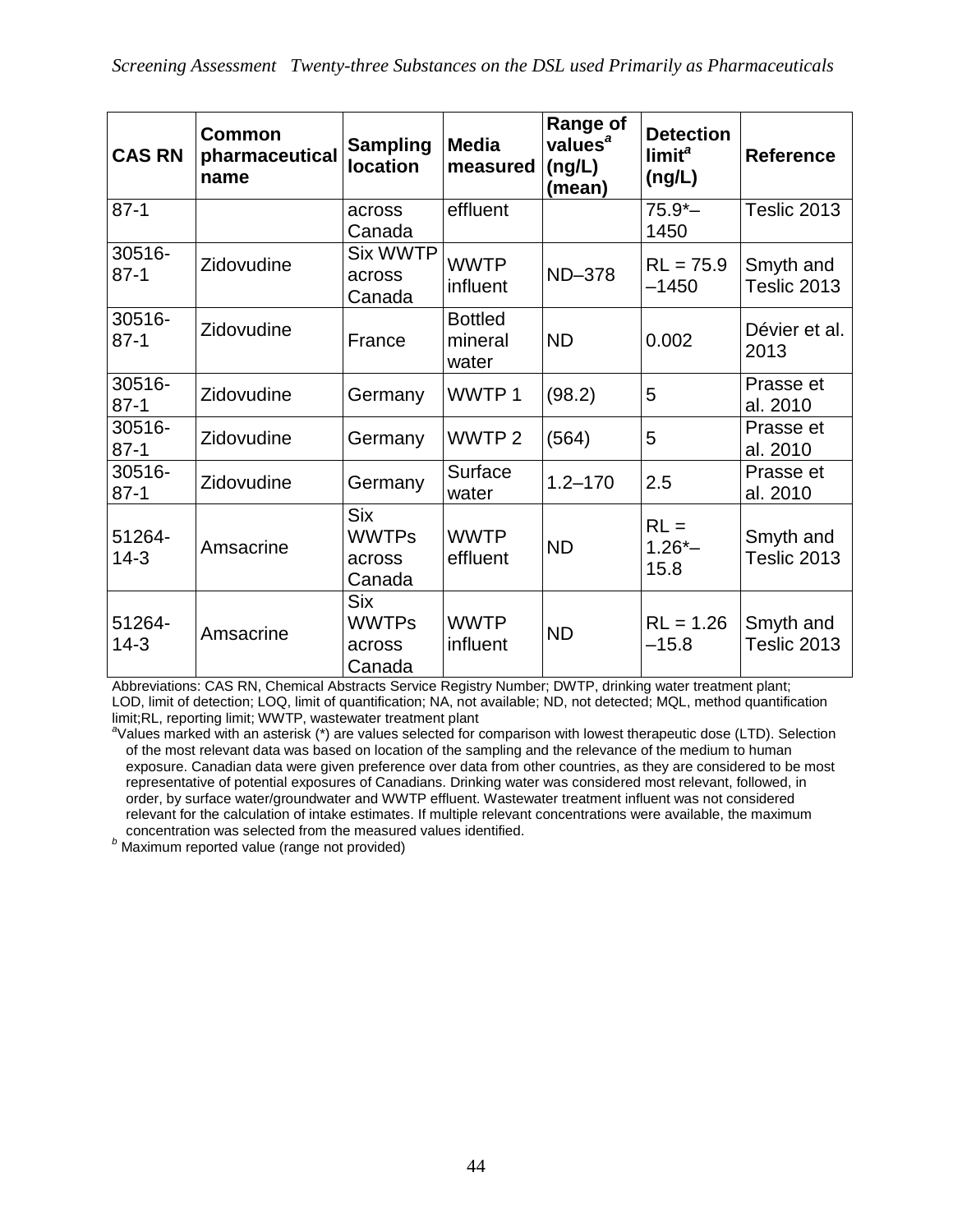## **Appendix E: Intake Estimates, Lowest Therapeutic Doses and Calculated Margins of Exposure for 18 Pharmaceuticals with Measured Concentrations**

**Table E.1: Intake estimates, lowest therapeutic doses and calculated margins of exposure for 18 pharmaceuticals with measured concentrations**

| <b>CAS RN</b> | <b>Common</b><br>pharmaceutical<br>name | <b>Maximum</b><br>measured<br>concentration<br>$(mg/L)$ in<br>most relevant<br>medium <sup>a</sup> | <b>Upper-</b><br>bounding<br>(mg/kg bw<br>per day) | intake LTD <sup>c</sup> (mg/kg<br>estimate <sup>b</sup> bw per day)                                                                       | $\mathsf{MOE}^{d,e}$ |
|---------------|-----------------------------------------|----------------------------------------------------------------------------------------------------|----------------------------------------------------|-------------------------------------------------------------------------------------------------------------------------------------------|----------------------|
| $50 - 06 - 6$ | Phenobarbital                           | $2.51 \times 10^{-5}$<br>(Boleda et al.<br>2011)                                                   |                                                    | 0.42<br>$2.68 \times 10^{-6}$ (PendoPharm<br>2013)                                                                                        | 157 000              |
| $50-18-0$     | Cyclophosphami<br>de                    | $1 \times 10^{-6}$<br>(Garcia-Ac et<br>al. 2009b)                                                  | $1.07 \times 10^{-7}$                              | 1 (Baxter<br>Corporation<br>2012)                                                                                                         | 9 370 000            |
| 55-98-1       | <b>Busulfan</b>                         | $3.79 \times 10^{-5}$<br>(Smyth and<br><b>Teslic 2013)</b>                                         | $4.04 \times 10^{-7}$                              | $\overline{0.06}$ (Triton<br>Pharma Inc.<br>2010d)                                                                                        | 148 000              |
| 56-75-7       | Chloramphenicol                         | $2 \times 10^{-6}$<br>(Kleywegt et<br>al. 2011)                                                    | $2.13 \times 10^{-7}$                              | 25 (Erfa<br>Canada Inc.<br>2005b)                                                                                                         | 117 000<br>000       |
| $57 - 41 - 0$ | Phenytoin                               | $6.2 \times 10^{-6}$<br>(Vanderford<br>and Snyder<br>2006)                                         |                                                    | 4 (Erfa<br>6.61 $\times$ 10 <sup>-7</sup> Canada Inc.<br>2011)                                                                            | 6 048 000            |
| 68-22-4       | Norethindrone                           | $7.7 \times 10^{-7}$<br>(Sosiak and<br>Hebben 2005)                                                | $8.21 \times 10^{-8}$                              | 0.005<br>(Janssen-<br>Ortho Inc.<br>2012)                                                                                                 | 60 800               |
| 71-58-9       | Medroxyprogeste<br>rone                 | $6.95 \times 10^{-6}$<br>(Smyth and<br><b>Teslic 2013)</b>                                         | $7.41 \times 10^{-8}$                              | 0.035 (Pfizer<br>Canada Inc.<br>2010)                                                                                                     | 472 000              |
| $81 - 81 - 2$ | Warfarin                                | $5 \times 10^{-6}$<br>(Kleywegt et<br>al. 2011)                                                    |                                                    | 0.028<br>(Novopharm<br>Limited 2005;<br>5.33 $\times$ 10 <sup>-7</sup> Bristol-Myers<br>Squibb<br>Canada<br>2011a; Mylan<br>Pharmaceutica | 52 500               |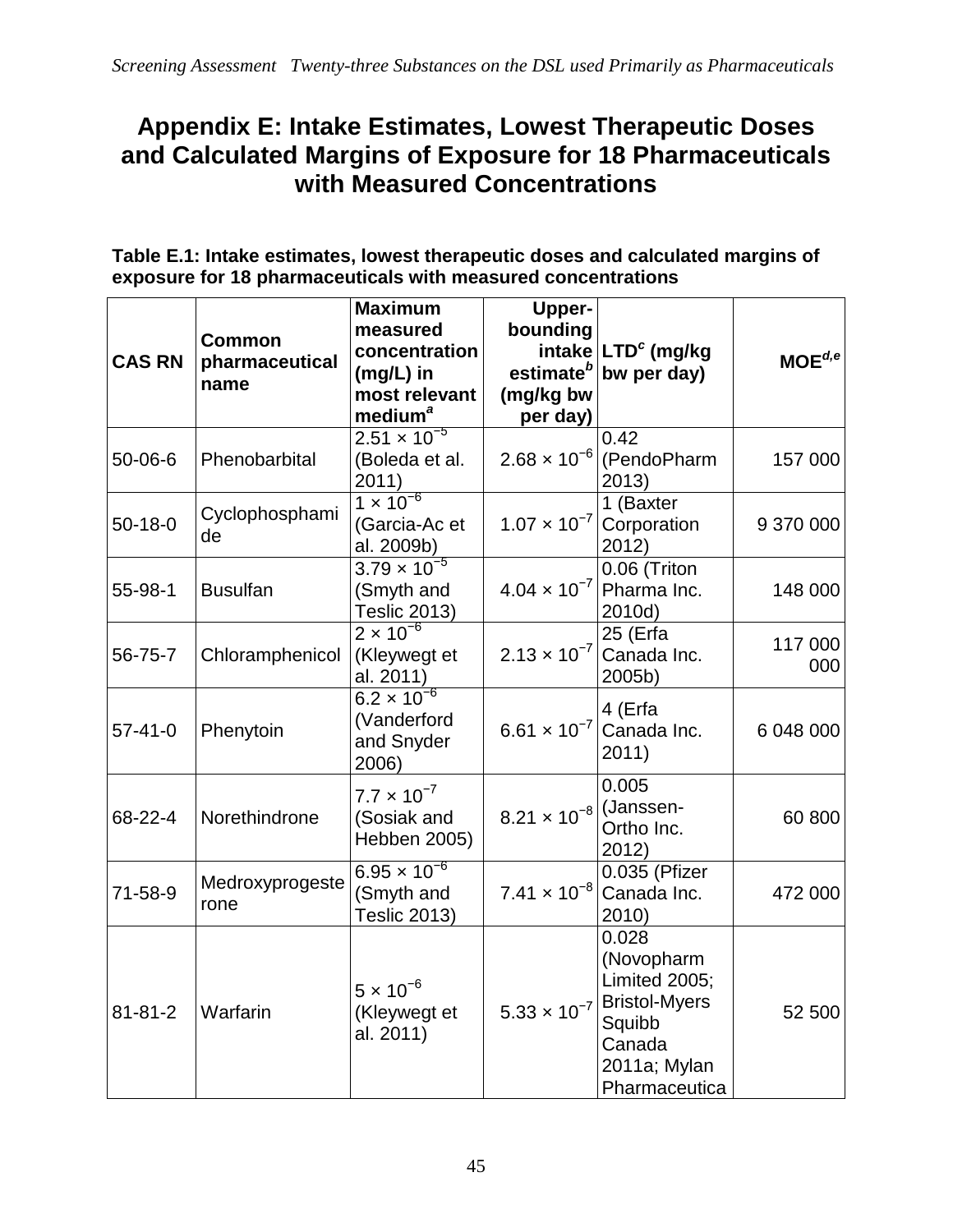| <b>CAS RN</b>      | <b>Common</b><br>pharmaceutical<br>name | <b>Maximum</b><br>measured<br>concentration<br>$(mg/L)$ in<br>most relevant<br>medium <sup>a</sup> | <b>Upper-</b><br>bounding<br>(mg/kg bw<br>per day) | intake LTD <sup>c</sup> (mg/kg<br>estimate <sup>b</sup> bw per day)                                                                                                                                | $MOE^{d,e}$ |
|--------------------|-----------------------------------------|----------------------------------------------------------------------------------------------------|----------------------------------------------------|----------------------------------------------------------------------------------------------------------------------------------------------------------------------------------------------------|-------------|
|                    |                                         |                                                                                                    |                                                    | Is ULC 2011)                                                                                                                                                                                       |             |
|                    | 148-82-3 Melphalan                      | $1.20 \times 10^{-4}$<br>(Smyth and<br><b>Teslic 2013)</b>                                         |                                                    | 0.014 (Triton<br>1.28 $\times$ 10 <sup>-6</sup> Pharma Inc.<br>2010a)                                                                                                                              | 10 900      |
| 154-93-8           | Carmustine                              | $1.26 \times 10^{-4}$<br>(Smyth and<br><b>Teslic 2013)</b>                                         | $1.34 \times 10^{-6}   0.87$ (Eisai                | Limited 2012)                                                                                                                                                                                      | 647 000     |
|                    | 443-48-1 Metronidazole                  | $5 \times 10^{-6}$<br>(Vulliet et al.<br>2011)                                                     | 5.33 $\times$ 10 <sup>-7</sup> aventis             | 7.05 (Sanofi-<br>Canada Inc.<br>2011)                                                                                                                                                              | 13 200 000  |
| 446-86-6           | Azathioprine                            | $1.26 \times 10^{-5}$<br>(Smyth and<br><b>Teslic 2013)</b>                                         |                                                    | 1 (Apotex Inc.<br>2009; Mylan<br>Pharmaceutica<br>Is ULC 2009;<br>1.35 $\times$ 10 <sup>-7</sup> Sanis Health<br>Inc. 2010;<br>Teva Canada<br>Limited 2010;<br><b>Triton Pharma</b><br>Inc. 2010b) | 7 440 000   |
| 604-75-1           | Oxazepam                                | $1.22 \times 10^{-5}$<br>(Mompelat et<br>al. 2011)                                                 | $1.30 \times 10^{-6}$                              | 0.07 (Valeant<br>Canada<br>Limited 2005;<br>Laboratoire<br>Riva Inc. 2006)                                                                                                                         | 53 700      |
| 13010-<br>$47 - 4$ | Lomustine                               | $1.08 \times 10^{-4}$<br>(Smyth and<br><b>Teslic 2013)</b>                                         | $1.15 \times 10^{-6}$                              | 3.34 (Bristol-<br><b>Myers Squibb</b><br>2010)                                                                                                                                                     | 2 890 000   |
| 20830-<br>$81 - 3$ | Daunorubicin                            | $2.53 \times 10^{-5}$<br>(Smyth and<br><b>Teslic 2013)</b>                                         | $2.69 \times 10^{-7}$                              | 1 (Erfa<br>Canada Inc.<br>2002)                                                                                                                                                                    | 3700000     |
| 29767-<br>$20 - 2$ | Teniposide                              | $1.26 \times 10^{-5}$<br>(Smyth and<br><b>Teslic 2013)</b>                                         | $1.34 \times 10^{-7}$                              | 0.771 (Bristol-<br><b>Myers Squibb</b><br>Canada.<br>2011b)                                                                                                                                        | 5730000     |
| 30516-<br>$87 - 1$ | Zidovudine                              | $7.59 \times 10^{-5}$<br>(Smyth and<br><b>Teslic 2013)</b>                                         | $8.09 \times 10^{-7}$ Inc. 2004;                   | 8.46 (Apotex<br>Novopharm<br>Limited 2004;                                                                                                                                                         | 10 400 000  |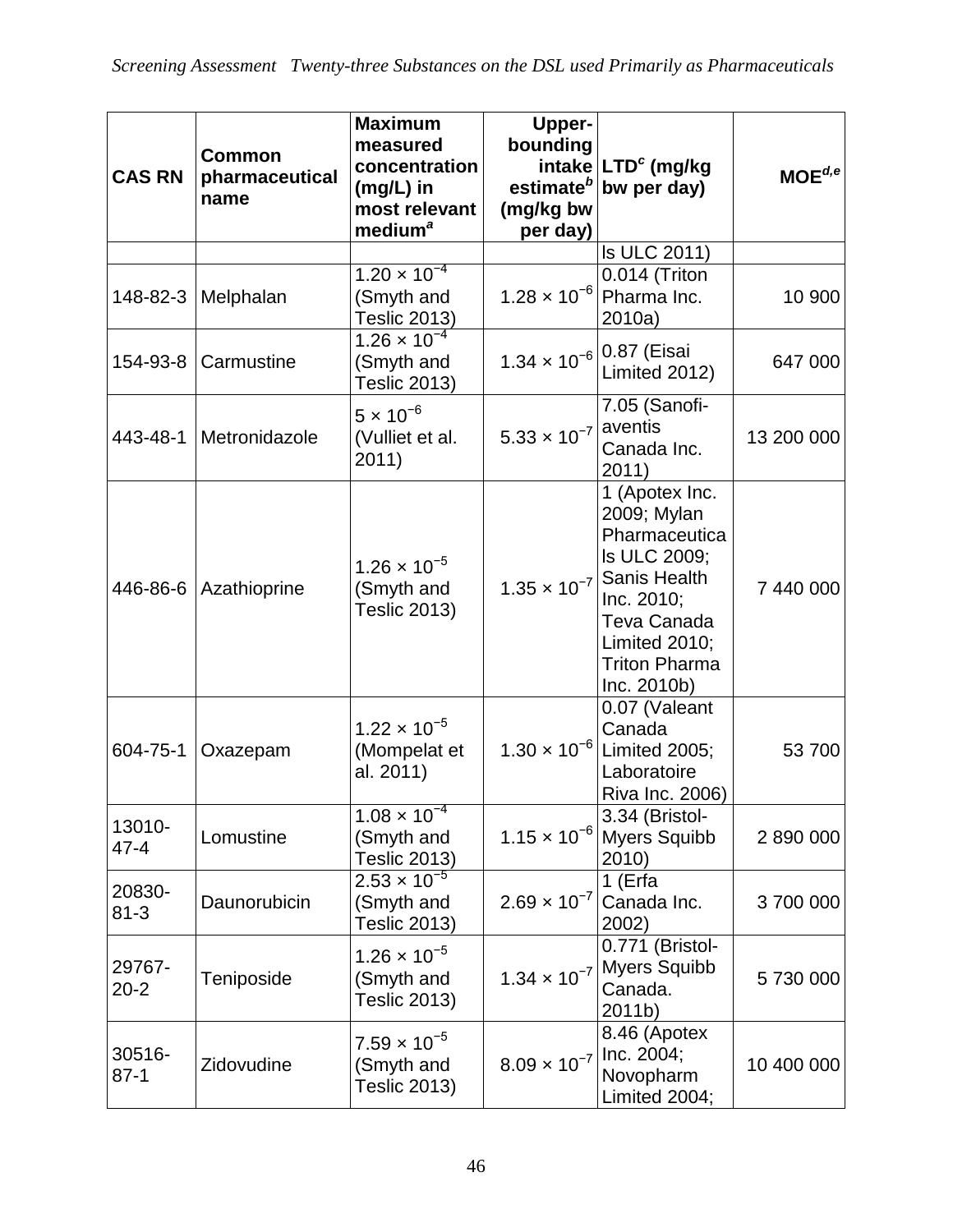| <b>CAS RN</b>    | <b>Common</b><br>pharmaceutical<br>name | <b>Maximum</b><br>measured<br>concentration<br>$(mg/L)$ in<br>most relevant<br>medium <sup>a</sup> | <b>Upper-</b><br>bounding<br>(mg/kg bw<br>per day) | intake LTD <sup>c</sup> (mg/kg<br>estimate <sup><math>b</math></sup> bw per day) | $MOE^{d,e}$    |
|------------------|-----------------------------------------|----------------------------------------------------------------------------------------------------|----------------------------------------------------|----------------------------------------------------------------------------------|----------------|
|                  |                                         |                                                                                                    |                                                    | ViiV<br>Healthcare<br>Shire Canada<br>2012)                                      |                |
| 51264-<br>$14-3$ | Amsacrine                               | $1.26 \times 10^{-6}$<br>(Smyth and<br><b>Teslic 2013)</b>                                         | $1.34 \times 10^{-8}$                              | 4.81 (Erfa<br>Canada Inc.<br>2005a                                               | 357 000<br>000 |

Abbreviations: CAS RN, Chemical Abstracts Service Registry Number; LTD, lowest therapeutic dose; MOE, margin of exposure

*<sup>a</sup>* Selection of the most relevant data was based on location of the sampling and the relevance of the medium to human exposure. Canadian data were given preference over data from other countries, as they are considered to be most representative of potential exposures of Canadians. Drinking water was considered most relevant, followed in order by surface water/groundwater and WWTP effluent. Wastewater treatment influent was not considered relevant for the calculation of intake estimates. If multiple relevant concentrations were available, the maximum concentration was selected from the measured values identified in Appendix C.

b Maximum concentration was selected from the measured values identified in Appendix C.<br><sup>*b*</sup> Maximum intake estimates were calculated based on the measured concentrations for formula-fed infants aged 0– 6 months, as this was the most sensitive age group. Calculations were based on an assumed body weight of 7.5 kg and ingestion of 0.8 L of water per day (Health Canada 1998). When effluent concentrations were used to calculate intake estimates, a default 10-fold dilution factor was applied to account for release of the effluent into a waterway

prior to consumption. *<sup>c</sup>* The LTD was selected after reviewing product monographs available on the Health Canada Drug Product Database, or elsewhere as necessary. The dose selected was the lowest dose recommended for treatment of regular patients. The dose was converted from milligrams per day or milligrams per square metre using a body weight of 70.9 kg (Health Canada 1998) and a body surface area of 1.82  $m^2$  for adults (Health Canada 1995), as required. Recommended doses for children were considered if available, but in all cases were higher on a milligram<br>per kilogram body weight basis than the adult dose.

per kilogram body weight basis than the adult dose. *<sup>d</sup>* MOE calculated as the LTD divided by the maximum intake estimate. *<sup>e</sup>* Numbers may not calculate exactly as shown in the table due to rounding error.